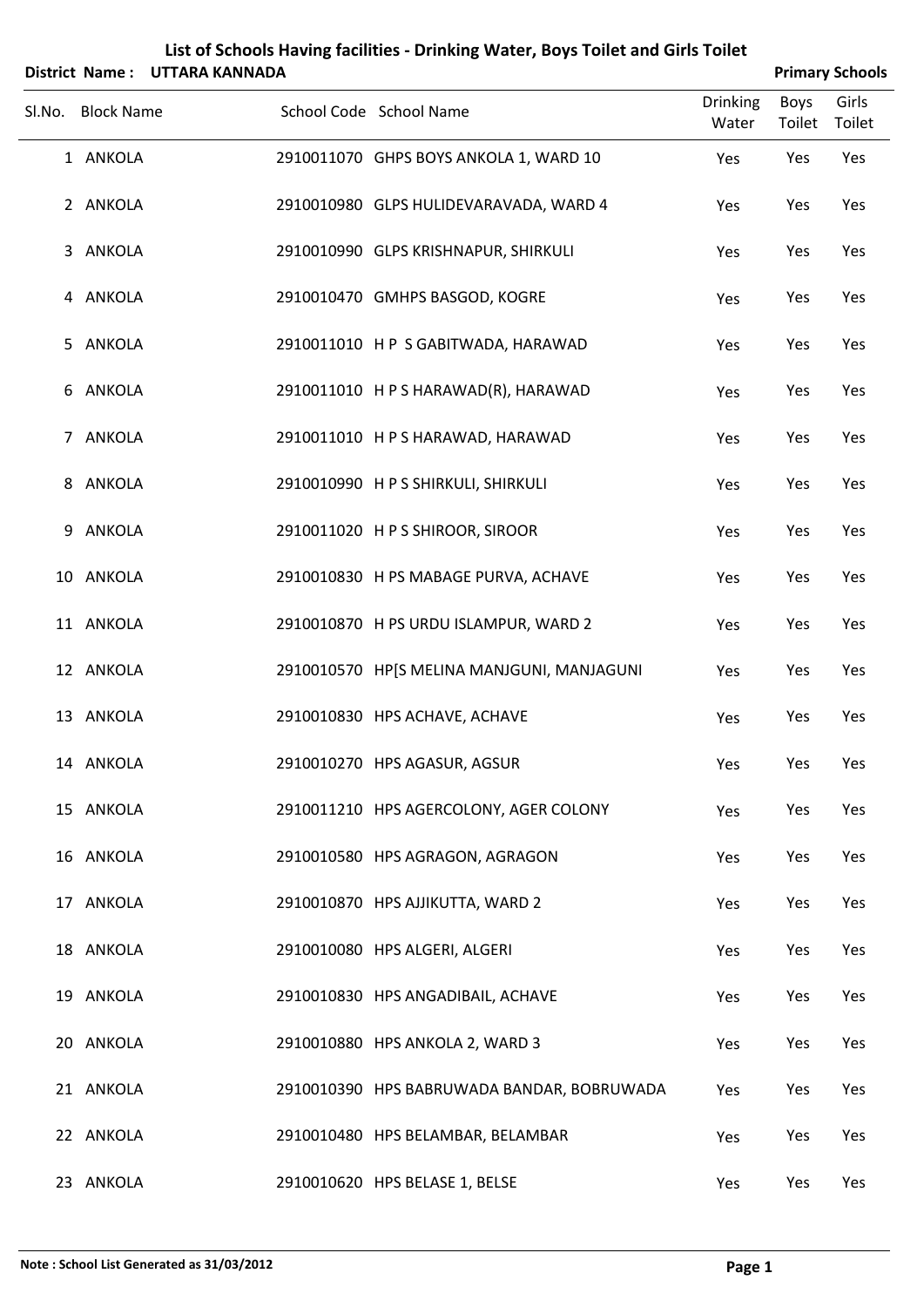|                   | District Name: UTTARA KANNADA | List of Schools Having facilities - Drinking Water, Boys Toilet and Girls Toilet |                       | <b>Primary Schools</b> |
|-------------------|-------------------------------|----------------------------------------------------------------------------------|-----------------------|------------------------|
| Sl.No. Block Name |                               | <b>Drinking</b><br>School Code School Name<br>Water                              | <b>Boys</b><br>Toilet | Girls<br>Toilet        |
| 24 ANKOLA         |                               | 2910010060 HPS BELEKERI, BELEKERI<br>Yes                                         | Yes                   | Yes                    |
| 25 ANKOLA         |                               | 2910010070 HPS BHAVIKERI 2, BHAVIKERI<br>Yes                                     | Yes                   | Yes                    |
| 26 ANKOLA         |                               | 2910010880 HPS BOYS URDU, WARD 3<br>Yes                                          | Yes                   | Yes                    |
| 27 ANKOLA         |                               | 2910010850 HPS BRAHMUR, BRAHMUR<br>Yes                                           | Yes                   | Yes                    |
| 28 ANKOLA         |                               | 2910010620 HPS CHANDUMATA, BELSE<br>Yes                                          | Yes                   | Yes                    |
| 29 ANKOLA         |                               | 2910010040 HPS DANDEBAAG, AVERSA<br>Yes                                          | Yes                   | Yes                    |
| 30 ANKOLA         |                               | 2910010320 HPS DONGRI, DONGRI<br>Yes                                             | Yes                   | Yes                    |
| 31 ANKOLA         |                               | 2910010790 HPS GUNDABALA, GUNDABALA<br>Yes                                       | Yes                   | Yes                    |
| 32 ANKOLA         |                               | 2910010550 HPS HADAVA, HADAV<br>Yes                                              | Yes                   | Yes                    |
| 33 ANKOLA         |                               | 2910010370 HPS HALAVALLI 2, HALVALLI<br>Yes                                      | Yes                   | Yes                    |
| 34 ANKOLA         |                               | 2910010370 HPS HALVALLI, HALVALLI<br>Yes                                         | Yes                   | Yes                    |
| 35 ANKOLA         |                               | 2910010050 HPS HATTIKERI, HATTIKERI<br>Yes                                       | Yes                   | Yes                    |
| 36 ANKOLA         |                               | 2910010350 HPS HEGGAR(P), HEGGAR<br>Yes                                          | Yes                   | Yes                    |
| 37 ANKOLA         |                               | 2910010590 HPS HEGRE, HEGRE<br>Yes                                               | Yes                   | Yes                    |
| 38 ANKOLA         |                               | 2910010540 HPS HICHKADA, HICHKAD<br>Yes                                          | Yes                   | Yes                    |
| 39 ANKOLA         |                               | 2910010800 HPS HILLUR, HILLUR<br>Yes                                             | Yes                   | Yes                    |
| 40 ANKOLA         |                               | 2910010270 HPS HONNALLI, AGSUR<br>Yes                                            | Yes                   | Yes                    |
| 41 ANKOLA         |                               | 2910010860 HPS HONNEKERI, WARD 1<br>Yes                                          | Yes                   | Yes                    |
| 42 ANKOLA         |                               | 2910010230 HPS HOSA GADDE, HOSAGADDE HICHAKADA<br>Yes                            | Yes                   | Yes                    |
| 43 ANKOLA         |                               | 2910011200 HPS JOGALSE, WARD 15<br>Yes                                           | Yes                   | Yes                    |
| 44 ANKOLA         |                               | 2910010360 HPS KALLESHWAR, KALLESHWAR<br>Yes                                     | Yes                   | Yes                    |
| 45 ANKOLA         |                               | 2910010740 HPS KHAREBAIL, KAREBAIL<br>Yes                                        | Yes                   | Yes                    |
| 46 ANKOLA         |                               | 2910010330 HPS KODLAGADDE, KODLAGADDE<br>Yes                                     | Yes                   | Yes                    |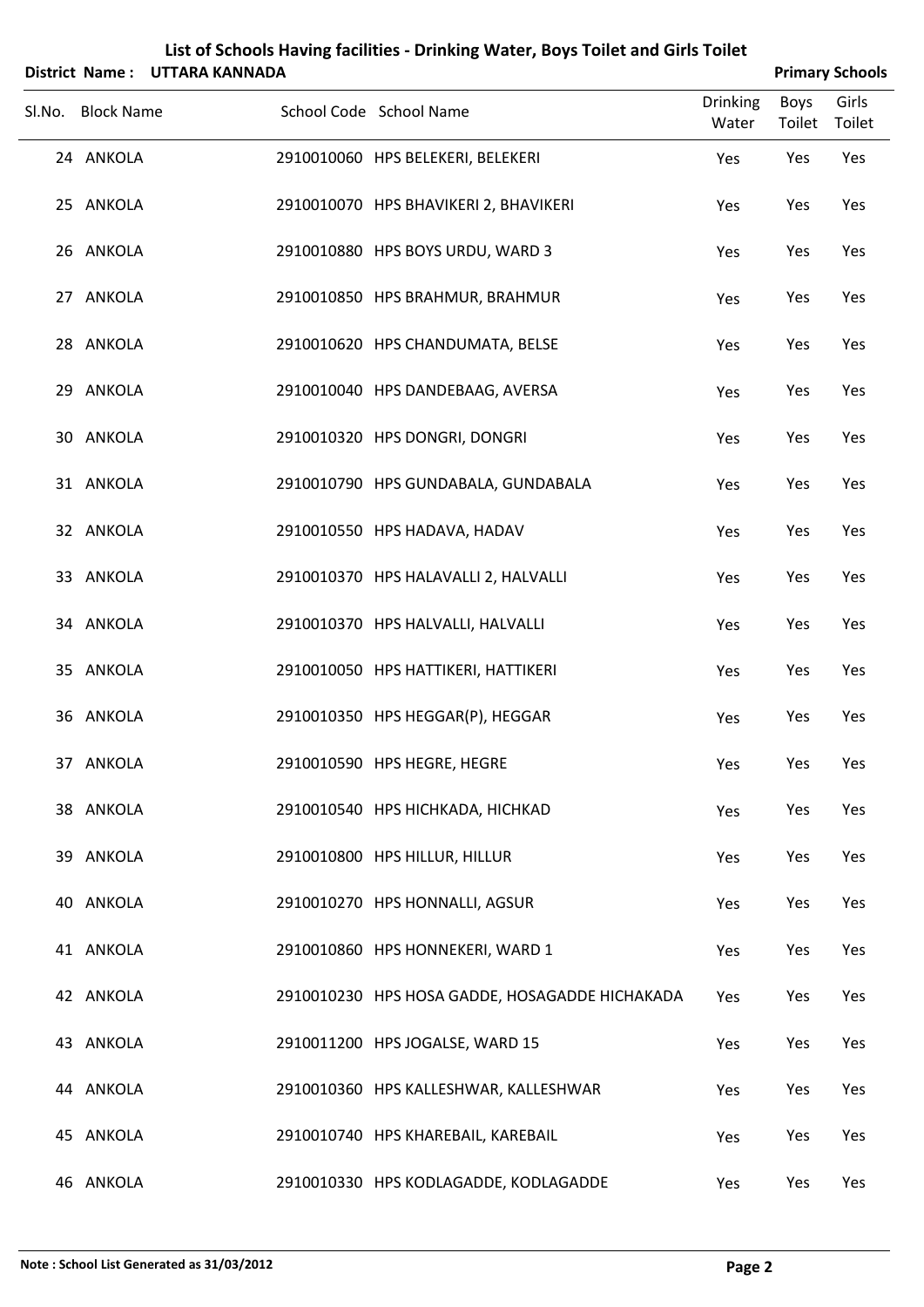|        |                   | District Name: UTTARA KANNADA |                                              |                          |                | <b>Primary Schools</b> |
|--------|-------------------|-------------------------------|----------------------------------------------|--------------------------|----------------|------------------------|
| Sl.No. | <b>Block Name</b> |                               | School Code School Name                      | <b>Drinking</b><br>Water | Boys<br>Toilet | Girls<br>Toilet        |
|        | 47 ANKOLA         |                               | 2910010690 HPS KODSANI, KODSANI              | Yes                      | Yes            | Yes                    |
|        | 48 ANKOLA         |                               | 2910010810 HPS KUNTAKANI, KUNTGANI           | Yes                      | Yes            | Yes                    |
|        | 49 ANKOLA         |                               | 2910010570 HPS MANJAGUNI, MANJAGUNI          | Yes                      | Yes            | Yes                    |
|        | 50 ANKOLA         |                               | 2910010710 HPS MOGATA, MOGTA                 | Yes                      | Yes            | Yes                    |
|        | 51 ANKOLA         |                               | 2910010620 HPS OKKALBALASE, BELSE            | Yes                      | Yes            | Yes                    |
|        | 52 ANKOLA         |                               | 2910010880 HPS PURGAKKIBEN, WARD 3           | Yes                      | Yes            | Yes                    |
|        | 53 ANKOLA         |                               | 2910010330 HPS RAMANGULI, KODLAGADDE         | Yes                      | Yes            | Yes                    |
|        | 54 ANKOLA         |                               | 2910010650 HPS SAGADGERI, KAMGE              | Yes                      | Yes            | Yes                    |
|        | 55 ANKOLA         |                               | 2910010030 HPS SAKALBENA, SAKALBENA          | Yes                      | Yes            | Yes                    |
|        | 56 ANKOLA         |                               | 2910010450 HPS SHETAGERI, SHETGERI           | Yes                      | Yes            | Yes                    |
|        | 57 ANKOLA         |                               | 2910010340 HPS SHEVAKAR, SHEVAKAR            | Yes                      | Yes            | Yes                    |
|        | 58 ANKOLA         |                               | 2910010780 HPS SHIRGUNJI, SHIRGUNJI          | Yes                      | Yes            | Yes                    |
|        | 59 ANKOLA         |                               | 2910010300 HPS SUNKASALA, SUNKSAL            | Yes                      | Yes            | Yes                    |
|        | 60 ANKOLA         |                               | 2910010610 HPS TALAGADDE, TALGADDE           | Yes                      | Yes            | Yes                    |
|        | 61 ANKOLA         |                               | 2910010480 HPS TALEBAIL, BELAMBAR            | Yes                      | Yes            | Yes                    |
|        | 62 ANKOLA         |                               | 2910010270 HPS ULAGADDE, AGSUR               | Yes                      | Yes            | Yes                    |
|        | 63 ANKOLA         |                               | 2910010680 HPS ULAWARE, ULWARE               | Yes                      | Yes            | Yes                    |
|        | 64 ANKOLA         |                               | 2910010580 HPS URDU SHERIKATTA, AGRAGON      | Yes                      | Yes            | Yes                    |
|        | 65 ANKOLA         |                               | 2910010700 HPS VASARA KUDRIGE, VASAR KUDRIGE | Yes                      | Yes            | Yes                    |
|        | 66 ANKOLA         |                               | 2910010790 L P S GIDINEVASALE, GUNDABALA     | Yes                      | Yes            | Yes                    |
|        | 67 ANKOLA         |                               | 2910011010 LPS MELINKERI, HARAWAD            | Yes                      | Yes            | Yes                    |
|        | 68 ANKOLA         |                               | 2910011010 LPS OKKALAKERI, HARAWAD           | Yes                      | Yes            | Yes                    |
|        | 69 ANKOLA         |                               | 2910010790 L PS MARAKAL, GUNDABALA           | Yes                      | Yes            | Yes                    |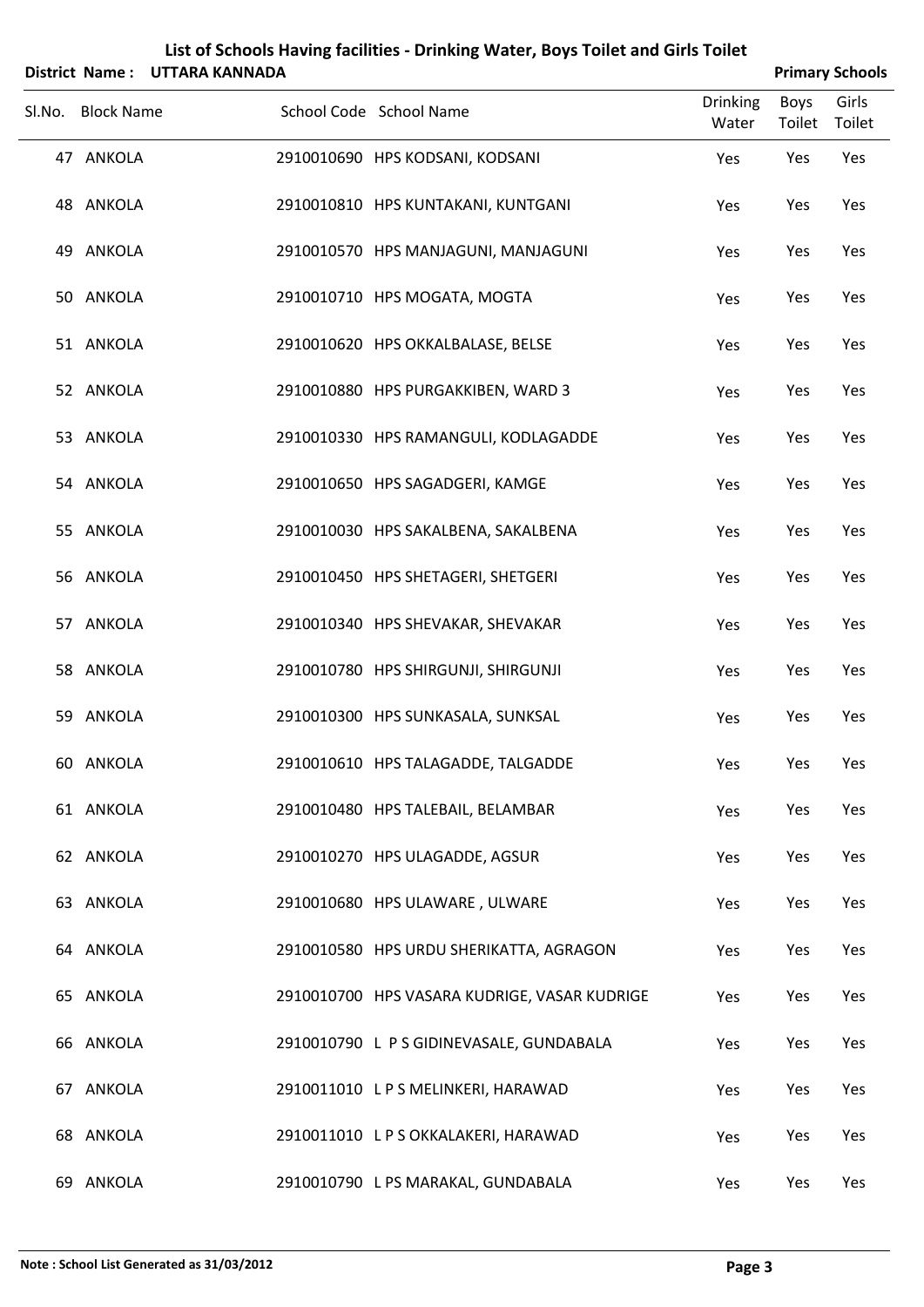|                   | District Name: UTTARA KANNADA |                                           |                          |                       | <b>Primary Schools</b> |
|-------------------|-------------------------------|-------------------------------------------|--------------------------|-----------------------|------------------------|
| Sl.No. Block Name |                               | School Code School Name                   | <b>Drinking</b><br>Water | <b>Boys</b><br>Toilet | Girls<br>Toilet        |
| 70 ANKOLA         |                               | 2910010240 LPS ADLUR, ADLUR               | Yes                      | Yes                   | Yes                    |
| 71 ANKOLA         |                               | 2910010220 LPS AGENKERI VANDHIGE, VANDIGE | Yes                      | Yes                   | Yes                    |
| 72 ANKOLA         |                               | 2910010480 LPS AMBERHITTAL, BELAMBAR      | Yes                      | Yes                   | Yes                    |
| 73 ANKOLA         |                               | 2910010660 LPS AMBUKONA, DEVIGADDE        | Yes                      | Yes                   | Yes                    |
| 74 ANKOLA         |                               | 2910010810 LPS ASALLI, KUNTGANI           | Yes                      | Yes                   | Yes                    |
| 75 ANKOLA         |                               | 2910010390 LPS BABRUWADA 2, BOBRUWADA     | Yes                      | Yes                   | Yes                    |
| 76 ANKOLA         |                               | 2910010320 LPS BADRAHALLI, DONGRI         | Yes                      | Yes                   | Yes                    |
| 77 ANKOLA         |                               | 2910010600 LPS BAILAKERE, ADIGON          | Yes                      | Yes                   | Yes                    |
| 78 ANKOLA         |                               | 2910010080 LPS BALEGULI CROSS, ALGERI     | Yes                      | Yes                   | Yes                    |
| 79 ANKOLA         |                               | 2910010780 LPS BALIGADDE, SHIRGUNJI       | Yes                      | Yes                   | Yes                    |
| 80 ANKOLA         |                               | 2910010620 LPS BELASE 2, BELSE            | Yes                      | Yes                   | Yes                    |
| 81 ANKOLA         |                               | 2910010850 LPS BENADALLI, BRAHMUR         | Yes                      | Yes                   | Yes                    |
| 82 ANKOLA         |                               | 2910010560 LPS BILIHONGI, BILEHOINGI      | Yes                      | Yes                   | Yes                    |
| 83 ANKOLA         |                               | 2910010710 LPS BOGADDE, MOGTA             | Yes                      | Yes                   | Yes                    |
| 84 ANKOLA         |                               | 2910010060 LPS BOGARIGADDE, BELEKERI      | Yes                      | Yes                   | Yes                    |
| 85 ANKOLA         |                               | 2910010110 LPS BOGRIBAIL, BOGRIBAIL       | Yes                      | Yes                   | Yes                    |
| 86 ANKOLA         |                               | 2910010680 LPS BOLAKUNTE, ULWARE          | Yes                      | Yes                   | Yes                    |
| 87 ANKOLA         |                               | 2910010440 LPS BOLE, BOLE                 | Yes                      | Yes                   | Yes                    |
| 88 ANKOLA         |                               | 2910010830 LPS BORALLI, ACHAVE            | Yes                      | Yes                   | Yes                    |
| 89 ANKOLA         |                               | 2910010810 LPS CHENGAR, KUNTGANI          | Yes                      | Yes                   | Yes                    |
| 90 ANKOLA         |                               | 2910010270 LPS CHINNAMULE, AGSUR          | Yes                      | Yes                   | Yes                    |
| 91 ANKOLA         |                               | 2910010540 LPS DANDEBAG HICHKAD, HICHKAD  | Yes                      | Yes                   | Yes                    |
| 92 ANKOLA         |                               | 2910010660 LPS DEVIGADDE, DEVIGADDE       | Yes                      | Yes                   | Yes                    |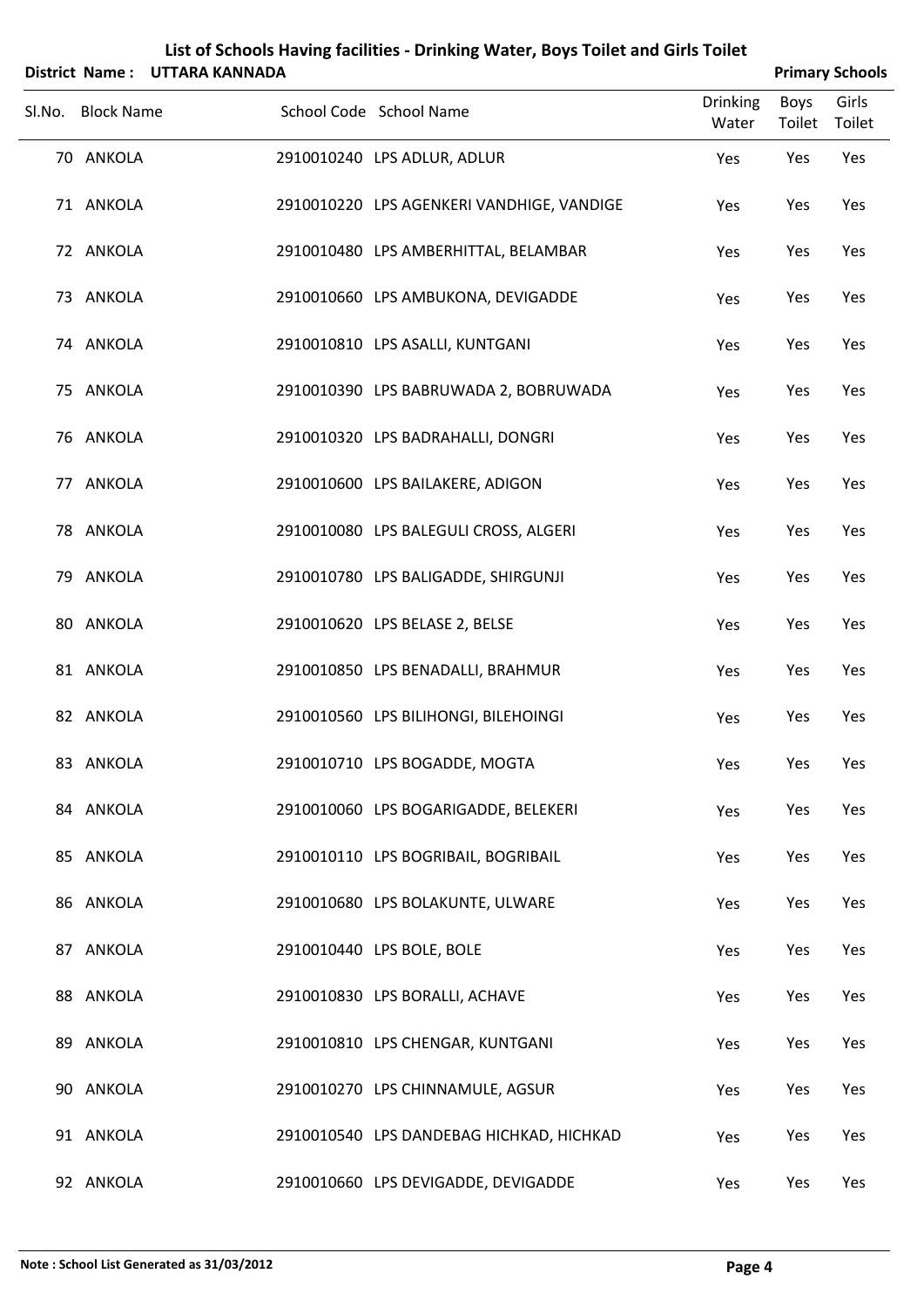|                   | District Name: UTTARA KANNADA |                                                 |                          |                | <b>Primary Schools</b> |
|-------------------|-------------------------------|-------------------------------------------------|--------------------------|----------------|------------------------|
| Sl.No. Block Name |                               | School Code School Name                         | <b>Drinking</b><br>Water | Boys<br>Toilet | Girls<br>Toilet        |
| 93 ANKOLA         |                               | 2910010150 LPS GULE, GULE                       | Yes                      | Yes            | Yes                    |
| 94 ANKOLA         |                               | 2910010500 LPS HADASIGADDE, HONNEBAIL           | Yes                      | Yes            | Yes                    |
| 95 ANKOLA         |                               | 2910010500 LPS HANDGOD, HONNEBAIL               | Yes                      | Yes            | Yes                    |
| 96 ANKOLA         |                               | 2910010310 LPS HEBBULA, HEBBUL                  | Yes                      | Yes            | Yes                    |
| 97 ANKOLA         |                               | 2910010350 LPS HEGGAR MAKKIGODE, HEGGAR         | Yes                      | Yes            | Yes                    |
| 98 ANKOLA         |                               | 2910010320 LPS HEGGARNI, DONGRI                 | Yes                      | Yes            | Yes                    |
| 99 ANKOLA         |                               | 2910010800 LPS HILLUR BAIL, HILLUR              | Yes                      | Yes            | Yes                    |
| 100 ANKOLA        |                               | 2910010800 LPS HOLEMAKKI, HILLUR                | Yes                      | Yes            | Yes                    |
| 101 ANKOLA        |                               | 2910010500 LPS HONNEBAIL, HONNEBAIL             | Yes                      | Yes            | Yes                    |
| 102 ANKOLA        |                               | 2910010800 LPS HOSKAMBI, HILLUR                 | Yes                      | Yes            | Yes                    |
| 103 ANKOLA        |                               | 2910010680 LPS HOSUR, ULWARE                    | Yes                      | Yes            | Yes                    |
| 104 ANKOLA        |                               | 2910010430 LPS JANTA COLONY HOSAGADDE, HOSGADDE | Yes                      | Yes            | Yes                    |
| 105 ANKOLA        |                               | 2910010640 LPS JOOG, JOOG                       | Yes                      | Yes            | Yes                    |
| 106 ANKOLA        |                               | 2910010840 LPS KABGAL, KABGAL                   | Yes                      | Yes            | Yes                    |
| 107 ANKOLA        |                               | 2910010340 LPS KAIGADI, SHEVAKAR                | Yes                      | Yes            | Yes                    |
| 108 ANKOLA        |                               | 2910010360 LPS KALLESHWAR, KALLESHWAR           | Yes                      | Yes            | Yes                    |
| 109 ANKOLA        |                               | 2910010380 LPS KAMMANI, KAMMANI                 | Yes                      | Yes            | Yes                    |
| 110 ANKOLA        |                               | 2910010810 LPS KANCHIKERI, KUNTGANI             | Yes                      | Yes            | Yes                    |
| 111 ANKOLA        |                               | 2910010880 LPS KANTRI, WARD 3                   | Yes                      | Yes            | Yes                    |
| 112 ANKOLA        |                               | 2910010290 LPS KATTINAHAKKAL, KATTINHAKKAL      | Yes                      | Yes            | Yes                    |
| 113 ANKOLA        |                               | 2910010030 LPS KELAGENBENA, SAKALBENA           | Yes                      | Yes            | Yes                    |
| 114 ANKOLA        |                               | 2910010760 LPS KENKANI, KENKANISHIVAPUR         | Yes                      | Yes            | Yes                    |
| 115 ANKOLA        |                               | 2910010830 LPS KESHAVALLI, ACHAVE               | Yes                      | Yes            | Yes                    |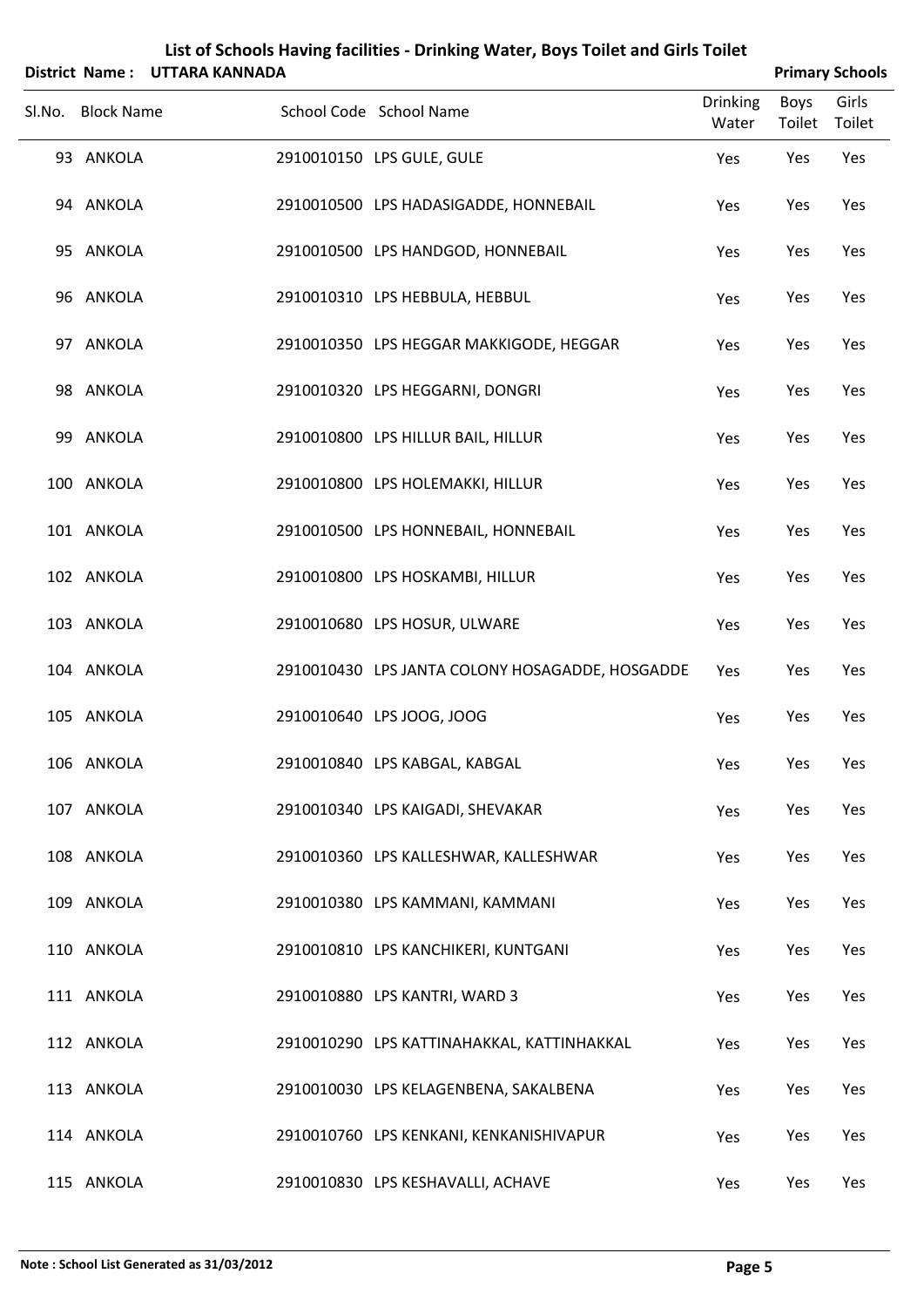| List of Schools Having facilities - Drinking Water, Boys Toilet and Girls Toilet<br>District Name: UTTARA KANNADA<br><b>Primary Schools</b> |  |                                               |                          |                       |                 |  |
|---------------------------------------------------------------------------------------------------------------------------------------------|--|-----------------------------------------------|--------------------------|-----------------------|-----------------|--|
| Sl.No. Block Name                                                                                                                           |  | School Code School Name                       | <b>Drinking</b><br>Water | <b>Boys</b><br>Toilet | Girls<br>Toilet |  |
| 116 ANKOLA                                                                                                                                  |  | 2910011120 LPS KOTEBAVI, KOTEBAVI             | Yes                      | Yes                   | Yes             |  |
| 117 ANKOLA                                                                                                                                  |  | 2910010290 LPS KOTEPAL, KATTINHAKKAL          | Yes                      | Yes                   | Yes             |  |
| 118 ANKOLA                                                                                                                                  |  | 2910010700 LPS KUDRIGE, VASAR KUDRIGE         | Yes                      | Yes                   | Yes             |  |
| 119 ANKOLA                                                                                                                                  |  | 2910010830 LPS KUMBARKERI, ACHAVE             | Yes                      | Yes                   | Yes             |  |
| 120 ANKOLA                                                                                                                                  |  | 2910010540 LPS KURVE, HICHKAD                 | Yes                      | Yes                   | Yes             |  |
| 121 ANKOLA                                                                                                                                  |  | 2910010830 LPS MABAGE, ACHAVE                 | Yes                      | Yes                   | Yes             |  |
| 122 ANKOLA                                                                                                                                  |  | 2910010260 LPS MAKKI GADDE, HEGGAR MAKKIGADDE | Yes                      | Yes                   | Yes             |  |
| 123 ANKOLA                                                                                                                                  |  | 2910010370 LPS MALAGAON, HALVALLI             | Yes                      | Yes                   | Yes             |  |
| 124 ANKOLA                                                                                                                                  |  | 2910010820 LPS MANIGADDE, MANIGADDE           | Yes                      | Yes                   | Yes             |  |
| 125 ANKOLA                                                                                                                                  |  | 2910010800 LPS MANIKAR, HILLUR                | Yes                      | Yes                   | Yes             |  |
| 126 ANKOLA                                                                                                                                  |  | 2910010250 LPS MARIGADDE, MARUGADDE           | Yes                      | Yes                   | Yes             |  |
| 127 ANKOLA                                                                                                                                  |  | 2910010280 LPS MASTIKATTA, KAVALALLI          | Yes                      | Yes                   | Yes             |  |
| 128 ANKOLA                                                                                                                                  |  | 2910010700 LPS MELINGULI, VASAR KUDRIGE       | Yes                      | Yes                   | Yes             |  |
| 129 ANKOLA                                                                                                                                  |  | 2910010770 LPS MORALLI, MORALLI               | Yes                      | Yes                   | Yes             |  |
| 130 ANKOLA                                                                                                                                  |  | 2910010830 LPS MOTHIGUDDA, ACHAVE             | Yes                      | Yes                   | Yes             |  |
| 131 ANKOLA                                                                                                                                  |  | 2910010330 LPS MULEKERI, KODLAGADDE           | Yes                      | Yes                   | Yes             |  |
| 132 ANKOLA                                                                                                                                  |  | 2910010400 LPS NADIBAG, NADIBAG               | Yes                      | Yes                   | Yes             |  |
| 133 ANKOLA                                                                                                                                  |  | 2910010790 LPS NEVALSE, GUNDABALA             | Yes                      | Yes                   | Yes             |  |
| 134 ANKOLA                                                                                                                                  |  | 2910010420 LPS PUJAGERI, POOJGERI             | Yes                      | Yes                   | Yes             |  |
| 135 ANKOLA                                                                                                                                  |  | 2910010270 LPS SARALEBAIL, AGSUR              | Yes                      | Yes                   | Yes             |  |
| 136 ANKOLA                                                                                                                                  |  | 2910010390 LPS SHEDIKULI, BOBRUWADA           | Yes                      | Yes                   | Yes             |  |
| 137 ANKOLA                                                                                                                                  |  | 2910010760 LPS SHIVPUR, KENKANISHIVAPUR       | Yes                      | Yes                   | Yes             |  |
| 138 ANKOLA                                                                                                                                  |  | 2910010620 LPS SONAGIMAKKI, BELSE             | Yes                      | Yes                   | Yes             |  |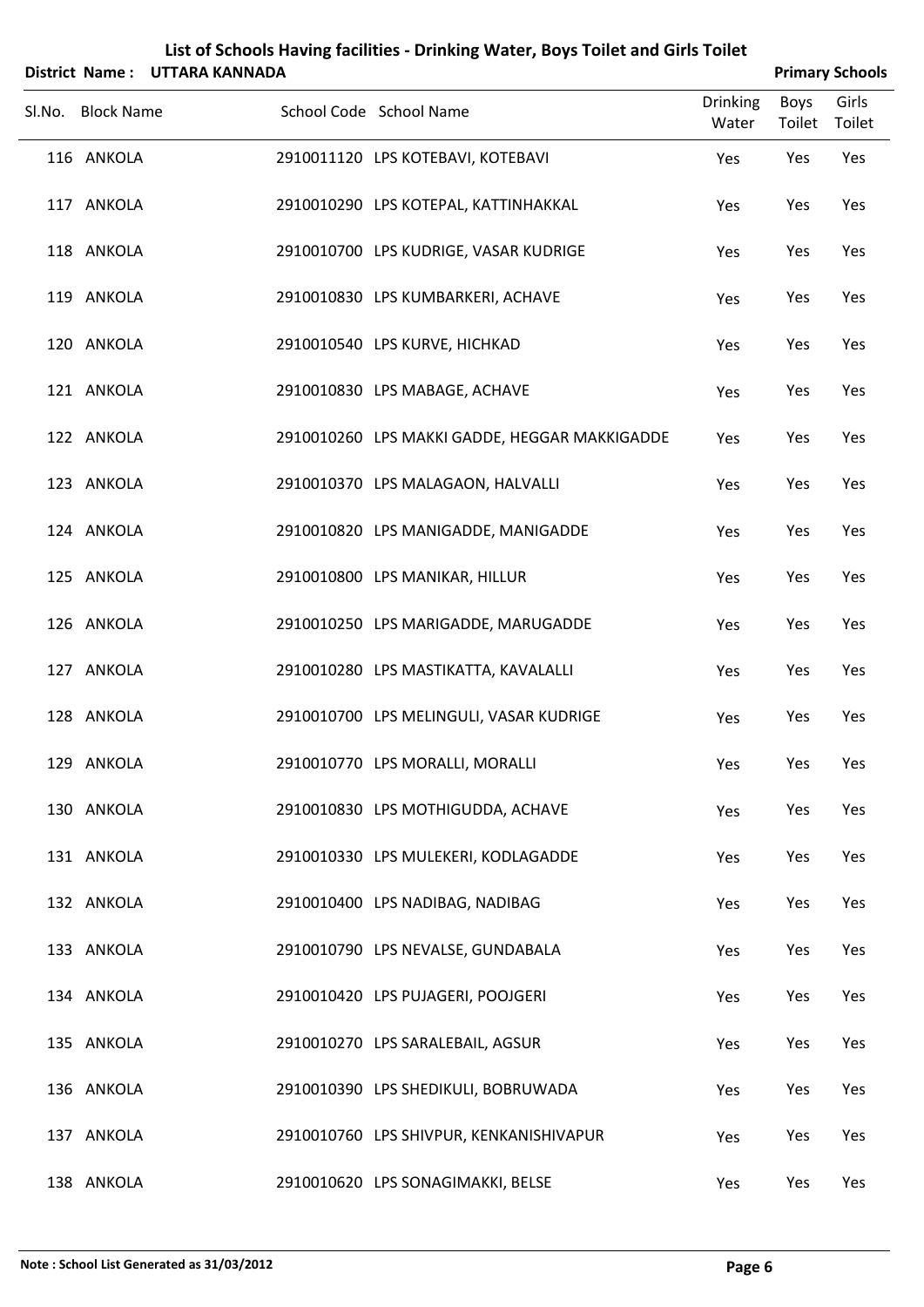|                   | District Name: UTTARA KANNADA |                                            |                          |                       | <b>Primary Schools</b> |
|-------------------|-------------------------------|--------------------------------------------|--------------------------|-----------------------|------------------------|
| Sl.No. Block Name |                               | School Code School Name                    | <b>Drinking</b><br>Water | Boys<br>Toilet Toilet | Girls                  |
| 139 ANKOLA        |                               | 2910010520 LPS SURVE, SURVE                | Yes                      | Yes                   | Yes                    |
| 140 ANKOLA        |                               | 2910010040 LPS TARIBOLE, AVERSA            | Yes                      | Yes                   | Yes                    |
| 141 ANKOLA        |                               | 2910010720 LPS TENEBOLE, ANDLE             | Yes                      | Yes                   | Yes                    |
| 142 ANKOLA        |                               | 2910010800 LPS TINGALBAIL, HILLUR          | Yes                      | Yes                   | Yes                    |
| 143 ANKOLA        |                               | 2910010390 LPS URDU BABRUWADA, BOBRUWADA   | Yes                      | Yes                   | Yes                    |
| 144 ANKOLA        |                               | 2910010830 LPS VADIGAR, ACHAVE             | Yes                      | Yes                   | Yes                    |
| 145 ANKOLA        |                               | 2910010350 LPS VAIDYA HEGGAR, HEGGAR       | Yes                      | Yes                   | Yes                    |
| 146 ANKOLA        |                               | 2910010300 LPS VAJRALLI, SUNKSAL           | Yes                      | Yes                   | Yes                    |
| 147 ANKOLA        |                               | 2910010220 LPS VANDHIGE, VANDIGE           | Yes                      | Yes                   | Yes                    |
| 148 ANKOLA        |                               | 2910010870 MHPS AMBARKODLA ANKOLA, WARD 2  | Yes                      | Yes                   | Yes                    |
| 149 ANKOLA        |                               | 2910010040 MHPS AVERSA BOYS, AVERSA        | Yes                      | Yes                   | Yes                    |
| 150 ANKOLA        |                               | 2910010040 MHPS AVERSA GIRLS, AVERSA       | Yes                      | Yes                   | Yes                    |
| 151 ANKOLA        |                               | 2910010390 MHPS BABRUWADA, BOBRUWADA       | Yes                      | Yes                   | Yes                    |
| 152 ANKOLA        |                               | 2910010070 MHPS BADAGERI, BHAVIKERI        | Yes                      | Yes                   | Yes                    |
| 153 ANKOLA        |                               | 2910010070 MHPS BHAVIKERI, BHAVIKERI       | Yes                      | Yes                   | Yes                    |
| 154 ANKOLA        |                               | 2910010070 MHPS KENI(FISHERIES), BHAVIKERI | Yes                      | Yes                   | Yes                    |
| 155 ANKOLA        |                               | 2910010860 MHPS KENI, WARD 1               | Yes                      | Yes                   | Yes                    |
| 156 ANKOLA        |                               | 2910010060 MHPS KHARVIWADA, BELEKERI       | Yes                      | Yes                   | Yes                    |
| 157 ANKOLA        |                               | 2910010410 MHPS TENKAN KERI, TENKANKERI    | Yes                      | Yes                   | Yes                    |
| 158 ANKOLA        |                               | 2910010490 MHPS WADIBOGRI, WADIBOGRI       | Yes                      | Yes                   | Yes                    |
| 159 BHATKAL       |                               | 2910090120 G H P S BUNDAR, MAVINKURVE      | Yes                      | Yes                   | Yes                    |
| 160 BHATKAL       |                               | 2910090071 G H P S GANDHINAGAR, HEBLE      | Yes                      | Yes                   | Yes                    |
| 161 BHATKAL       |                               | 2910090390 G H P S GORTE, GORTE            | Yes                      | Yes                   | Yes                    |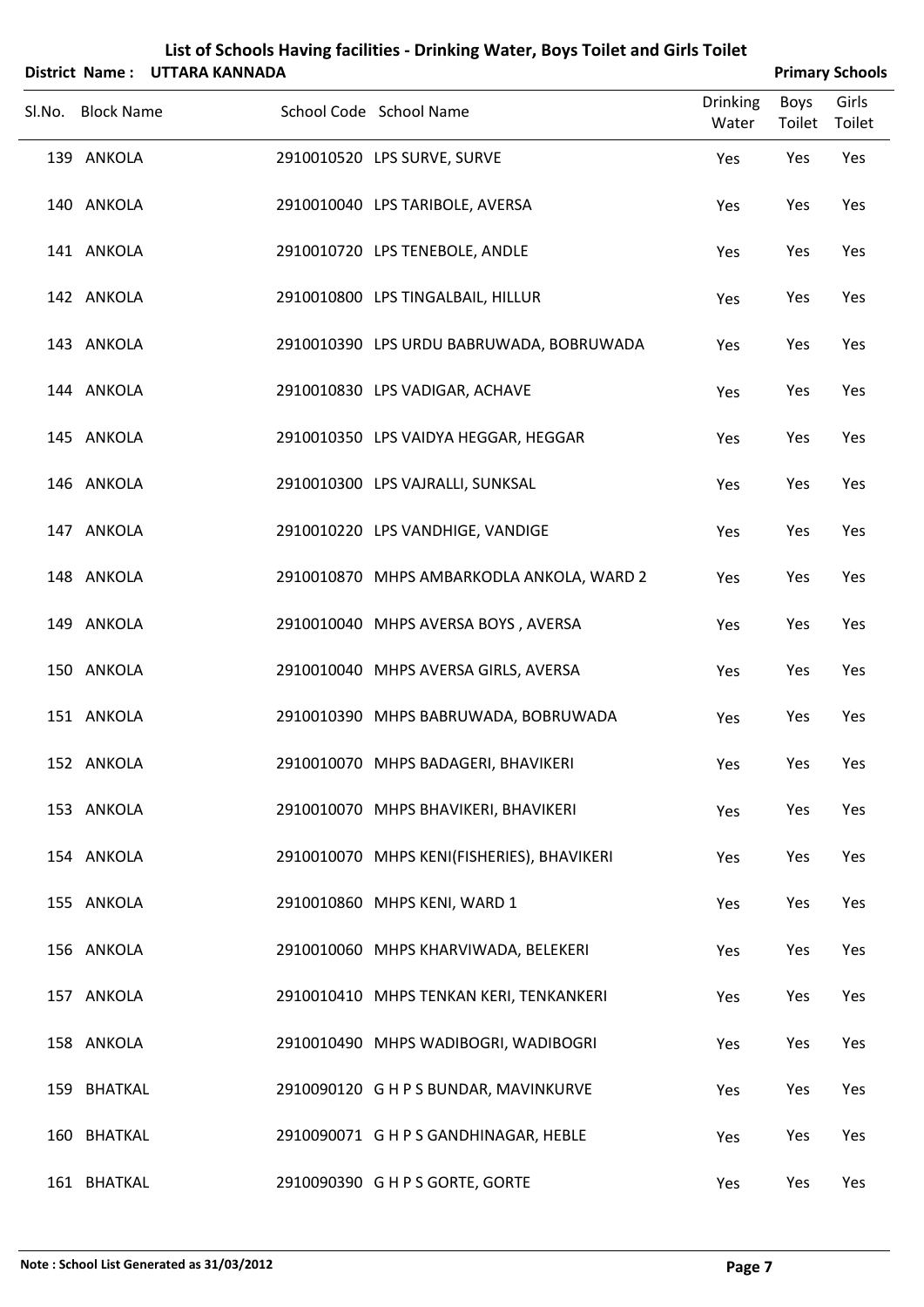|        |                   | District Name: UTTARA KANNADA |                         |                                               |                   |      | <b>Primary Schools</b> |
|--------|-------------------|-------------------------------|-------------------------|-----------------------------------------------|-------------------|------|------------------------|
| Sl.No. | <b>Block Name</b> |                               | School Code School Name |                                               | Drinking<br>Water | Boys | Girls<br>Toilet Toilet |
|        | 162 BHATKAL       |                               |                         | 2910090260 G H P S HADEEL, HUDIL              | Yes               | Yes  | Yes                    |
|        | 163 BHATKAL       |                               |                         | 2910090031 G H P S KAIKINI, KAIKINI           | Yes               | Yes  | Yes                    |
|        | 164 BHATKAL       |                               |                         | 2910090021 G H P S KEREKATTE, MAVALLI         | Yes               | Yes  | Yes                    |
|        | 165 BHATKAL       |                               |                         | 2910090031 G H P S KOTADMAKKI, KAIKINI        | Yes               | Yes  | Yes                    |
|        | 166 BHATKAL       |                               |                         | 2910090450 G H P S KUNTAVANI, KUNTAVANI       | Yes               | Yes  | Yes                    |
|        | 167 BHATKAL       |                               |                         | 2910090890 G H P S N COLONY, PURASABE WARD 10 | Yes               | Yes  | Yes                    |
|        | 168 BHATKAL       |                               |                         | 2910090600 GHPS NOOZ, NUZ                     | Yes               | Yes  | Yes                    |
|        | 169 BHATKAL       |                               |                         | 2910090040 G H P S SARADHOLE, BENGRE          | Yes               | Yes  | Yes                    |
|        | 170 BHATKAL       |                               |                         | 2910090030 G H P S TERNAMAKKI, KAIKINI        | Yes               | Yes  | Yes                    |
|        | 171 BHATKAL       |                               |                         | 2910090440 G L P S BELLURMANE, BILURMANE      | Yes               | Yes  | Yes                    |
|        | 172 BHATKAL       |                               |                         | 2910090550 GLPS BENANDOOR, BENANDOOR          | Yes               | Yes  | Yes                    |
|        | 173 BHATKAL       |                               |                         | 2910090062 GLPS BETKUR, KOPPA                 | Yes               | Yes  | Yes                    |
|        | 174 BHATKAL       |                               |                         | 2910090170 G L P S CHOUTHANI, CHAVATHANI      | Yes               | Yes  | Yes                    |
|        | 175 BHATKAL       |                               |                         | 2910090021 GLPSDEEVGERI, MAVALLI              | Yes               | Yes  | Yes                    |
|        | 176 BHATKAL       |                               |                         | 2910090600 G L P S GANJIGERI, NUZ             | Yes               | Yes  | Yes                    |
|        | 177 BHATKAL       |                               |                         | 2910090070 G L P S GORTEKERE, HEBLE           | Yes               | Yes  | Yes                    |
|        | 178 BHATKAL       |                               |                         | 2910090450 GLPS GUDIHITTAL(HA), KUNTAVANI     | Yes               | Yes  | Yes                    |
|        | 179 BHATKAL       |                               |                         | 2910090260 GLPS HADEEL, HUDIL                 | Yes               | Yes  | Yes                    |
|        | 180 BHATKAL       |                               |                         | 2910090540 GLPS HALLARI, HALLARI              | Yes               | Yes  | Yes                    |
|        | 181 BHATKAL       |                               |                         | 2910090070 GLPS HANIFABAD, HEBLE              | Yes               | Yes  | Yes                    |
|        | 182 BHATKAL       |                               |                         | 2910090300 GLPS HASARVALLI, HASARVALLI        | Yes               | Yes  | Yes                    |
|        | 183 BHATKAL       |                               |                         | 2910090340 GLPS HEJJALU, MARUKERI             | Yes               | Yes  | Yes                    |
|        | 184 BHATKAL       |                               |                         | 2910090600 G L P S HERBUDKI, NUZ              | Yes               | Yes  | Yes                    |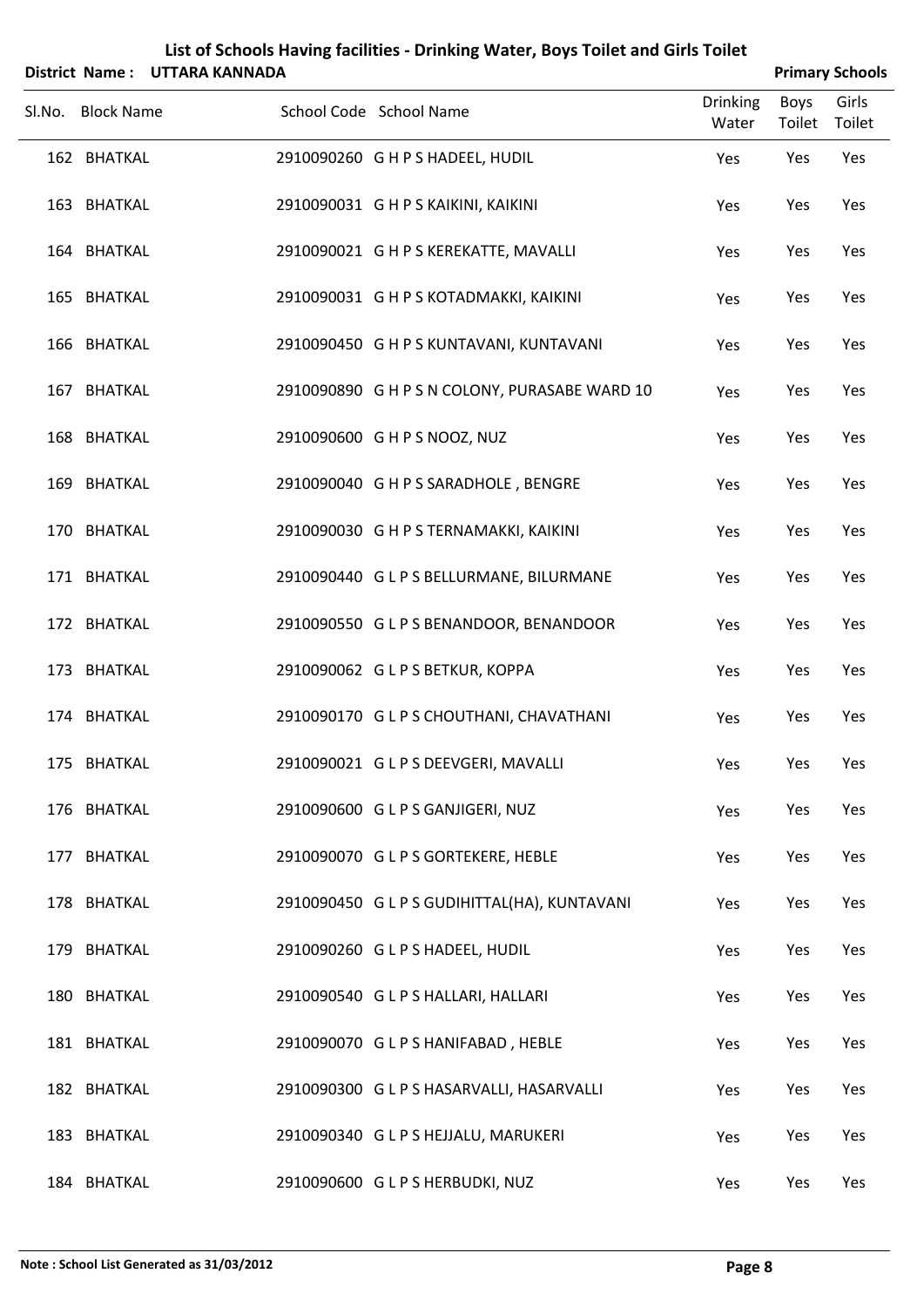|        |                   | District Name: UTTARA KANNADA |                                                   |                          |                | <b>Primary Schools</b> |
|--------|-------------------|-------------------------------|---------------------------------------------------|--------------------------|----------------|------------------------|
| Sl.No. | <b>Block Name</b> |                               | School Code School Name                           | <b>Drinking</b><br>Water | Boys<br>Toilet | Girls<br>Toilet        |
|        | 185 BHATKAL       |                               | 2910090500 G L P S KULAVADI, KULAWADI             | Yes                      | Yes            | Yes                    |
|        | 186 BHATKAL       |                               | 2910090091 GLPSTALAGERI, JALI                     | Yes                      | Yes            | Yes                    |
|        | 187 BHATKAL       |                               | 2910090930 GLPSTALANDA, TALANDA                   | Yes                      | Yes            | Yes                    |
|        | 188 BHATKAL       |                               | 2910090091 G L P S URDU AZAD NAGAR, JALI          | Yes                      | Yes            | Yes                    |
|        | 189 BHATKAL       |                               | 2910090140 G L P S URDU MUNDALLI NESTER, MUNDALLI | Yes                      | Yes            | Yes                    |
|        | 190 BHATKAL       |                               | 2910090020 GHP GIRLS MUDRESHWAR, MAVALLI          | Yes                      | Yes            | Yes                    |
|        | 191 BHATKAL       |                               | 2910090010 GHPS BAILUR, BAILUR                    | Yes                      | Yes            | Yes                    |
|        | 192 BHATKAL       |                               | 2910090130 GHPS BELNI, BELNI                      | Yes                      | Yes            | Yes                    |
|        | 193 BHATKAL       |                               | 2910090061 GHPS BETKORA, KOPPA                    | Yes                      | Yes            | Yes                    |
|        | 194 BHATKAL       |                               | 2910090010 GHPS DODDABALSI, BAILUR                | Yes                      | Yes            | Yes                    |
|        | 195 BHATKAL       |                               | 2910090460 GHPS HADAVALLI, HADAVALLI              | Yes                      | Yes            | Yes                    |
|        | 196 BHATKAL       |                               | 2910090160 GHPS HADIN, HADIN                      | Yes                      | Yes            | Yes                    |
|        | 197 BHATKAL       |                               | 2910090090 GHPS HANUMAN NAGAR, JALI               | Yes                      | Yes            | Yes                    |
|        | 198 BHATKAL       |                               | 2910090020 GHPS HARIJANAKERI, MAVALLI             | Yes                      | Yes            | Yes                    |
|        | 199 BHATKAL       |                               | 2910090030 GHPS HERADI, KAIKINI                   | Yes                      | Yes            | Yes                    |
|        | 200 BHATKAL       |                               | 2910090070 GHPS HONNEGADDE, HEBLE                 | Yes                      | Yes            | Yes                    |
|        | 201 BHATKAL       |                               | 2910090610 GHPS HURALISALA, VENKTAPUR             | Yes                      | Yes            | Yes                    |
|        | 202 BHATKAL       |                               | 2910090090 GHPS JALI, JALI                        | Yes                      | Yes            | Yes                    |
|        | 203 BHATKAL       |                               | 2910090021 GHPS JANATAKALONY, MAVALLI             | Yes                      | Yes            | Yes                    |
|        | 204 BHATKAL       |                               | 2910090070 GHPS KANNADA TENGINAGUNDI, HEBLE       | Yes                      | Yes            | Yes                    |
|        | 205 BHATKAL       |                               | 2910090100 GHPS KARIKAL, KARIKAL                  | Yes                      | Yes            | Yes                    |
|        | 206 BHATKAL       |                               | 2910090020 GHPS KODASOLE, MAVALLI                 | Yes                      | Yes            | Yes                    |
|        | 207 BHATKAL       |                               | 2910090030 GHPS KONAKARA, KAIKINI                 | Yes                      | Yes            | Yes                    |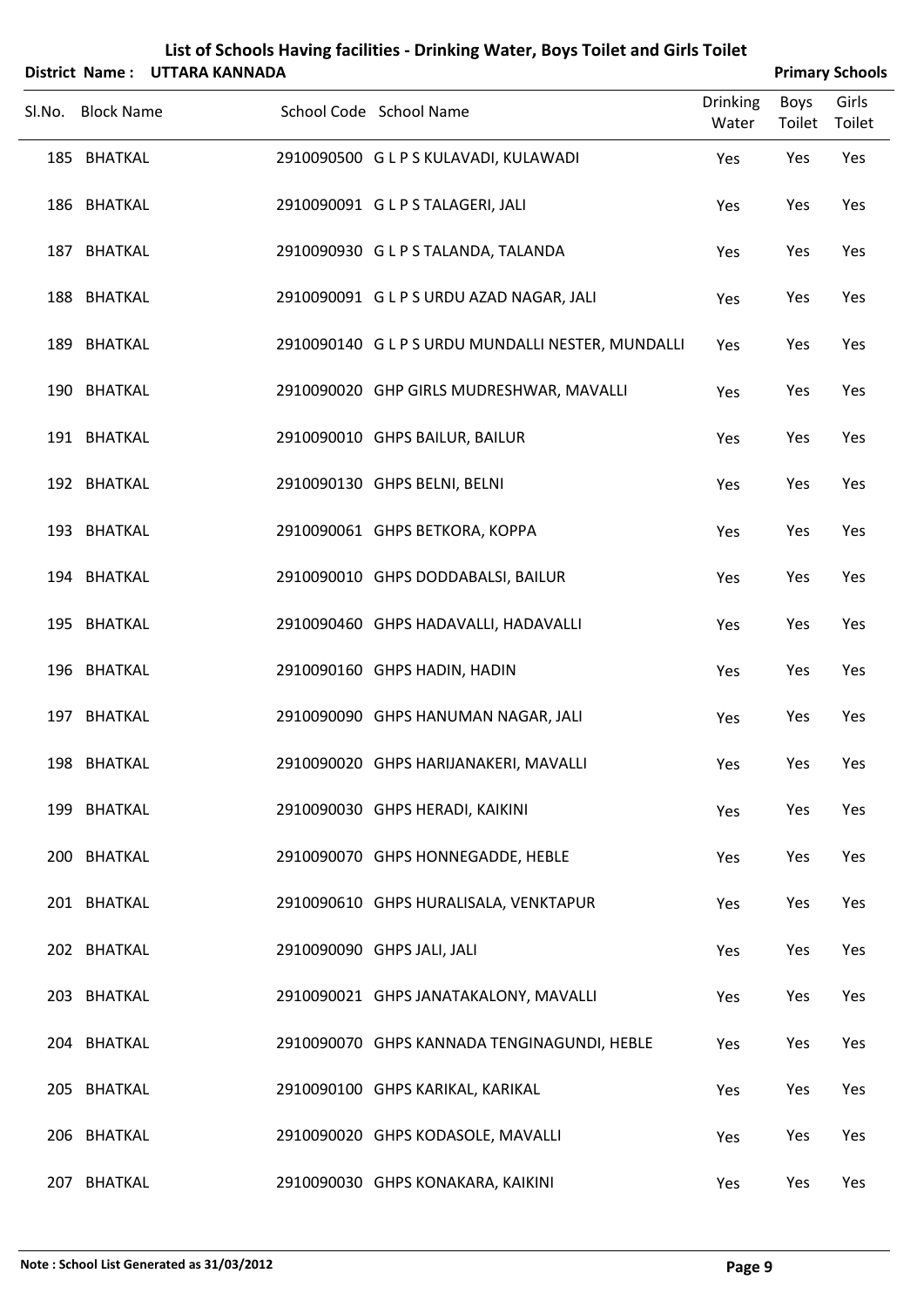|                   | District Name: UTTARA KANNADA |                                                |                          |                | <b>Primary Schools</b> |
|-------------------|-------------------------------|------------------------------------------------|--------------------------|----------------|------------------------|
| Sl.No. Block Name |                               | School Code School Name                        | <b>Drinking</b><br>Water | Boys<br>Toilet | Girls<br>Toilet        |
| 208 BHATKAL       |                               | 2910090430 GHPS KONAR, KONAR                   | Yes                      | Yes            | Yes                    |
| 209 BHATKAL       |                               | 2910090061 GHPS КОРРА, КОРРА                   | Yes                      | Yes            | Yes                    |
| 210 BHATKAL       |                               | 2910090350 GHPS KOTKHANDA, KOTKHANDA           | Yes                      | Yes            | Yes                    |
| 211 BHATKAL       |                               | 2910090062 GHPS KUCHODI, KOPPA                 | Yes                      | Yes            | Yes                    |
| 212 BHATKAL       |                               | 2910090070 GHPS KUKNEER, HEBLE                 | Yes                      | Yes            | Yes                    |
| 213 BHATKAL       |                               | 2910090010 GHPS MADIKERI, BAILUR               | Yes                      | Yes            | Yes                    |
| 214 BHATKAL       |                               | 2910090210 GHPS MUTTALLI, MUTTALLI             | Yes                      | Yes            | Yes                    |
| 215 BHATKAL       |                               | 2910090180 GHPS PURAVARGA KANNADA, PURVARGA    | Yes                      | Yes            | Yes                    |
| 216 BHATKAL       |                               | 2910090050 GHPS SALEMANE, SHIRALI              | Yes                      | Yes            | Yes                    |
| 217 BHATKAL       |                               | 2910090050 GHPS TATTEHAKKALA, SHIRALI          | Yes                      | Yes            | Yes                    |
| 218 BHATKAL       |                               | 2910090040 GHPS ULMAN, BENGRE                  | Yes                      | Yes            | Yes                    |
| 219 BHATKAL       |                               | 2910090021 GHPS URDU GIRLS MURDESHWAR, MAVALLI | Yes                      | Yes            | Yes                    |
| 220 BHATKAL       |                               | 2910090070 GHPS URDU JAMIYAJALI, HEBLE         | Yes                      | Yes            | Yes                    |
| 221 BHATKAL       |                               | 2910090021 GHPS URDU NATIONAL KALONY, MAVALLI  | Yes                      | Yes            | Yes                    |
| 222 BHATKAL       |                               | 2910090180 GHPS URDU PURAVARGA, PURVARGA       | Yes                      | Yes            | Yes                    |
| 223 BHATKAL       |                               | 2910090070 GHPS URDU TENGINAGUNDI, HEBLE       | Yes                      | Yes            | Yes                    |
| 224 BHATKAL       |                               | 2910090062 GHPS VANDALSE KOPPA, KOPPA          | Yes                      | Yes            | Yes                    |
| 225 BHATKAL       |                               | 2910090030 GLPS ABRE, KAIKINI                  | Yes                      | Yes            | Yes                    |
| 226 BHATKAL       |                               | 2910090870 GLPS ARUKI, ARUKI                   | Yes                      | Yes            | Yes                    |
| 227 BHATKAL       |                               | 2910090061 GLPS ATTIBARA, KOPPA                | Yes                      | Yes            | Yes                    |
| 228 BHATKAL       |                               | 2910090070 GLPS BABBANKAL, HEBLE               | Yes                      | Yes            | Yes                    |
| 229 BHATKAL       |                               | 2910090020 GLPS BADAGERI, MAVALLI              | Yes                      | Yes            | Yes                    |
| 230 BHATKAL       |                               | 2910090270 GLPS BADEBAGILA HAGGA, BADABAG      | Yes                      | Yes            | Yes                    |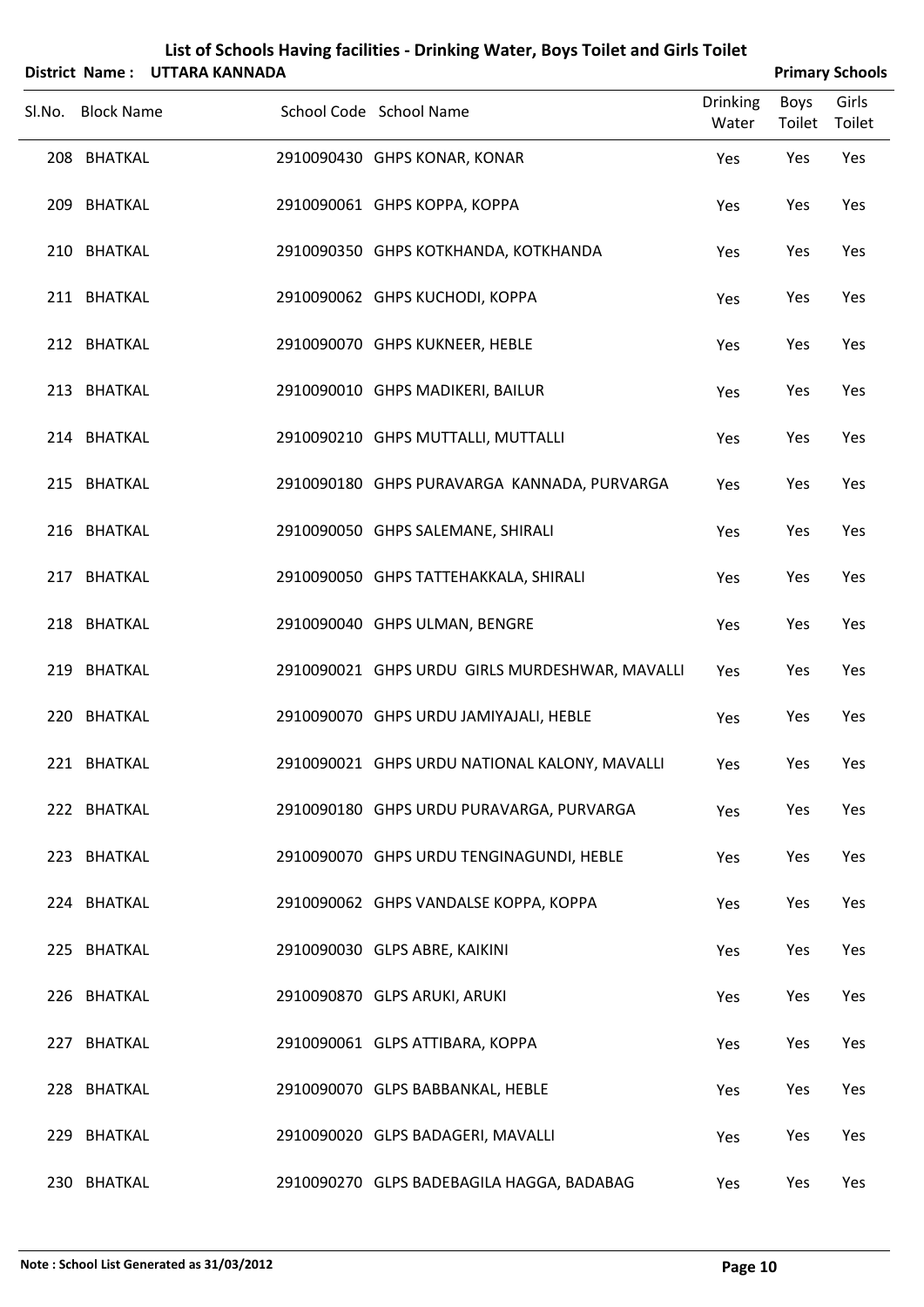|                   | District Name: UTTARA KANNADA |                                               |                          |                | <b>Primary Schools</b> |
|-------------------|-------------------------------|-----------------------------------------------|--------------------------|----------------|------------------------|
| Sl.No. Block Name |                               | School Code School Name                       | <b>Drinking</b><br>Water | Boys<br>Toilet | Girls<br>Toilet        |
| 231 BHATKAL       |                               | 2910090010 GLPS BAILUR IGARJI, BAILUR         | Yes                      | Yes            | Yes                    |
| 232 BHATKAL       |                               | 2910091050 GLPS BALEHITLU, BALEHITLU          | Yes                      | Yes            | Yes                    |
| 233 BHATKAL       |                               | 2910090040 GLPS BANGARAMAKKI, BENGRE          | Yes                      | Yes            | Yes                    |
| 234 BHATKAL       |                               | 2910090061 GLPS BANGLODI, KOPPA               | Yes                      | Yes            | Yes                    |
| 235 BHATKAL       |                               | 2910090060 GLPS BASTIGADDE, KOPPA             | Yes                      | Yes            | Yes                    |
| 236 BHATKAL       |                               | 2910090230 GLPS BELALKHANDA URDU, BELALKHANDA | Yes                      | Yes            | Yes                    |
| 237 BHATKAL       |                               | 2910090530 GLPS BESE, BESE                    | Yes                      | Yes            | Yes                    |
| 238 BHATKAL       |                               | 2910090030 GLPS BIDRAMANE, KAIKINI            | Yes                      | Yes            | Yes                    |
| 239 BHATKAL       |                               | 2910090040 GLPS CHIDEHAKLU, BENGRE            | Yes                      | Yes            | Yes                    |
| 240 BHATKAL       |                               | 2910090030 GLPS GADI MUNDKI, KAIKINI          | Yes                      | Yes            | Yes                    |
| 241 BHATKAL       |                               | 2910090430 GLPS GALIKATTU, KONAR              | Yes                      | Yes            | Yes                    |
| 242 BHATKAL       |                               | 2910090370 GLPS GOLIBILUR, GOLIBILUR          | Yes                      | Yes            | Yes                    |
| 243 BHATKAL       |                               | 2910090030 GLPS GOUDARAGADDE, KAIKINI         | Yes                      | Yes            | Yes                    |
| 244 BHATKAL       |                               | 2910090060 GLPS GUJAMAV, KOPPA                | Yes                      | Yes            | Yes                    |
| 245 BHATKAL       |                               | 2910090022 GLPS GUMMANHAKKAL, MAVALLI         | Yes                      | Yes            | Yes                    |
| 246 BHATKAL       |                               | 2910090060 GLPS GUNDLAKATTA, KOPPA            | Yes                      | Yes            | Yes                    |
| 247 BHATKAL       |                               | 2910090020 GLPS HADALA, MAVALLI               | Yes                      | Yes            | Yes                    |
| 248 BHATKAL       |                               | 2910090420 GLPS HADLUR, HADLUR                | Yes                      | Yes            | Yes                    |
| 249 BHATKAL       |                               | 2910090420 GLPS HAKODLU, HADLUR               | Yes                      | Yes            | Yes                    |
| 250 BHATKAL       |                               | 2910090310 GLPS HALLYANI, HALLYANI            | Yes                      | Yes            | Yes                    |
| 251 BHATKAL       |                               | 2910090061 GLPS HALMANDI, KOPPA               | Yes                      | Yes            | Yes                    |
| 252 BHATKAL       |                               | 2910091090 GLPS HEDDARIMANE, HEDDARIMANE      | Yes                      | Yes            | Yes                    |
| 253 BHATKAL       |                               | 2910090290 GLPS HENJILE, HENJALE              | Yes                      | Yes            | Yes                    |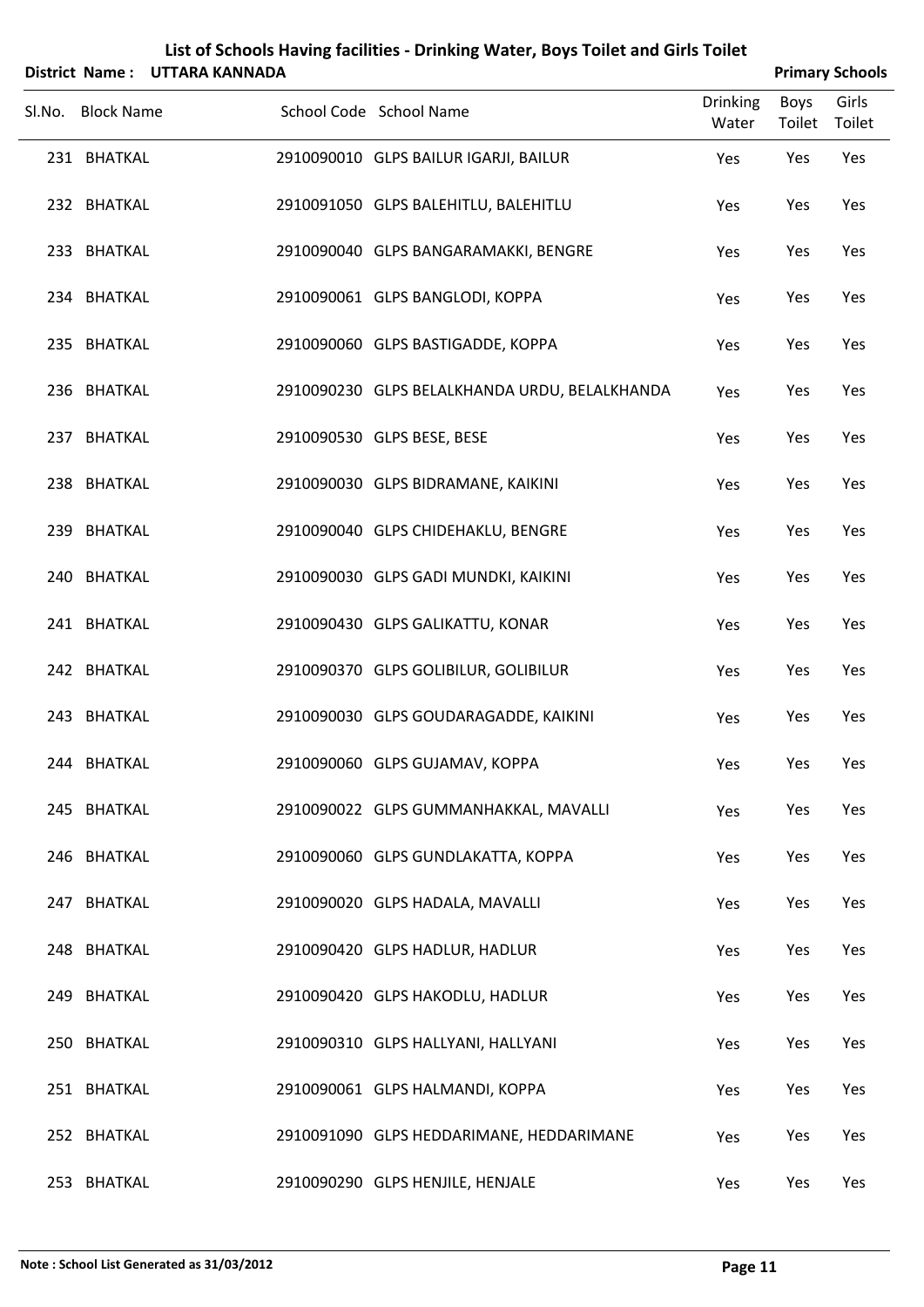| District Name: UTTARA KANNADA |                                                                   |                          |                       | <b>Primary Schools</b> |
|-------------------------------|-------------------------------------------------------------------|--------------------------|-----------------------|------------------------|
| Sl.No. Block Name             | School Code School Name                                           | <b>Drinking</b><br>Water | Boys<br>Toilet Toilet | Girls                  |
| 254 BHATKAL                   | 2910090070 GLPS HERTARA, HEBLE                                    | Yes                      | Yes                   | Yes                    |
| 255 BHATKAL                   | 2910090051 GLPS HULLLUKKI, SHIRALI                                | Yes                      | Yes                   | Yes                    |
| 256 BHATKAL                   | 2910090260 GLPS JALADA MULE, HUDIL                                | Yes                      | Yes                   | Yes                    |
| 257 BHATKAL                   | 2910090090 GLPS JALI KODI POORVA, JALI                            | Yes                      | Yes                   | Yes                    |
| 258 BHATKAL                   | 2910090090 GLPS JALIKODI, JALI                                    | Yes                      | Yes                   | Yes                    |
| 259 BHATKAL                   | 2910090060 GLPS KAKKE, KOPPA                                      | Yes                      | Yes                   | Yes                    |
| 260 BHATKAL                   | 2910090610 GLPS KANDEKODLU, VENKTAPUR                             | Yes                      | Yes                   | Yes                    |
| 261 BHATKAL                   | 2910090060 GLPS KAROOR, KOPPA                                     | Yes                      | Yes                   | Yes                    |
| 262 BHATKAL                   | 2910090010 GLPS KASAGERI, BAILUR                                  | Yes                      | Yes                   | Yes                    |
| 263 BHATKAL                   | 2910090580 GLPS KEKKODA, KEKKOD                                   | Yes                      | Yes                   | Yes                    |
| 264 BHATKAL                   | 2910090050 GLPS KENBRE, SHIRALI                                   | Yes                      | Yes                   | Yes                    |
| 265 BHATKAL                   | 2910090040 GLPS KEREGADDE, BENGRE                                 | Yes                      | Yes                   | Yes                    |
| 266 BHATKAL                   | 2910090240 GLPS KITRE, KITRE                                      | Yes                      | Yes                   | Yes                    |
| 267 BHATKAL                   | 2910090062 GLPS KOLAGERI MARATIKERI, KOPPA                        | Yes                      | Yes                   | Yes                    |
| 268 BHATKAL                   | 2910090400 GLPS MADGARMANE, BELKE                                 | Yes                      | Yes                   | Yes                    |
| 269 BHATKAL                   | 2910090040 GLPS MALLARI, BENGRE                                   | Yes                      | Yes                   | Yes                    |
| 270 BHATKAL                   | 2910090010 GLPS MARKANDESHWARA, BAILUR                            | Yes                      | Yes                   | Yes                    |
| 271 BHATKAL                   | 2910090340 GLPS MARUKERI, MARUKERI                                | Yes                      | Yes                   | Yes                    |
| 272 BHATKAL                   | 2910090062 GLPS MASTIMANE KOPPA, KOPPA                            | Yes                      | Yes                   | Yes                    |
| 273 BHATKAL                   | 2910090340 GLPS MATADA KERI, MARUKERI                             | Yes                      | Yes                   | Yes                    |
| 274 BHATKAL                   | 2910091060 GLPS MELINASHERUGARKERI,                               | Yes                      | Yes                   | Yes                    |
| 275 BHATKAL                   | MELINASHEUGARKERI<br>2910090140 GLPS MOGERA KERI MUNDLE, MUNDALLI | Yes                      | Yes                   | Yes                    |
| 276 BHATKAL                   | 2910090050 GLPS MOGERAKERI, SHIRALI                               | Yes                      | Yes                   | Yes                    |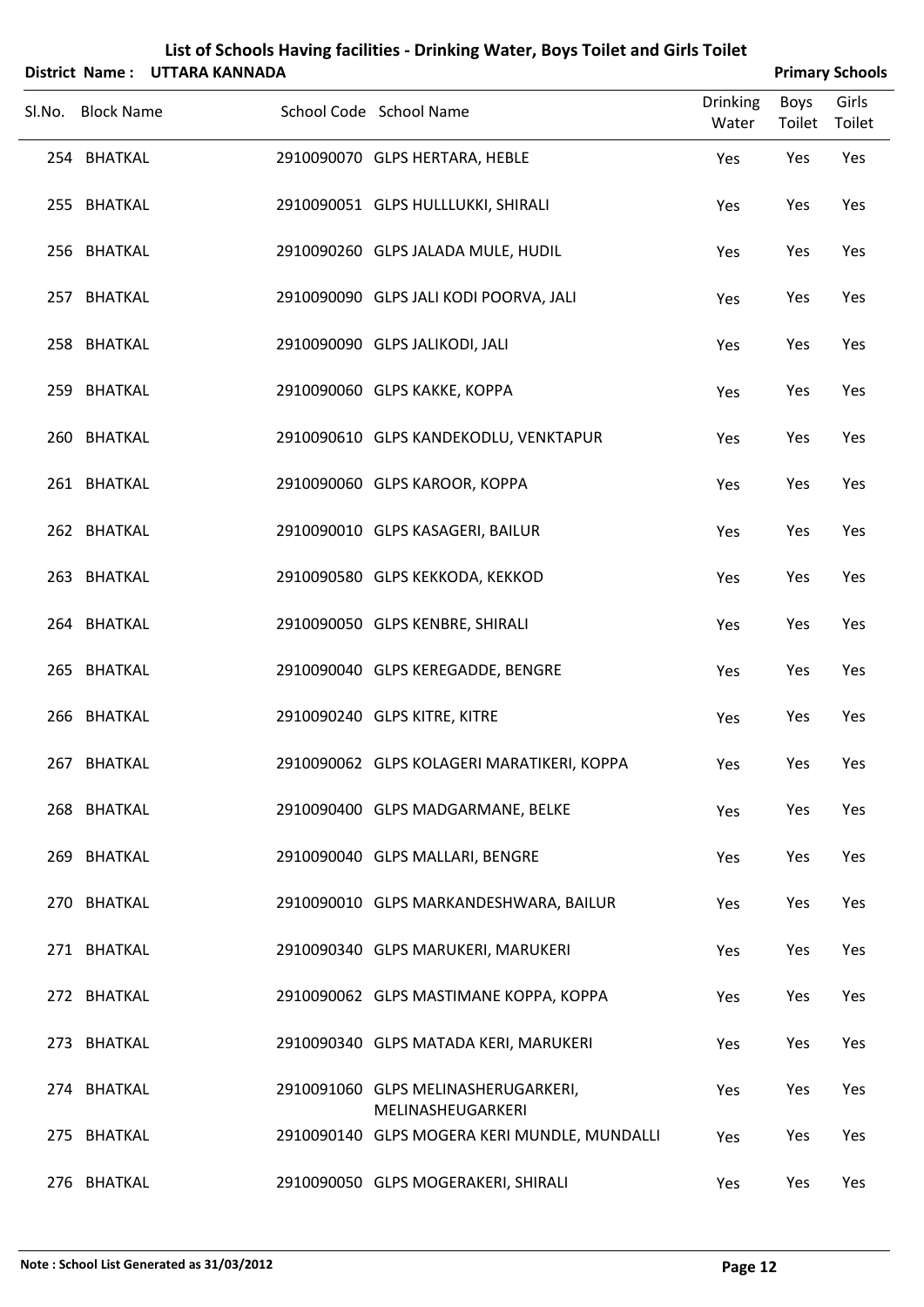|     |                   | District Name: UTTARA KANNADA |                                               |                          |                       | <b>Primary Schools</b> |
|-----|-------------------|-------------------------------|-----------------------------------------------|--------------------------|-----------------------|------------------------|
|     | Sl.No. Block Name |                               | School Code School Name                       | <b>Drinking</b><br>Water | <b>Boys</b><br>Toilet | Girls<br>Toilet        |
|     | 277 BHATKAL       |                               | 2910090200 GLPS MUDBHATKAL, MUDBHATKAL        | Yes                      | Yes                   | Yes                    |
|     | 278 BHATKAL       |                               | 2910090950 GLPS MUDSHIRALI(new), KEREGADDE    | Yes                      | Yes                   | Yes                    |
|     | 279 BHATKAL       |                               | 2910090160 GLPS MULIGADDE(NEW), HADIN         | Yes                      | Yes                   | Yes                    |
|     | 280 BHATKAL       |                               | 2910090020 GLPS NAREKULI, MAVALLI             | Yes                      | Yes                   | Yes                    |
|     | 281 BHATKAL       |                               | 2910090040 GLPS SANABAVI, BENGRE              | Yes                      | Yes                   | Yes                    |
|     | 282 BHATKAL       |                               | 2910090010 GLPS SANNABALASE, BAILUR           | Yes                      | Yes                   | Yes                    |
|     | 283 BHATKAL       |                               | 2910090040 GLPS SAPPERAHITLU, BENGRE          | Yes                      | Yes                   | Yes                    |
|     | 284 BHATKAL       |                               | 2910090010 GLPS SHERUGARAKERI, BAILUR         | Yes                      | Yes                   | Yes                    |
|     | 285 BHATKAL       |                               | 2910091070 GLPS SHIRANIKERI, SHIRANIKERI      | Yes                      | Yes                   | Yes                    |
|     | 286 BHATKAL       |                               | 2910090010 GLPS SOLEBILU, BAILUR              | Yes                      | Yes                   | Yes                    |
|     | 287 BHATKAL       |                               | 2910090060 GLPS TALANHONDE, KOPPA             | Yes                      | Yes                   | Yes                    |
|     | 288 BHATKAL       |                               | 2910090110 GLPS TALGODNA -2, TALGOD           | Yes                      | Yes                   | Yes                    |
| 289 | <b>BHATKAL</b>    |                               | 2910090110 GLPS TALGODNA-1, TALGOD            | Yes                      | Yes                   | Yes                    |
|     | 290 BHATKAL       |                               | 2910090011 GLPS TODALLI, BAILUR               | Yes                      | Yes                   | Yes                    |
|     | 291 BHATKAL       |                               | 2910090090 GLPS URDU MADINA KALONY, JALI      | Yes                      | Yes                   | Yes                    |
|     | 292 BHATKAL       |                               | 2910090610 GLPS VENKTAPUR, VENKTAPUR          | Yes                      | Yes                   | Yes                    |
|     | 293 BHATKAL       |                               | 2910090380 GLPS YALVADIKAVOOR, YELAVADIKAVOOR | Yes                      | Yes                   | Yes                    |
|     | 294 BHATKAL       |                               | 2910090410 H P S HEROOR, HERUR                | Yes                      | Yes                   | Yes                    |
|     | 295 BHATKAL       |                               | 2910090400 H P S HONNEMADI, BELKE             | Yes                      | Yes                   | Yes                    |
|     | 296 BHATKAL       |                               | 2910090400 H P S KANCHIKERI, BELKE            | Yes                      | Yes                   | Yes                    |
|     | 297 BHATKAL       |                               | 2910090050 HPS ALVEKODI, SHIRALI              | Yes                      | Yes                   | Yes                    |
|     | 298 BHATKAL       |                               | 2910090060 HPS GUNDLAKATTA, KOPPA             | Yes                      | Yes                   | Yes                    |
| 299 | <b>BHATKAL</b>    |                               | 2910090690 HPS MANAKULA KERI, PURASABE WARD 5 | Yes                      | Yes                   | Yes                    |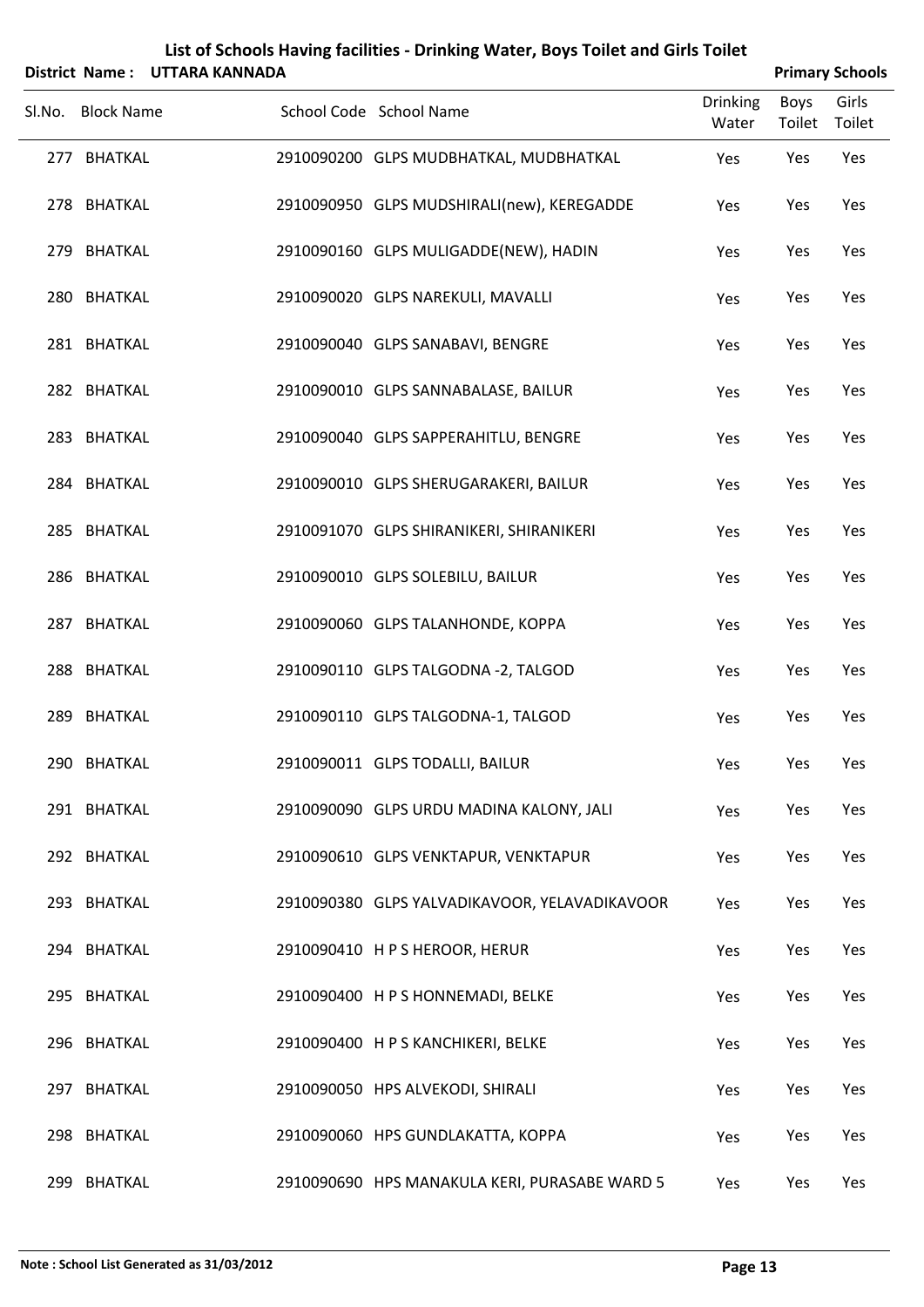|        |                   | District Name: UTTARA KANNADA |                                                        |                          |                | <b>Primary Schools</b> |
|--------|-------------------|-------------------------------|--------------------------------------------------------|--------------------------|----------------|------------------------|
| Sl.No. | <b>Block Name</b> |                               | School Code School Name                                | <b>Drinking</b><br>Water | Boys<br>Toilet | Girls<br>Toilet        |
|        | 300 BHATKAL       |                               | 2910090040 HPS MAVINAKATTE( PRY BENGRE), BENGRE        | Yes                      | Yes            | Yes                    |
|        | 301 BHATKAL       |                               | 2910090140 HPS MUNDALLI NA -2, MUNDALLI                | Yes                      | Yes            | Yes                    |
|        | 302 BHATKAL       |                               | 2910090640 HPS URDU DARENTA, PURASABE WARD 17          | Yes                      | Yes            | Yes                    |
|        | 303 BHATKAL       |                               | 2910090770 HPS URDU GIRLS BATKAL, PURASABE WARD<br>19  | Yes                      | Yes            | Yes                    |
|        | 304 BHATKAL       |                               | 2910090051 HPS URDU GUDIHITLU, SHIRALI                 | Yes                      | Yes            | Yes                    |
|        | 305 BHATKAL       |                               | 2910090620 HPS URDU MUGDAM KALONY, PURASABE<br>WARD 15 | Yes                      | Yes            | Yes                    |
|        | 306 BHATKAL       |                               | 2910090050 HPS URDU PALLIHAKLU, SHIRALI                | Yes                      | Yes            | Yes                    |
|        | 307 BHATKAL       |                               | 2910090400 LPS BEDRAKERI, BELKE                        | Yes                      | Yes            | Yes                    |
|        | 308 BHATKAL       |                               | 2910090091 LPS BENDIKAN, JALI                          | Yes                      | Yes            | Yes                    |
|        | 309 BHATKAL       |                               | 2910090041 L P S BENGRE, BENGRE                        | Yes                      | Yes            | Yes                    |
|        | 310 BHATKAL       |                               | 2910090051 LPS GUDIHITTAL, SHIRALI                     | Yes                      | Yes            | Yes                    |
|        | 311 BHATKAL       |                               | 2910090310 LPS HEEREBEELU, HALLYANI                    | Yes                      | Yes            | Yes                    |
|        | 312 BHATKAL       |                               | 2910090400 L P S KANMADLU, BELKE                       | Yes                      | Yes            | Yes                    |
|        | 313 BHATKAL       |                               | 2910090930 LPS KASALGADDE, TALANDA                     | Yes                      | Yes            | Yes                    |
|        | 314 BHATKAL       |                               | 2910090041 LPS KOTGI, BENGRE                           | Yes                      | Yes            | Yes                    |
|        | 315 BHATKAL       |                               | 2910090490 L P S KURUNDOOR, KURANDUR                   | Yes                      | Yes            | Yes                    |
|        | 316 BHATKAL       |                               | 2910090051 LPS MAKKIGADDE, SHIRALI                     | Yes                      | Yes            | Yes                    |
|        | 317 BHATKAL       |                               | 2910090031 LPS MATADHITLU, KAIKINI                     | Yes                      | Yes            | Yes                    |
|        | 318 BHATKAL       |                               | 2910090011 LPS NEERAGADDE, BAILUR                      | Yes                      | Yes            | Yes                    |
|        | 319 BHATKAL       |                               | 2910090400 L P S SHIRAJJIMANEKERI, BELKE               | Yes                      | Yes            | Yes                    |
|        | 320 BHATKAL       |                               | 2910090420 LP S ASHIKAN, HADLUR                        | Yes                      | Yes            | Yes                    |
|        | 321 BHATKAL       |                               | 2910090061 LPS HEGGADDE, KOPPA                         | Yes                      | Yes            | Yes                    |
|        | 322 BHATKAL       |                               | 2910090140 LPS JOGIMANE, MUNDALLI                      | Yes                      | Yes            | Yes                    |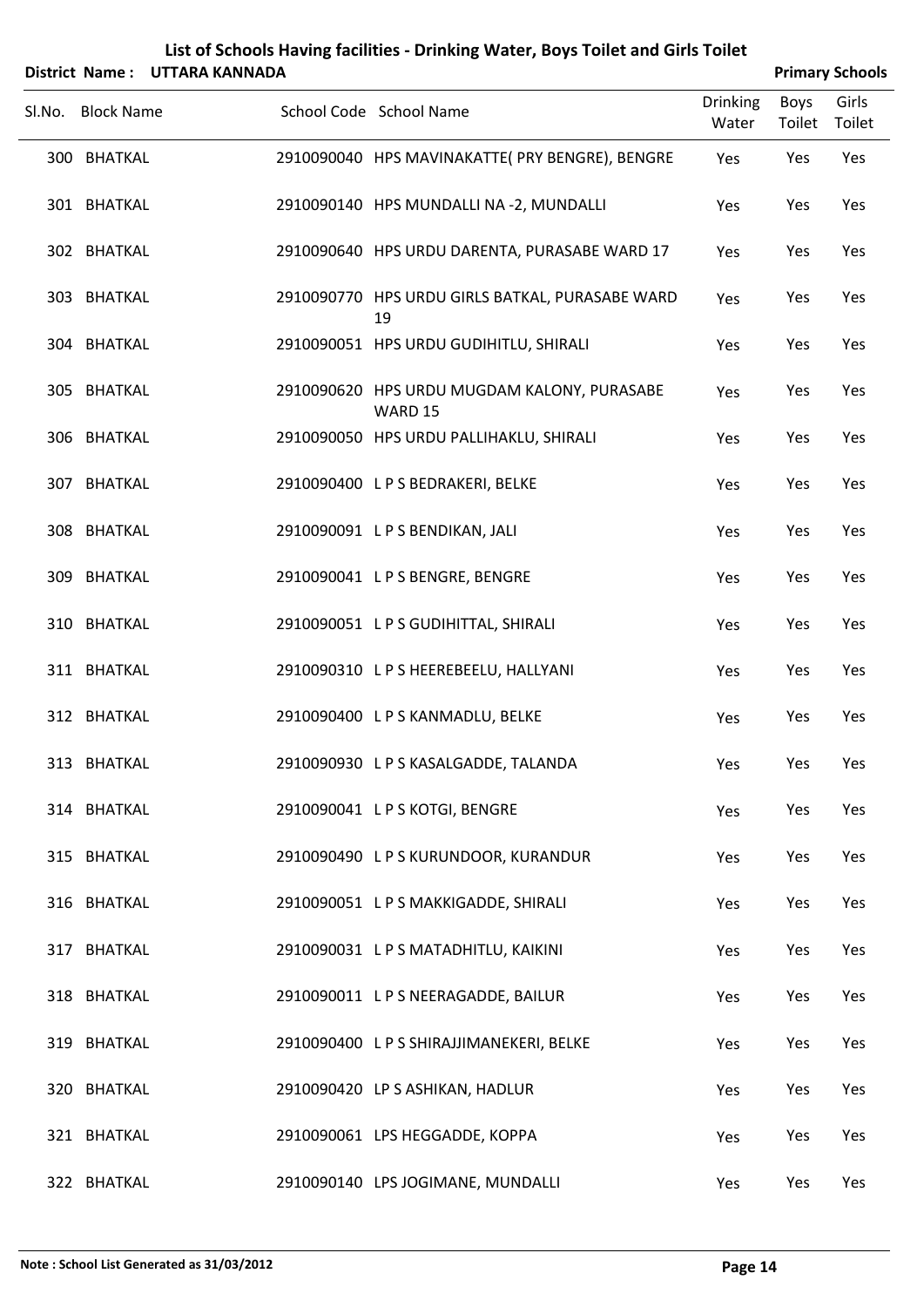|        |              | District Name: UTTARA KANNADA |                                                                 |                          |                | <b>Primary Schools</b> |
|--------|--------------|-------------------------------|-----------------------------------------------------------------|--------------------------|----------------|------------------------|
| Sl.No. | Block Name   |                               | School Code School Name                                         | <b>Drinking</b><br>Water | Boys<br>Toilet | Girls<br>Toilet        |
|        | 323 BHATKAL  |                               | 2910090340 LPS KALLABBE, MARUKERI                               | Yes                      | Yes            | Yes                    |
|        | 324 BHATKAL  |                               | 2910090061 LPS KELAGINAKERI, KOPPA                              | Yes                      | Yes            | Yes                    |
|        | 325 BHATKAL  |                               | 2910090710 LPS KORAGARA KERI, PURASABE WARD 7                   | Yes                      | Yes            | Yes                    |
|        | 326 BHATKAL  |                               | 2910090020 M H P S KANNAD BOYS MUDRESHWAR,<br><b>MAVALLI</b>    | Yes                      | Yes            | Yes                    |
|        | 327 BHATKAL  |                               | 2910090021 M H P S URDU BOYS MURUDESHWAR,<br><b>MAVALLI</b>     | Yes                      | Yes            | Yes                    |
|        | 328 BHATKAL  |                               | 2910090660 MHP BOYS BATKAL, PURASABE WARD 2                     | Yes                      | Yes            | Yes                    |
|        | 329 BHATKAL  |                               | 2910090670 MHP GIRLS BATKAL, PURASABE WARD 3                    | Yes                      | Yes            | Yes                    |
|        | 330 BHATKAL  |                               | 2910090050 MHPS CHITRAPUR, SHIRALI                              | Yes                      | Yes            | Yes                    |
|        | 331 BHATKAL  |                               | 2910090140 MHPS MUNDALLINA-1, MUNDALLI                          | Yes                      | Yes            | Yes                    |
|        | 332 BHATKAL  |                               | 2910090050 MHPS SHIRALI, SHIRALI                                | Yes                      | Yes            | Yes                    |
|        | 333 BHATKAL  |                               | 2910090660 MHPS URDU BOYS BATKAL, PURASABE<br>WARD <sub>2</sub> | Yes                      | Yes            | Yes                    |
|        | 334 BHATKAL  |                               | 2910090740 SHASAKARA MADARI SCHOOL, PURASABE<br>WARD 13         | Yes                      | Yes            | Yes                    |
|        | 335 BHATKAL  |                               | 2910090400 ZPHPSBELKE, BELKE                                    | Yes                      | Yes            | Yes                    |
|        | 336 HONNAVAR |                               | 2910080620 G H P S NIRVATTI KODLA, NIRWATTIKODLA                | Yes                      | Yes            | Yes                    |
|        | 337 HONNAVAR |                               | 2910080811 G U H PS HEREANGADI, HERANGADI                       | Yes                      | Yes            | Yes                    |
|        | 338 HONNAVAR |                               | 2910080020 G.LPS SULTANKERI, CHANDAVAR                          | Yes                      | Yes            | Yes                    |
|        | 339 HONNAVAR |                               | 2910080811 GHPS HERANGADI, HERANGADI                            | Yes                      | Yes            | Yes                    |
|        | 340 HONNAVAR |                               | 2910080710 GHPS KHARWA, KHARWA                                  | Yes                      | Yes            | Yes                    |
|        | 341 HONNAVAR |                               | 2910080410 GHPS MAGOD, BIRANGOD                                 | Yes                      | Yes            | Yes                    |
|        | 342 HONNAVAR |                               | 2910080020 GHPS URDU CHANDAVAR, CHANDAVAR                       | Yes                      | Yes            | Yes                    |
|        | 343 HONNAVAR |                               | 2910080811 GLPS YARJINMOOLA, HERANGADI                          | Yes                      | Yes            | Yes                    |
|        | 344 HONNAVAR |                               | 2910081110 H P S (K) SAMSHI, SAMSHI                             | Yes                      | Yes            | Yes                    |
|        | 345 HONNAVAR |                               | 2910081110 H P S (U) SHAMSHI, SAMSHI                            | Yes                      | Yes            | Yes                    |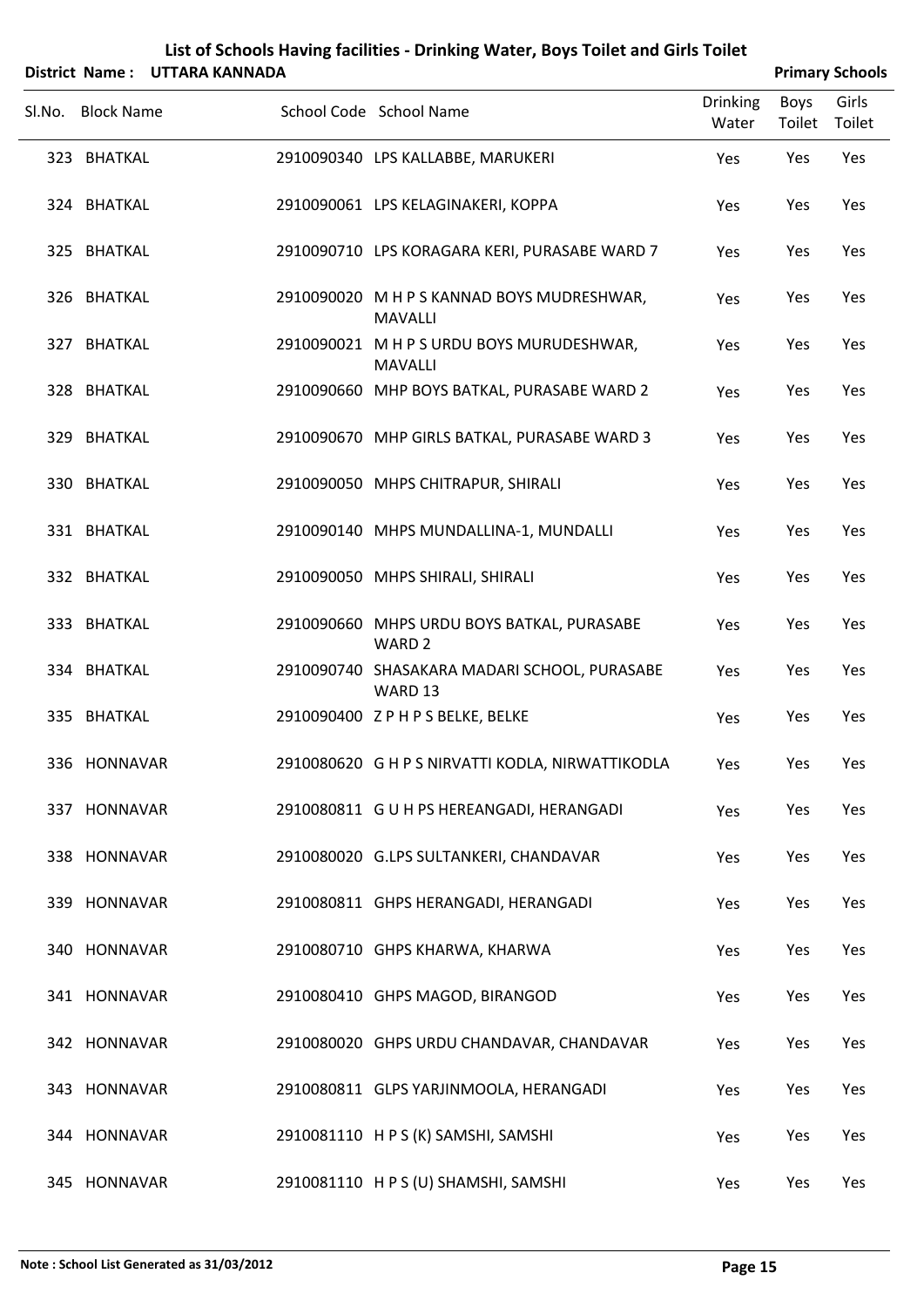|        |                   | District Name: UTTARA KANNADA |                                            |                          |                | <b>Primary Schools</b> |
|--------|-------------------|-------------------------------|--------------------------------------------|--------------------------|----------------|------------------------|
| SI.No. | <b>Block Name</b> |                               | School Code School Name                    | <b>Drinking</b><br>Water | Boys<br>Toilet | Girls<br>Toilet        |
|        | 346 HONNAVAR      |                               | 2910080710 H P S (U) VALKI, KHARWA         | Yes                      | Yes            | Yes                    |
|        | 347 HONNAVAR      |                               | 2910080800 H P S ADKAR, ADKAR              | Yes                      | Yes            | Yes                    |
|        | 348 HONNAVAR      |                               | 2910080440 H P S ADUKALA, ADUKAL           | Yes                      | Yes            | Yes                    |
|        | 349 HONNAVAR      |                               | 2910080090 H P S AMSALLI, AUNSALLI         | Yes                      | Yes            | Yes                    |
|        | 350 HONNAVAR      |                               | 2910080330 H P S ANANTHAVADI, MANKI        | Yes                      | Yes            | Yes                    |
|        | 351 HONNAVAR      |                               | 2910080890 H P S ANEGADDE, NAGARABASTIKERI | Yes                      | Yes            | Yes                    |
|        | 352 HONNAVAR      |                               | 2910080380 HPS ANILGODA, ANILGOD           | Yes                      | Yes            | Yes                    |
|        | 353 HONNAVAR      |                               | 2910080210 H P S APSARAKONDA, APSARKONDA   | Yes                      | Yes            | Yes                    |
|        | 354 HONNAVAR      |                               | 2910080170 H P S AREANGADI, SALKOD         | Yes                      | Yes            | Yes                    |
|        | 355 HONNAVAR      |                               | 2910080830 H P S BAILAGADDE, MAHIME        | Yes                      | Yes            | Yes                    |
|        | 356 HONNAVAR      |                               | 2910081040 H P S BELAKONDA, WARD-12        | Yes                      | Yes            | Yes                    |
|        | 357 HONNAVAR      |                               | 2910080560 H P S BELLUKURVA, MAVINKURVA    | Yes                      | Yes            | Yes                    |
|        | 358 HONNAVAR      |                               | 2910080390 H P S BERANKI, BERANKI          | Yes                      | Yes            | Yes                    |
|        | 359 HONNAVAR      |                               | 2910080600 HPS BEROLLI, BEROLLI            | Yes                      | Yes            | Yes                    |
|        | 360 HONNAVAR      |                               | 2910080180 H P S BHASKERI, HOSAKULI        | Yes                      | Yes            | Yes                    |
|        | 361 HONNAVAR      |                               | 2910080130 H P S BOYS KARKI, KARKI         | Yes                      | Yes            | Yes                    |
|        | 362 HONNAVAR      |                               | 2910080020 H P S CHANDAVARA (K), CHANDAVAR | Yes                      | Yes            | Yes                    |
|        | 363 HONNAVAR      |                               | 2910080080 H P S CHIPPIHAKLA, NAVILGONE    | Yes                      | Yes            | Yes                    |
|        | 364 HONNAVAR      |                               | 2910080330 H P S CHITTARA, MANKI           | Yes                      | Yes            | Yes                    |
|        | 365 HONNAVAR      |                               | 2910080170 H P S DARBEJADDI, SALKOD        | Yes                      | Yes            | Yes                    |
|        | 366 HONNAVAR      |                               | 2910080331 H P S DODDAGUNDA, MANKI         | Yes                      | Yes            | Yes                    |
|        | 367 HONNAVAR      |                               | 2910080171 H P S E KEREKONA, SALKOD        | Yes                      | Yes            | Yes                    |
|        | 368 HONNAVAR      |                               | 2910080180 H P S GUDDEBALA, HOSAKULI       | Yes                      | Yes            | Yes                    |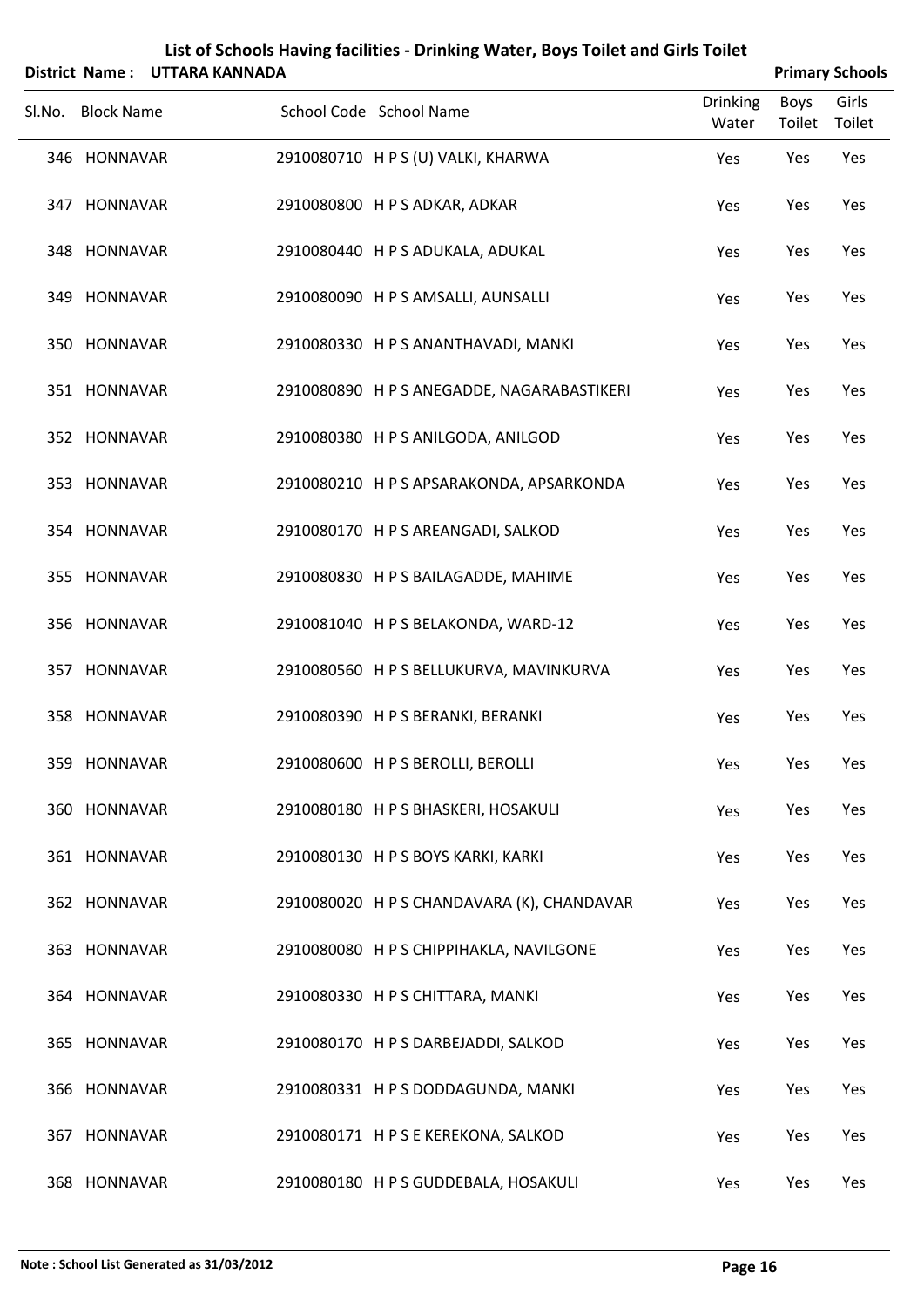|        | District Name:    | <b>UTTARA KANNADA</b> | List of Schools Having facilities - Drinking Water, Boys Toilet and Girls Toilet |                          |                | <b>Primary Schools</b> |
|--------|-------------------|-----------------------|----------------------------------------------------------------------------------|--------------------------|----------------|------------------------|
| SI.No. | <b>Block Name</b> |                       | School Code School Name                                                          | <b>Drinking</b><br>Water | Boys<br>Toilet | Girls<br>Toilet        |
|        | 369 HONNAVAR      |                       | 2910080650 H P S GUNDABALA-1, GUNDABALA                                          | Yes                      | Yes            | Yes                    |
|        | 370 HONNAVAR      |                       | 2910080650 H P S GUNDABALA-2, GUNDABALA                                          | Yes                      | Yes            | Yes                    |
|        | 371 HONNAVAR      |                       | 2910080690 H P S GUNDIBAIL-1, CHIKKANKOD                                         | Yes                      | Yes            | Yes                    |
|        | 372 HONNAVAR      |                       | 2910080690 H P S GUNDIBAIL-2, CHIKKANKOD                                         | Yes                      | Yes            | Yes                    |
|        | 373 HONNAVAR      |                       | 2910080630 H P S HADINABALA, HADINBAL                                            | Yes                      | Yes            | Yes                    |
|        | 374 HONNAVAR      |                       | 2910080320 HPS HAMAKKI, TALGOD                                                   | Yes                      | Yes            | Yes                    |
|        | 375 HONNAVAR      |                       | 2910080680 H P S HARADASE, JANNA KADKAL                                          | Yes                      | Yes            | Yes                    |
|        | 376 HONNAVAR      |                       | 2910080100 H P S HEBBARNKERI, KADLE                                              | Yes                      | Yes            | Yes                    |
|        | 377 HONNAVAR      |                       | 2910080200 H P S HEEREMATHA(K), KASARKOD                                         | Yes                      | Yes            | Yes                    |
|        | 378 HONNAVAR      |                       | 2910080660 H P S HIREBAILU, HIREBAIL                                             | Yes                      | Yes            | Yes                    |
|        | 379 HONNAVAR      |                       | 2910080040 H P S HODAKE, HODKE SHIROOR                                           | Yes                      | Yes            | Yes                    |
|        | 380 HONNAVAR      |                       | 2910080040 H P S HODKE SHIRUR, HODKE SHIROOR                                     | Yes                      | Yes            | Yes                    |
|        | 381 HONNAVAR      |                       | 2910080990 H P S HONNAVAR NO 1, WARD-7                                           | Yes                      | Yes            | Yes                    |
|        | 382 HONNAVAR      |                       | 2910080331 H P S HOSAHITTALA, MANKI                                              | Yes                      | Yes            | Yes                    |
|        | 383 HONNAVAR      |                       | 2910080180 H P S HOSAKULI, HOSAKULI                                              | Yes                      | Yes            | Yes                    |
|        | 384 HONNAVAR      |                       | 2910080280 H P S IDAGUNJI, MELIN-IDGUNJI                                         | Yes                      | Yes            | Yes                    |
|        | 385 HONNAVAR      |                       | 2910080060 H P S JADDIGADDE, KADTOKA                                             | Yes                      | Yes            | Yes                    |
|        | 386 HONNAVAR      |                       | 2910080740 H P S JALAVALAKARKI, JALWAL KARKI                                     | Yes                      | Yes            | Yes                    |
|        | 387 HONNAVAR      |                       | 2910080760 H P S JALAVALLI, JALWALLI                                             | Yes                      | Yes            | Yes                    |
|        | 388 HONNAVAR      |                       | 2910080680 H P S JANNA KADAKAL, JANNA KADKAL                                     | Yes                      | Yes            | Yes                    |
|        | 389 HONNAVAR      |                       | 2910080290 H P S KABADKERI, BALKUR                                               | Yes                      | Yes            | Yes                    |
|        | 390 HONNAVAR      |                       | 2910080060 H P S KADATOKA, KADTOKA                                               | Yes                      | Yes            | Yes                    |
|        | 391 HONNAVAR      |                       | 2910080100 H P S KADLEKOPPA, KADLE                                               | Yes                      | Yes            | Yes                    |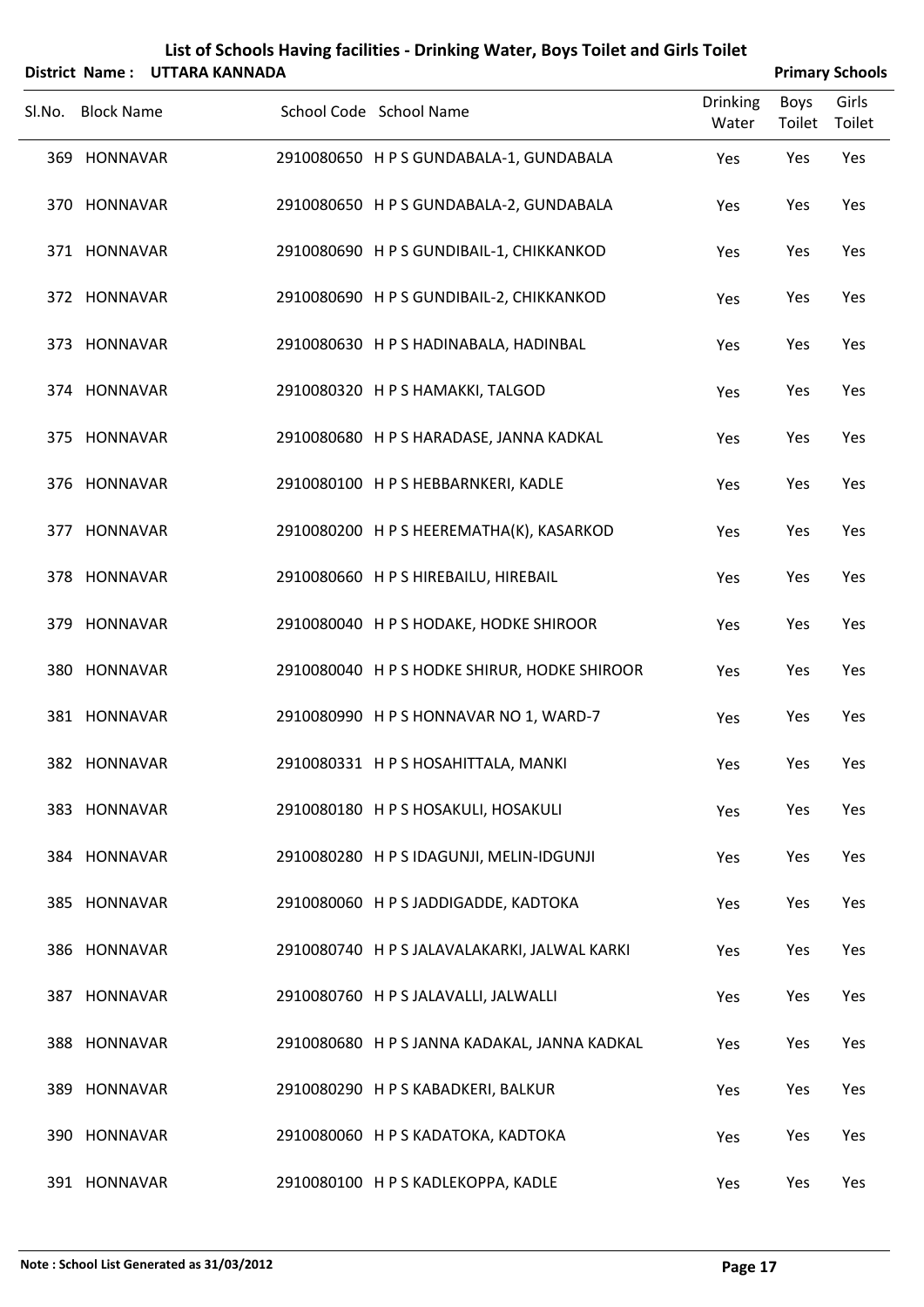|                   | District Name: UTTARA KANNADA |                                            |                          |                | <b>Primary Schools</b> |
|-------------------|-------------------------------|--------------------------------------------|--------------------------|----------------|------------------------|
| Sl.No. Block Name |                               | School Code School Name                    | <b>Drinking</b><br>Water | Boys<br>Toilet | Girls<br>Toilet        |
| 392 HONNAVAR      |                               | 2910080030 H P S KADNEERU, KADNIR          | Yes                      | Yes            | Yes                    |
| 393 HONNAVAR      |                               | 2910080240 H P S KALASANAMOTE-1, HOSAPATNA | Yes                      | Yes            | Yes                    |
| 394 HONNAVAR      |                               | 2910080171 HPS KANAKKE, SALKOD             | Yes                      | Yes            | Yes                    |
| 395 HONNAVAR      |                               | 2910080760 H P S KANGOD, JALWALLI          | Yes                      | Yes            | Yes                    |
| 396 HONNAVAR      |                               | 2910080760 H P S KARIKURVA, JALWALLI       | Yes                      | Yes            | Yes                    |
| 397 HONNAVAR      |                               | 2910080630 H P S KAVURU, HADINBAL          | Yes                      | Yes            | Yes                    |
| 398 HONNAVAR      |                               | 2910080050 H P S KEKKARA NO 1, KEKKAR      | Yes                      | Yes            | Yes                    |
| 399 HONNAVAR      |                               | 2910080050 H P S KEKKARA NO 2, KEKKAR      | Yes                      | Yes            | Yes                    |
| 400 HONNAVAR      |                               | 2910080220 HPS KELGINUR, KELGINOOR         | Yes                      | Yes            | Yes                    |
| 401 HONNAVAR      |                               | 2910080690 H P S KENCHAGARA, CHIKKANKOD    | Yes                      | Yes            | Yes                    |
| 402 HONNAVAR      |                               | 2910080170 H P S KERAMANEKACHCHNKE, SALKOD | Yes                      | Yes            | Yes                    |
| 403 HONNAVAR      |                               | 2910080110 HPS KEREGADDE, HALDIPUR         | Yes                      | Yes            | Yes                    |
| 404 HONNAVAR      |                               | 2910080400 H P S KODANI, KODANI            | Yes                      | Yes            | Yes                    |
| 405 HONNAVAR      |                               | 2910080420 HPS KODLAGADDE, MAGOD           | Yes                      | Yes            | Yes                    |
| 406 HONNAVAR      |                               | 2910080550 H P S KULAKOD, KULAKOD          | Yes                      | Yes            | Yes                    |
| 407 HONNAVAR      |                               | 2910080280 H P S KULIMANE, MELIN-IDGUNJI   | Yes                      | Yes            | Yes                    |
| 408 HONNAVAR      |                               | 2910080330 H P S KUMBARAKERI, MANKI        | Yes                      | Yes            | Yes                    |
| 409 HONNAVAR      |                               | 2910081110 HPS KUMBARKERI, SAMSHI          | Yes                      | Yes            | Yes                    |
| 410 HONNAVAR      |                               | 2910080130 H P S LLIKARA, KARKI            | Yes                      | Yes            | Yes                    |
| 411 HONNAVAR      |                               | 2910080331 H P S MADI, MANKI               | Yes                      | Yes            | Yes                    |
| 412 HONNAVAR      |                               | 2910080830 H P S MAHIME, MAHIME            | Yes                      | Yes            | Yes                    |
| 413 HONNAVAR      |                               | 2910080270 H P S MALAKODA, KELGIN-IDGUNJI  | Yes                      | Yes            | Yes                    |
| 414 HONNAVAR      |                               | 2910080200 H P S MALLUKURVA, KASARKOD      | Yes                      | Yes            | Yes                    |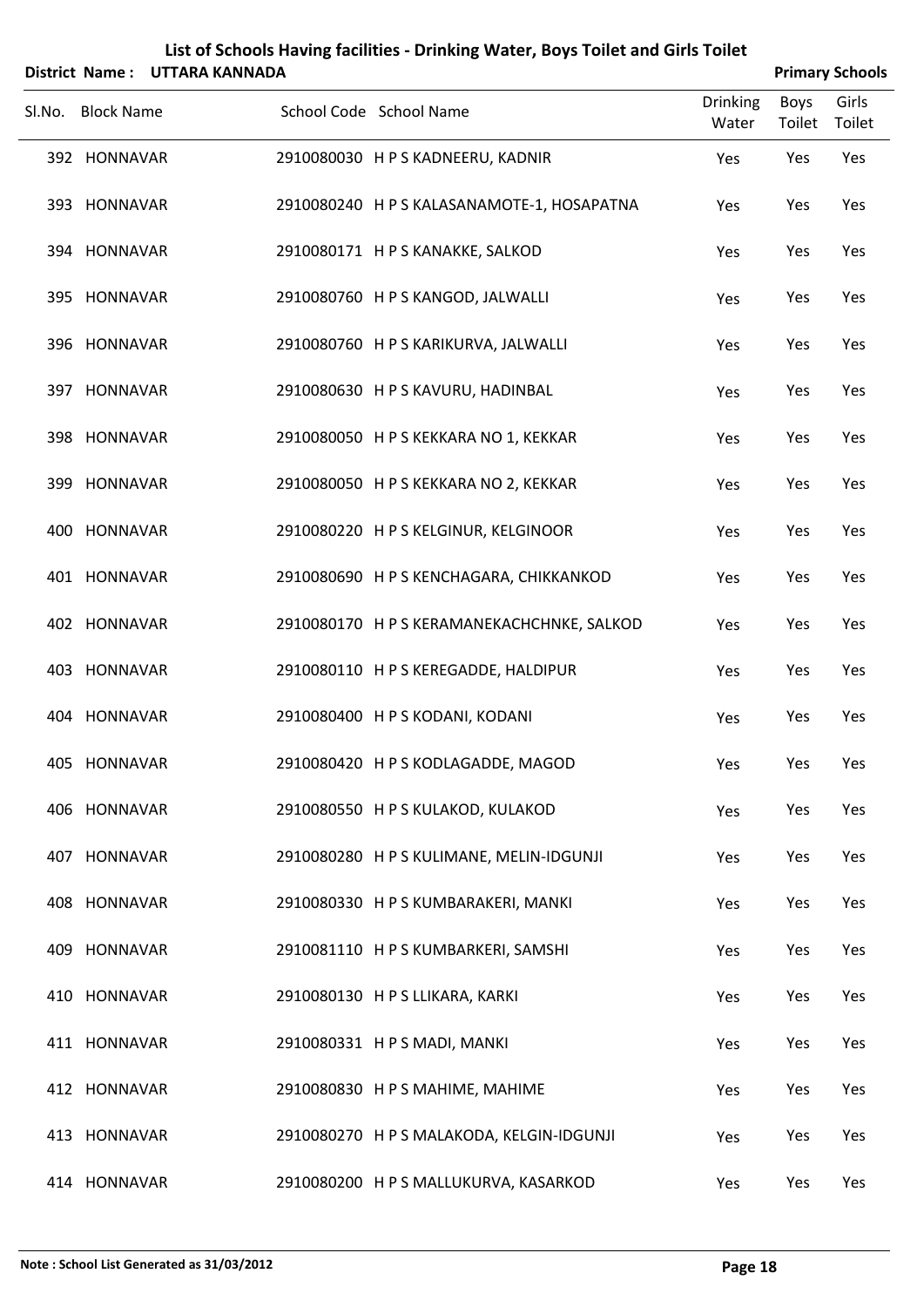|        | District Name:    | <b>UTTARA KANNADA</b> | List of Schools Having facilities - Drinking Water, Boys Toilet and Girls Toilet |                          |                       | <b>Primary Schools</b> |
|--------|-------------------|-----------------------|----------------------------------------------------------------------------------|--------------------------|-----------------------|------------------------|
| Sl.No. | <b>Block Name</b> |                       | School Code School Name                                                          | <b>Drinking</b><br>Water | <b>Boys</b><br>Toilet | Girls<br>Toilet        |
|        | 415 HONNAVAR      |                       | 2910080200 HPS MANDEHITLE, KASARKOD                                              | Yes                      | Yes                   | Yes                    |
|        | 416 HONNAVAR      |                       | 2910080760 H P S MARBALLI, JALWALLI                                              | Yes                      | Yes                   | Yes                    |
|        | 417 HONNAVAR      |                       | 2910080360 H P S MELINAMANNIGE, MELIN-MANNIGE                                    | Yes                      | Yes                   | Yes                    |
|        | 418 HONNAVAR      |                       | 2910080580 H P S MOLAKODA, MOLKOD                                                | Yes                      | Yes                   | Yes                    |
|        | 419 HONNAVAR      |                       | 2910080070 HPS MUDAGERI, MADAGERI                                                | Yes                      | Yes                   | Yes                    |
|        | 420 HONNAVAR      |                       | 2910080190 H P S MUGVA, MUGWA                                                    | Yes                      | Yes                   | Yes                    |
|        | 421 HONNAVAR      |                       | 2910080520 H P S MURAGOLI, ADEKEKULI                                             | Yes                      | Yes                   | Yes                    |
|        | 422 HONNAVAR      |                       | 2910080890 H P S NAGANTURU, NAGARABASTIKERI                                      | Yes                      | Yes                   | Yes                    |
|        | 423 HONNAVAR      |                       | 2910080610 H P S NAGARA NO 1, NAGRE                                              | Yes                      | Yes                   | Yes                    |
|        | 424 HONNAVAR      |                       | 2910080890 HPS NAGARBASTIKERI(U),<br>NAGARABASTIKERI                             | Yes                      | Yes                   | Yes                    |
|        | 425 HONNAVAR      |                       | 2910080890 H P S NAGARBASTIKERI, NAGARABASTIKERI                                 | Yes                      | Yes                   | Yes                    |
|        | 426 HONNAVAR      |                       | 2910080890 H P S NAGARE NO 2, NAGARABASTIKERI                                    | Yes                      | Yes                   | Yes                    |
|        | 427 HONNAVAR      |                       | 2910080080 HPS NAVILGONA NO 1, NAVILGONE                                         | Yes                      | Yes                   | Yes                    |
|        | 428 HONNAVAR      |                       | 2910080080 H P S NAVILGONA NO 2, NAVILGONE                                       | Yes                      | Yes                   | Yes                    |
|        | 429 HONNAVAR      |                       | 2910080080 H P S NAVILGONA NO 3, NAVILGONE                                       | Yes                      | Yes                   | Yes                    |
|        | 430 HONNAVAR      |                       | 2910080160 H P S NEELAKODU, NILKOD                                               | Yes                      | Yes                   | Yes                    |
|        | 431 HONNAVAR      |                       | 2910080960 HPS PRABHATNAGAR, WARD-4                                              | Yes                      | Yes                   | Yes                    |
|        | 432 HONNAVAR      |                       | 2910080130 H P S RAMESHWARAKAMBI, KARKI                                          | Yes                      | Yes                   | Yes                    |
|        | 433 HONNAVAR      |                       | 2910080170 H P S SALAKODA, SALKOD                                                | Yes                      | Yes                   | Yes                    |
|        | 434 HONNAVAR      |                       | 2910080460 H P S SAMPOLLI, SAMPOLLI                                              | Yes                      | Yes                   | Yes                    |
|        | 435 HONNAVAR      |                       | 2910080590 H P S SANAMOTA, HOSAD                                                 | Yes                      | Yes                   | Yes                    |
|        | 436 HONNAVAR      |                       | 2910080111 H P S SANKOLLI, HALDIPUR                                              | Yes                      | Yes                   | Yes                    |
|        | 437 HONNAVAR      |                       | 2910080180 H P S SANTEGULI, HOSAKULI                                             | Yes                      | Yes                   | Yes                    |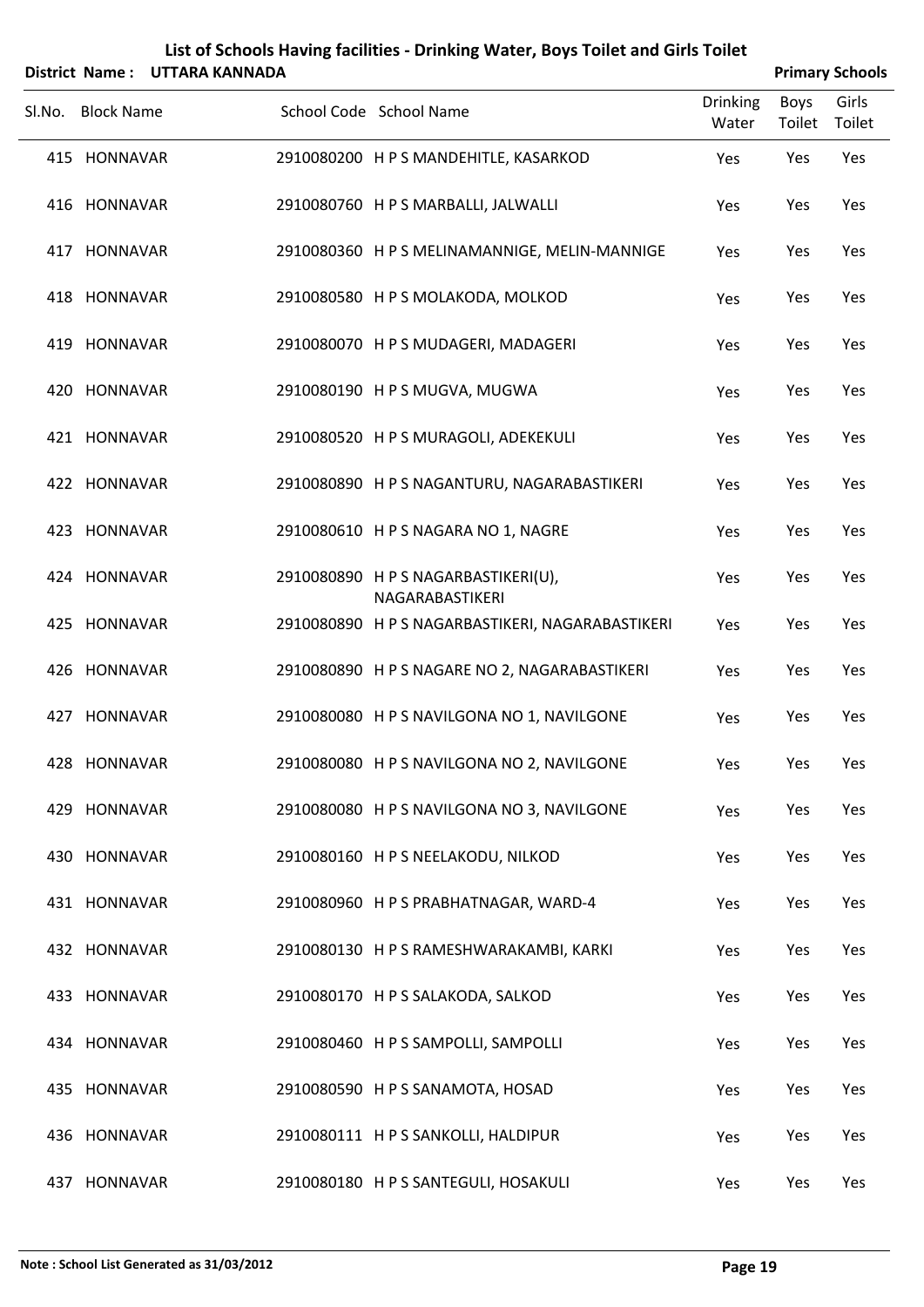|                   | District Name: UTTARA KANNADA |                                            |                          |                       | <b>Primary Schools</b> |
|-------------------|-------------------------------|--------------------------------------------|--------------------------|-----------------------|------------------------|
| Sl.No. Block Name |                               | School Code School Name                    | <b>Drinking</b><br>Water | <b>Boys</b><br>Toilet | Girls<br>Toilet        |
| 438 HONNAVAR      |                               | 2910080860 HPS SARALAGI (K), SARALAGI      | Yes                      | Yes                   | Yes                    |
| 439 HONNAVAR      |                               | 2910080860 H P S SARALAGI(U), SARALAGI     | Yes                      | Yes                   | Yes                    |
| 440 HONNAVAR      |                               | 2910080920 HPS SHIRKUR, SHIRKUR            | Yes                      | Yes                   | Yes                    |
| 441 HONNAVAR      |                               | 2910080170 H P S STHITIGARA, SALKOD        | Yes                      | Yes                   | Yes                    |
| 442 HONNAVAR      |                               | 2910080760 H P S SULAGODA, JALWALLI        | Yes                      | Yes                   | Yes                    |
| 443 HONNAVAR      |                               | 2910080320 HPS TALAGODA, TALGOD            | Yes                      | Yes                   | Yes                    |
| 444 HONNAVAR      |                               | 2910080331 H P S TALAMAKKI, MANKI          | Yes                      | Yes                   | Yes                    |
| 445 HONNAVAR      |                               | 2910080110 HPSTARIBAGILU, HALDIPUR         | Yes                      | Yes                   | Yes                    |
| 446 HONNAVAR      |                               | 2910080171 HPS TULASANI, SALKOD            | Yes                      | Yes                   | Yes                    |
| 447 HONNAVAR      |                               | 2910080820 HPS UPPONI, UPPONI              | Yes                      | Yes                   | Yes                    |
| 448 HONNAVAR      |                               | 2910080820 HPS UPPONI, UPPONI              | Yes                      | Yes                   | Yes                    |
| 449 HONNAVAR      |                               | 2910080111 H P S URDU HALADIPURA, HALDIPUR | Yes                      | Yes                   | Yes                    |
| 450 HONNAVAR      |                               | 2910081090 H P S URDU HONNAVAR, WARD-17    | Yes                      | Yes                   | Yes                    |
| 451 HONNAVAR      |                               | 2910080332 H P S URDU URDU NO 2, MANKI     | Yes                      | Yes                   | Yes                    |
| 452 HONNAVAR      |                               | 2910080331 HPS URDU(GIRLS) MANKI, MANKI    | Yes                      | Yes                   | Yes                    |
| 453 HONNAVAR      |                               | 2910080331 H P S URDUNO 1, MANKI           | Yes                      | Yes                   | Yes                    |
| 454 HONNAVAR      |                               | 2910080020 HPS VADAGERI, CHANDAVAR         | Yes                      | Yes                   | Yes                    |
| 455 HONNAVAR      |                               | 2910080150 H P S VANDURU, VANDOOR          | Yes                      | Yes                   | Yes                    |
| 456 HONNAVAR      |                               | 2910080710 H P S YALAGUPPA, KHARWA         | Yes                      | Yes                   | Yes                    |
| 457 HONNAVAR      |                               | 2910080200 HPUS HIREMATHA, KASARKOD        | Yes                      | Yes                   | Yes                    |
| 458 HONNAVAR      |                               | 2910080810 HPUS KHURVE, HERANGADI          | Yes                      | Yes                   | Yes                    |
| 459 HONNAVAR      |                               | 2910080930 HPS HONNAVAR NO 2, WARD-1       | Yes                      | Yes                   | Yes                    |
| 460 HONNAVAR      |                               | 2910081170 HPS HUDGOD, MUTTA               | Yes                      | Yes                   | Yes                    |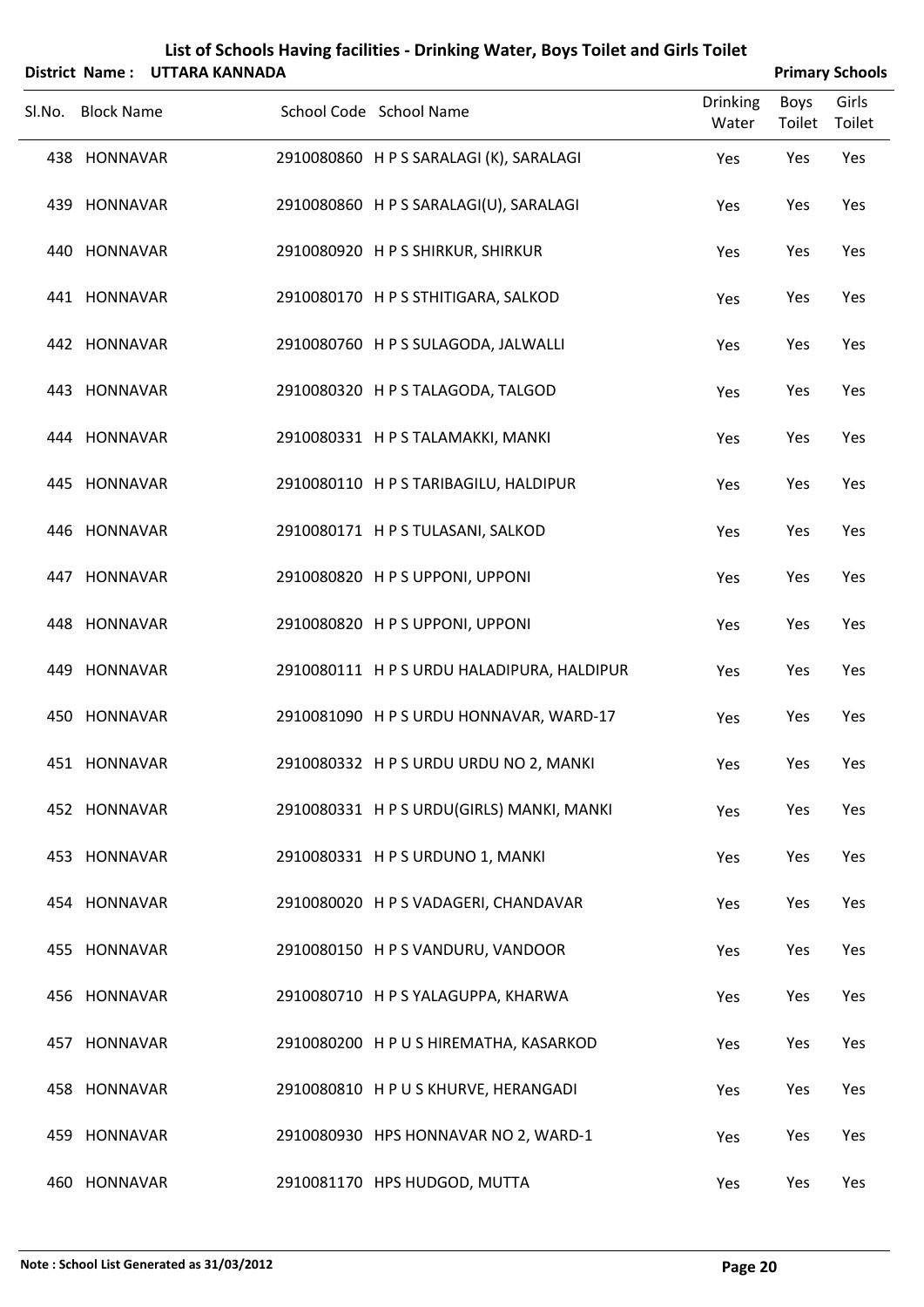|        | District Name:    | <b>UTTARA KANNADA</b> | List of Schools Having facilities - Drinking Water, Boys Toilet and Girls Toilet |                          |                | <b>Primary Schools</b> |
|--------|-------------------|-----------------------|----------------------------------------------------------------------------------|--------------------------|----------------|------------------------|
| Sl.No. | <b>Block Name</b> |                       | School Code School Name                                                          | <b>Drinking</b><br>Water | Boys<br>Toilet | Girls<br>Toilet        |
|        | 461 HONNAVAR      |                       | 2910081150 HPS KERAVALLI, KERAVALLI                                              | Yes                      | Yes            | Yes                    |
|        | 462 HONNAVAR      |                       | 2910080060 HPS MALLAPUR, KADTOKA                                                 | Yes                      | Yes            | Yes                    |
| 463    | HONNAVAR          |                       | 2910080240 L P S KALASANAMOTE-2, HOSAPATNA                                       | Yes                      | Yes            | Yes                    |
|        | 464 HONNAVAR      |                       | 2910081110 LPS (U) DASGOD, SAMSHI                                                | Yes                      | Yes            | Yes                    |
| 465    | HONNAVAR          |                       | 2910080540 L P S AAROLLI, AROLLI-MUNDAGOD                                        | Yes                      | Yes            | Yes                    |
|        | 466 HONNAVAR      |                       | 2910080580 LPS ADAKURI, MOLKOD                                                   | Yes                      | Yes            | Yes                    |
|        | 467 HONNAVAR      |                       | 2910080520 L P S ADKEKULI, ADEKEKULI                                             | Yes                      | Yes            | Yes                    |
|        | 468 HONNAVAR      |                       | 2910080811 LPS ALLANKI, HERANGADI                                                | Yes                      | Yes            | Yes                    |
| 469    | HONNAVAR          |                       | 2910080660 LPS ANDABALLI, HIREBAIL                                               | Yes                      | Yes            | Yes                    |
|        | 470 HONNAVAR      |                       | 2910080660 LPS ARMUDE, HIREBAIL                                                  | Yes                      | Yes            | Yes                    |
|        | 471 HONNAVAR      |                       | 2910080530 LPS ASIKERI, ASHIKERI                                                 | Yes                      | Yes            | Yes                    |
|        | 472 HONNAVAR      |                       | 2910080170 LPS ATARA, SALKOD                                                     | Yes                      | Yes            | Yes                    |
|        | 473 HONNAVAR      |                       | 2910080111 LPS BADAGANI, HALDIPUR                                                | Yes                      | Yes            | Yes                    |
|        | 474 HONNAVAR      |                       | 2910080111 LPS BAGRANI, HALDIPUR                                                 | Yes                      | Yes            | Yes                    |
|        | 475 HONNAVAR      |                       | 2910080331 LPS BALAYYANAVADE, MANKI                                              | Yes                      | Yes            | Yes                    |
|        | 476 HONNAVAR      |                       | 2910080430 LPS BALEMET, BALEMET                                                  | Yes                      | Yes            | Yes                    |
|        | 477 HONNAVAR      |                       | 2910081010 LPS BANDAR(U), WARD-9                                                 | Yes                      | Yes            | Yes                    |
|        | 478 HONNAVAR      |                       | 2910081060 LPS BANDEGADDE, WARD-14                                               | Yes                      | Yes            | Yes                    |
|        | 479 HONNAVAR      |                       | 2910080190 L P S BANKANAHITLA, MUGWA                                             | Yes                      | Yes            | Yes                    |
|        | 480 HONNAVAR      |                       | 2910080920 LPS BASAGAR, SHIRKUR                                                  | Yes                      | Yes            | Yes                    |
|        | 481 HONNAVAR      |                       | 2910080860 LPS BAVURU, SARALAGI                                                  | Yes                      | Yes            | Yes                    |
|        | 482 HONNAVAR      |                       | 2910080700 L P S BENMANE, HERAVALI                                               | Yes                      | Yes            | Yes                    |
|        | 483 HONNAVAR      |                       | 2910080330 LPS BOLEBASTI, MANKI                                                  | Yes                      | Yes            | Yes                    |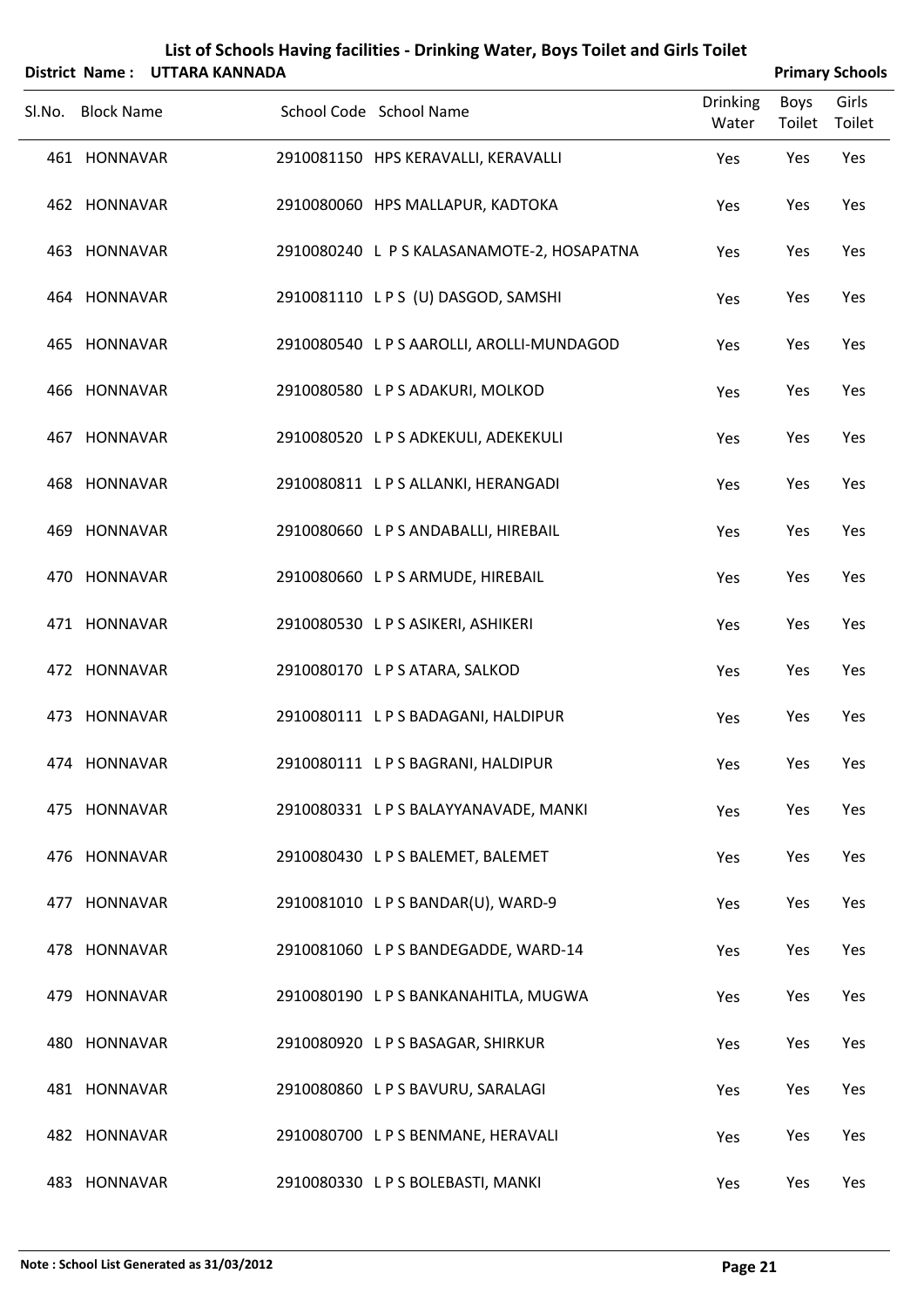| List of Schools Having facilities - Drinking Water, Boys Toilet and Girls Toilet<br><b>UTTARA KANNADA</b><br><b>Primary Schools</b><br>District Name: |                   |  |  |                                             |                          |                |                 |  |  |
|-------------------------------------------------------------------------------------------------------------------------------------------------------|-------------------|--|--|---------------------------------------------|--------------------------|----------------|-----------------|--|--|
| Sl.No.                                                                                                                                                | <b>Block Name</b> |  |  | School Code School Name                     | <b>Drinking</b><br>Water | Boys<br>Toilet | Girls<br>Toilet |  |  |
|                                                                                                                                                       | 484 HONNAVAR      |  |  | 2910080810 LPS BOMMANAKODLU, HERANGADI      | Yes                      | Yes            | Yes             |  |  |
|                                                                                                                                                       | 485 HONNAVAR      |  |  | 2910080130 LPS CHANDARANI, KARKI            | Yes                      | Yes            | Yes             |  |  |
|                                                                                                                                                       | 486 HONNAVAR      |  |  | 2910080690 L P S CHIKKANAKODA, CHIKKANKOD   | Yes                      | Yes            | Yes             |  |  |
|                                                                                                                                                       | 487 HONNAVAR      |  |  | 2910080660 L P S CHIKKOLLI, HIREBAIL        | Yes                      | Yes            | Yes             |  |  |
|                                                                                                                                                       | 488 HONNAVAR      |  |  | 2910080190 LPS CHINAKODA, MUGWA             | Yes                      | Yes            | Yes             |  |  |
|                                                                                                                                                       | 489 HONNAVAR      |  |  | 2910080890 L P S DEVIGADDE, NAGARABASTIKERI | Yes                      | Yes            | Yes             |  |  |
|                                                                                                                                                       | 490 HONNAVAR      |  |  | 2910080350 LPSDHABBODA, DABBOD              | Yes                      | Yes            | Yes             |  |  |
|                                                                                                                                                       | 491 HONNAVAR      |  |  | 2910080140 LPS DUGGURU, DUGGUR              | Yes                      | Yes            | Yes             |  |  |
|                                                                                                                                                       | 492 HONNAVAR      |  |  | 2910080830 LPS ELEKOTTIGE, MAHIME           | Yes                      | Yes            | Yes             |  |  |
|                                                                                                                                                       | 493 HONNAVAR      |  |  | 2910080820 LPS GABITIKERI, UPPONI           | Yes                      | Yes            | Yes             |  |  |
|                                                                                                                                                       | 494 HONNAVAR      |  |  | 2910080890 L P S GALAGURU, NAGARABASTIKERI  | Yes                      | Yes            | Yes             |  |  |
|                                                                                                                                                       | 495 HONNAVAR      |  |  | 2910080332 LPS GANJAGERI, MANKI             | Yes                      | Yes            | Yes             |  |  |
|                                                                                                                                                       | 496 HONNAVAR      |  |  | 2910080660 LPS GOUNEEBAILU, HIREBAIL        | Yes                      | Yes            | Yes             |  |  |
|                                                                                                                                                       | 497 HONNAVAR      |  |  | 2910080060 L P S GUDDINAKATTU, KADTOKA      | Yes                      | Yes            | Yes             |  |  |
|                                                                                                                                                       | 498 HONNAVAR      |  |  | 2910080340 L P S GUDEMAKKI, GUDEMAKKI       | Yes                      | Yes            | Yes             |  |  |
|                                                                                                                                                       | 499 HONNAVAR      |  |  | 2910080560 LPS GULIBELE, MAVINKURVA         | Yes                      | Yes            | Yes             |  |  |
|                                                                                                                                                       | 500 HONNAVAR      |  |  | 2910081070 LPS GUNAGUNI, WARD-15            | Yes                      | Yes            | Yes             |  |  |
|                                                                                                                                                       | 501 HONNAVAR      |  |  | 2910080910 LPS HADAGERI, HADGERI            | Yes                      | Yes            | Yes             |  |  |
|                                                                                                                                                       | 502 HONNAVAR      |  |  | 2910080420 LPS HADI, MAGOD                  | Yes                      | Yes            | Yes             |  |  |
|                                                                                                                                                       | 503 HONNAVAR      |  |  | 2910080450 L P S HADIKAL, HADIKAL           | Yes                      | Yes            | Yes             |  |  |
|                                                                                                                                                       | 504 HONNAVAR      |  |  | 2910080810 LPS HAIGUNDA, HERANGADI          | Yes                      | Yes            | Yes             |  |  |
|                                                                                                                                                       | 505 HONNAVAR      |  |  | 2910080520 L P S HALALLI, ADEKEKULI         | Yes                      | Yes            | Yes             |  |  |
|                                                                                                                                                       | 506 HONNAVAR      |  |  | 2910080170 L P S HALEMANE, SALKOD           | Yes                      | Yes            | Yes             |  |  |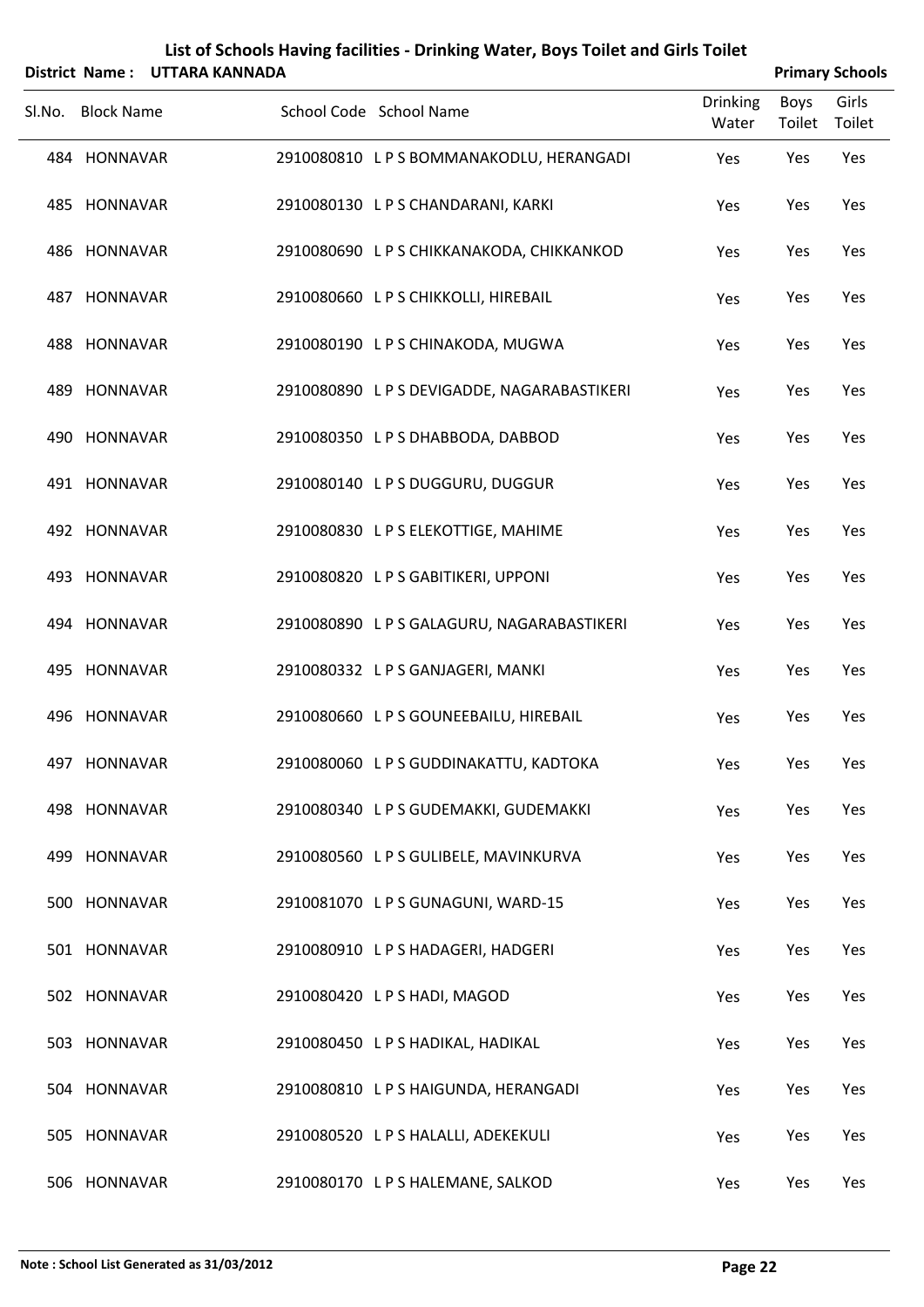|                   | District Name: UTTARA KANNADA |  |                                               |                          |                       | <b>Primary Schools</b> |
|-------------------|-------------------------------|--|-----------------------------------------------|--------------------------|-----------------------|------------------------|
| Sl.No. Block Name |                               |  | School Code School Name                       | <b>Drinking</b><br>Water | <b>Boys</b><br>Toilet | Girls<br>Toilet        |
| 507 HONNAVAR      |                               |  | 2910080331 LPS HALEMATHA, MANKI               | Yes                      | Yes                   | Yes                    |
| 508 HONNAVAR      |                               |  | 2910080400 L P S HARUMULLA, KODANI            | Yes                      | Yes                   | Yes                    |
| 509 HONNAVAR      |                               |  | 2910080710 LPS HASIMANE, KHARWA               | Yes                      | Yes                   | Yes                    |
| 510 HONNAVAR      |                               |  | 2910080260 LPS HEBBARHITLE, GUNAVANTE         | Yes                      | Yes                   | Yes                    |
| 511 HONNAVAR      |                               |  | 2910080060 L P S HEBLEKOPPA, KADTOKA          | Yes                      | Yes                   | Yes                    |
| 512 HONNAVAR      |                               |  | 2910080131 LPS HEGDEHITLA, KARKI              | Yes                      | Yes                   | Yes                    |
| 513 HONNAVAR      |                               |  | 2910080300 LPS HEGGAR, HEGGAR                 | Yes                      | Yes                   | Yes                    |
| 514 HONNAVAR      |                               |  | 2910080500 L P S HERALI, HERALI               | Yes                      | Yes                   | Yes                    |
| 515 HONNAVAR      |                               |  | 2910080700 LPS HERAVALI, HERAVALI             | Yes                      | Yes                   | Yes                    |
| 516 HONNAVAR      |                               |  | 2910080370 LPS HINNURU, HINNUR                | Yes                      | Yes                   | Yes                    |
| 517 HONNAVAR      |                               |  | 2910080040 L P S HOOVIINAHITLA, HODKE SHIROOR | Yes                      | Yes                   | Yes                    |
| 518 HONNAVAR      |                               |  | 2910080111 LPS HORBAG, HALDIPUR               | Yes                      | Yes                   | Yes                    |
| 519 HONNAVAR      |                               |  | 2910080420 LPS HOSAGADDE, MAGOD               | Yes                      | Yes                   | Yes                    |
| 520 HONNAVAR      |                               |  | 2910080670 LPS HOSAGODU, HOSGOD               | Yes                      | Yes                   | Yes                    |
| 521 HONNAVAR      |                               |  | 2910080050 LPS HUJIMURI, KEKKAR               | Yes                      | Yes                   | Yes                    |
| 522 HONNAVAR      |                               |  | 2910080830 LPS HUKKOLLI, MAHIME               | Yes                      | Yes                   | Yes                    |
| 523 HONNAVAR      |                               |  | 2910080830 LPS HULAGIBIDU, MAHIME             | Yes                      | Yes                   | Yes                    |
| 524 HONNAVAR      |                               |  | 2910080332 LPS JADDI, MANKI                   | Yes                      | Yes                   | Yes                    |
| 525 HONNAVAR      |                               |  | 2910080680 L P S JAMBEBETTA, JANNA KADKAL     | Yes                      | Yes                   | Yes                    |
| 526 HONNAVAR      |                               |  | 2910080630 LPS JAMBOLLI, HADINBAL             | Yes                      | Yes                   | Yes                    |
| 527 HONNAVAR      |                               |  | 2910080680 LPS JANNA, JANNA KADKAL            | Yes                      | Yes                   | Yes                    |
| 528 HONNAVAR      |                               |  | 2910080270 LPSKIDAGUNJI, KELGIN-IDGUNJI       | Yes                      | Yes                   | Yes                    |
| 529 HONNAVAR      |                               |  | 2910080710 LPS KADAGERI, KHARWA               | Yes                      | Yes                   | Yes                    |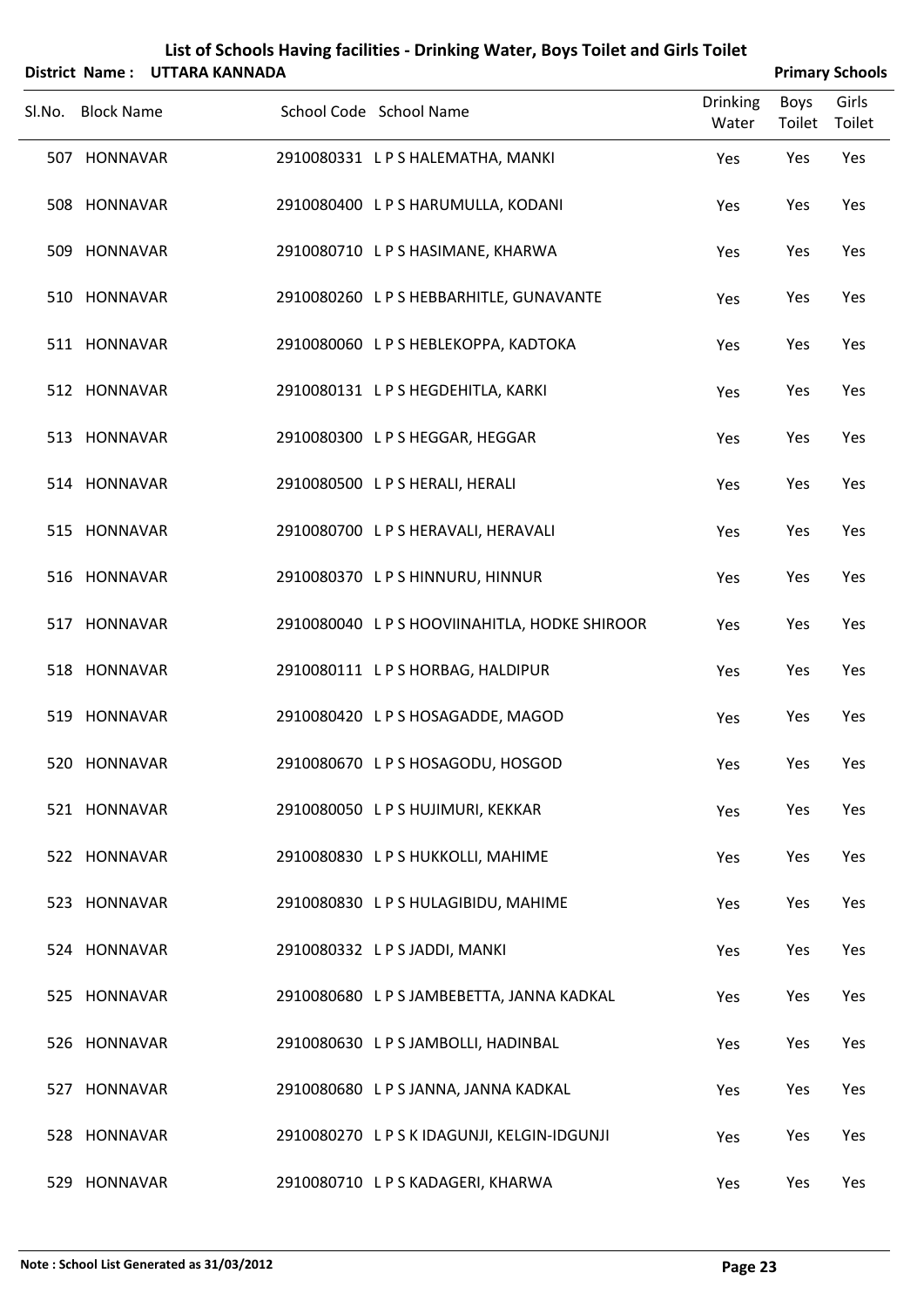|        |                   | District Name: UTTARA KANNADA |                                             |                          |                | <b>Primary Schools</b> |
|--------|-------------------|-------------------------------|---------------------------------------------|--------------------------|----------------|------------------------|
| SI.No. | <b>Block Name</b> |                               | School Code School Name                     | <b>Drinking</b><br>Water | Boys<br>Toilet | Girls<br>Toilet        |
|        | 530 HONNAVAR      |                               | 2910080110 LPS KALCATTU, HALDIPUR           | Yes                      | Yes            | Yes                    |
|        | 531 HONNAVAR      |                               | 2910080332 LPS KANCHIKODLU, MANKI           | Yes                      | Yes            | Yes                    |
|        | 532 HONNAVAR      |                               | 2910080360 LPS KANDARA, MELIN-MANNIGE       | Yes                      | Yes            | Yes                    |
|        | 533 HONNAVAR      |                               | 2910080880 LPS KANDODI, KHANDODI            | Yes                      | Yes            | Yes                    |
|        | 534 HONNAVAR      |                               | 2910080980 L P S KANNADA KARNAL HIL, WARD-6 | Yes                      | Yes            | Yes                    |
|        | 535 HONNAVAR      |                               | 2910080530 LPS KE ASIKERI, ASHIKERI         | Yes                      | Yes            | Yes                    |
|        | 536 HONNAVAR      |                               | 2910080290 LPS KELAGINAKERI, BALKUR         | Yes                      | Yes            | Yes                    |
|        | 537 HONNAVAR      |                               | 2910080830 LPS KEMBALA, MAHIME              | Yes                      | Yes            | Yes                    |
|        | 538 HONNAVAR      |                               | 2910080260 LPS KEREMANE, GUNAVANTE          | Yes                      | Yes            | Yes                    |
|        | 539 HONNAVAR      |                               | 2910080120 LPS KESARAKODI, PAVINAKURVE      | Yes                      | Yes            | Yes                    |
|        | 540 HONNAVAR      |                               | 2910080171 LPS KESHAVAPALA, SALKOD          | Yes                      | Yes            | Yes                    |
|        | 541 HONNAVAR      |                               | 2910080110 LPS KIRABAIL, HALDIPUR           | Yes                      | Yes            | Yes                    |
|        | 542 HONNAVAR      |                               | 2910080130 LPS KONAKARA, KARKI              | Yes                      | Yes            | Yes                    |
|        | 543 HONNAVAR      |                               | 2910080330 LPS KOPPADAMAKKI, MANKI          | Yes                      | Yes            | Yes                    |
|        | 544 HONNAVAR      |                               | 2910080710 L P S KORE, KHARWA               | Yes                      | Yes            | Yes                    |
|        | 545 HONNAVAR      |                               | 2910080470 LPS KOTA, KOTA                   | Yes                      | Yes            | Yes                    |
|        | 546 HONNAVAR      |                               | 2910080650 LPS KOTEBAIL, GUNDABALA          | Yes                      | Yes            | Yes                    |
|        | 547 HONNAVAR      |                               | 2910080180 L P S KRISHNAMANAEKERI, HOSAKULI | Yes                      | Yes            | Yes                    |
|        | 548 HONNAVAR      |                               | 2910080420 LPS KUCHCHODI, MAGOD             | Yes                      | Yes            | Yes                    |
|        | 549 HONNAVAR      |                               | 2910080111 LPS KUDABAIL, HALDIPUR           | Yes                      | Yes            | Yes                    |
|        | 550 HONNAVAR      |                               | 2910080720 L P S KUDLA, KOODLA              | Yes                      | Yes            | Yes                    |
|        | 551 HONNAVAR      |                               | 2910080870 LPS KUDRIGI, KUDRIGE             | Yes                      | Yes            | Yes                    |
|        | 552 HONNAVAR      |                               | 2910080110 LPS MADGARAKERI, HALDIPUR        | Yes                      | Yes            | Yes                    |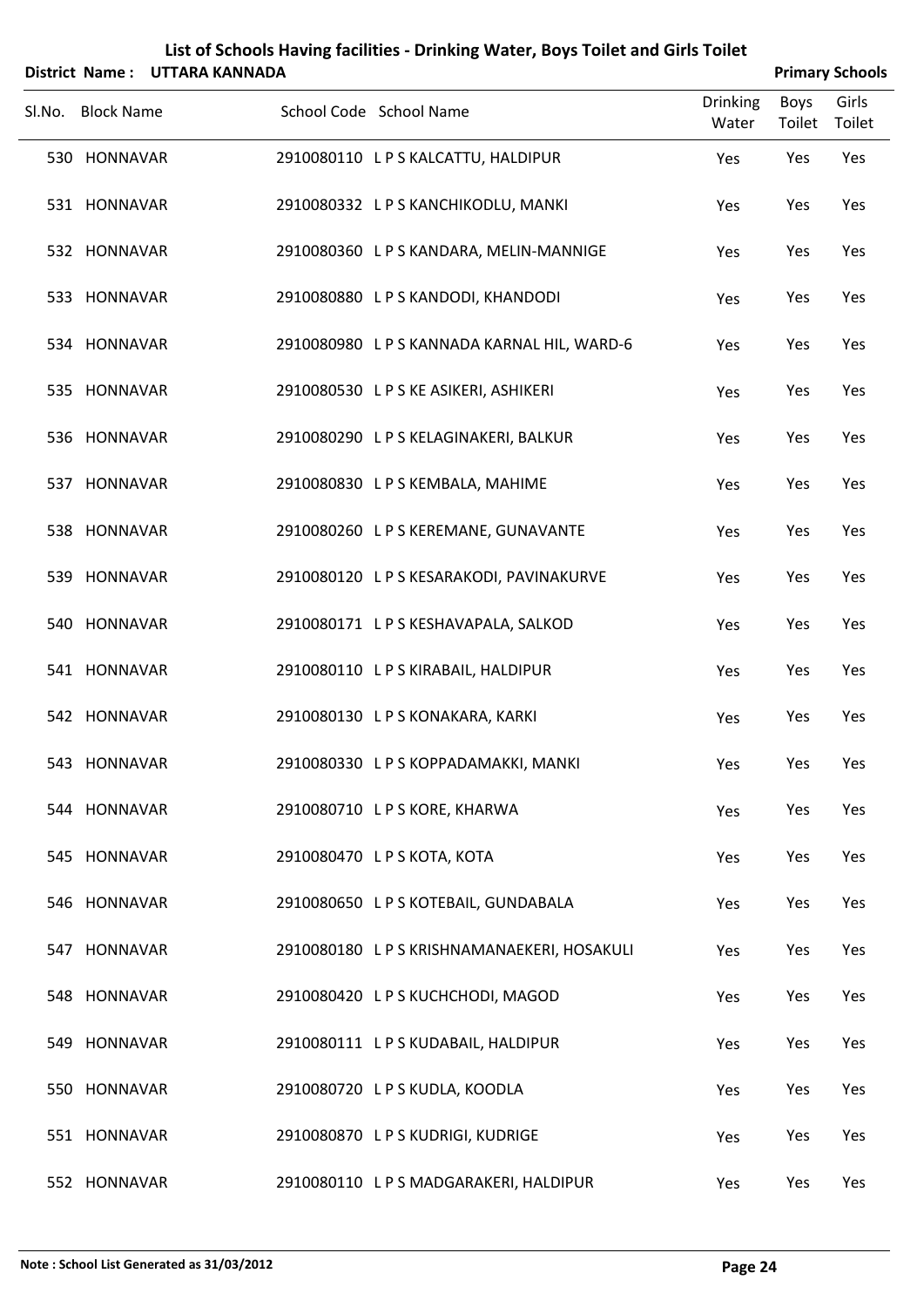| List of Schools Having facilities - Drinking Water, Boys Toilet and Girls Toilet<br><b>UTTARA KANNADA</b><br><b>Primary Schools</b><br>District Name: |                   |  |  |                                                |                          |                |                 |
|-------------------------------------------------------------------------------------------------------------------------------------------------------|-------------------|--|--|------------------------------------------------|--------------------------|----------------|-----------------|
| Sl.No.                                                                                                                                                | <b>Block Name</b> |  |  | School Code School Name                        | <b>Drinking</b><br>Water | Boys<br>Toilet | Girls<br>Toilet |
|                                                                                                                                                       | 553 HONNAVAR      |  |  | 2910080200 LPS MALABARKERI, KASARKOD           | Yes                      | Yes            | Yes             |
|                                                                                                                                                       | 554 HONNAVAR      |  |  | 2910080110 LPS MANGATANAKERI, HALDIPUR         | Yes                      | Yes            | Yes             |
|                                                                                                                                                       | 555 HONNAVAR      |  |  | 2910080630 LPS MASKALAMAKKI, HADINBAL          | Yes                      | Yes            | Yes             |
|                                                                                                                                                       | 556 HONNAVAR      |  |  | 2910080130 LPS MATHADAKERI, KARKI              | Yes                      | Yes            | Yes             |
|                                                                                                                                                       | 557 HONNAVAR      |  |  | 2910080860 LPS MAVINAHOLE, SARALAGI            | Yes                      | Yes            | Yes             |
|                                                                                                                                                       | 558 HONNAVAR      |  |  | 2910080280 LPS MELINA IDAGUNJII, MELIN-IDGUNJI | Yes                      | Yes            | Yes             |
|                                                                                                                                                       | 559 HONNAVAR      |  |  | 2910080290 LPS MELINAKERI, BALKUR              | Yes                      | Yes            | Yes             |
|                                                                                                                                                       | 560 HONNAVAR      |  |  | 2910080170 LPS MELINAKERI, SALKOD              | Yes                      | Yes            | Yes             |
|                                                                                                                                                       | 561 HONNAVAR      |  |  | 2910080890 LPS MOGEHALLA, NAGARABASTIKERI      | Yes                      | Yes            | Yes             |
|                                                                                                                                                       | 562 HONNAVAR      |  |  | 2910080250 LPS MOTE, MALKOD                    | Yes                      | Yes            | Yes             |
|                                                                                                                                                       | 563 HONNAVAR      |  |  | 2910080260 LPS MUGALI, GUNAVANTE               | Yes                      | Yes            | Yes             |
|                                                                                                                                                       | 564 HONNAVAR      |  |  | 2910080830 LPS MULEGADDE, MAHIME               | Yes                      | Yes            | Yes             |
|                                                                                                                                                       | 565 HONNAVAR      |  |  | 2910080710 LPS MURNAKALI, KHARWA               | Yes                      | Yes            | Yes             |
|                                                                                                                                                       | 566 HONNAVAR      |  |  | 2910080550 L P S MURUKATTE, KULAKOD            | Yes                      | Yes            | Yes             |
|                                                                                                                                                       | 567 HONNAVAR      |  |  | 2910080332 LPS NAKHUDAMOHALLA, MANKI           | Yes                      | Yes            | Yes             |
|                                                                                                                                                       | 568 HONNAVAR      |  |  | 2910080220 LPS NAZAGARA, KELGINOOR             | Yes                      | Yes            | Yes             |
|                                                                                                                                                       | 569 HONNAVAR      |  |  | 2910080260 LPS NELAVANKI, GUNAVANTE            | Yes                      | Yes            | Yes             |
|                                                                                                                                                       | 570 HONNAVAR      |  |  | 2910080440 LPS NESLNEER, ADUKAL                | Yes                      | Yes            | Yes             |
|                                                                                                                                                       | 571 HONNAVAR      |  |  | 2910080332 LPS NURMOHALLA, MANKI               | Yes                      | Yes            | Yes             |
|                                                                                                                                                       | 572 HONNAVAR      |  |  | 2910080730 LPS PADUKULI, PADUKULI              | Yes                      | Yes            | Yes             |
|                                                                                                                                                       | 573 HONNAVAR      |  |  | 2910080110 LPS SALIKERI, HALDIPUR              | Yes                      | Yes            | Yes             |
|                                                                                                                                                       | 574 HONNAVAR      |  |  | 2910080330 L P S SARASVATHAKERI, MANKI         | Yes                      | Yes            | Yes             |
|                                                                                                                                                       | 575 HONNAVAR      |  |  | 2910080130 LPS SHEEKAR, KARKI                  | Yes                      | Yes            | Yes             |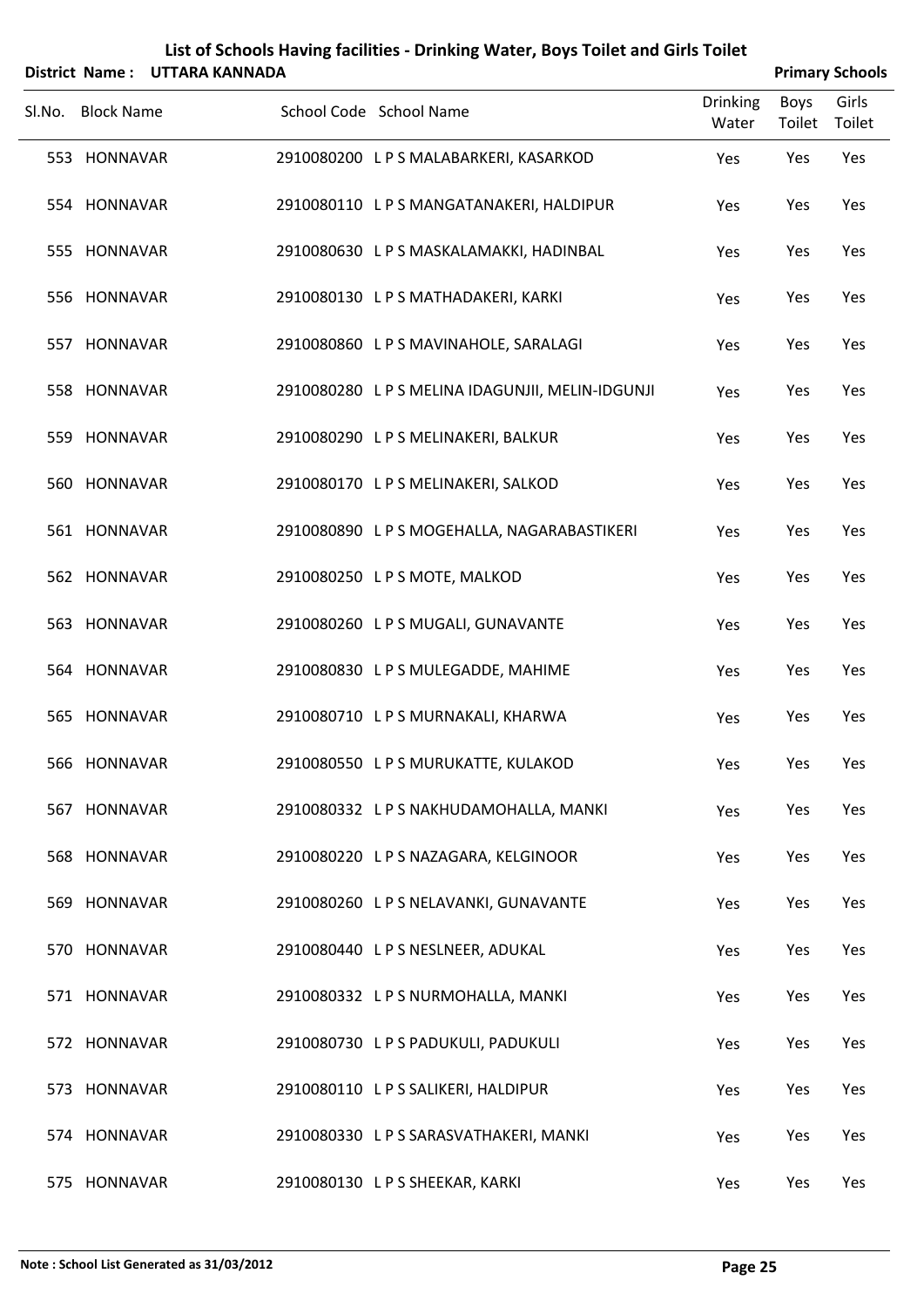|                   | District Name: UTTARA KANNADA |                                                |                          |                       | <b>Primary Schools</b> |
|-------------------|-------------------------------|------------------------------------------------|--------------------------|-----------------------|------------------------|
| Sl.No. Block Name |                               | School Code School Name                        | <b>Drinking</b><br>Water | <b>Boys</b><br>Toilet | Girls<br>Toilet        |
| 576 HONNAVAR      |                               | 2910080710 LPS SINDHURU, KHARWA                | Yes                      | Yes                   | Yes                    |
| 577 HONNAVAR      |                               | 2910080020 LPS TALAGERI, CHANDAVAR             | Yes                      | Yes                   | Yes                    |
| 578 HONNAVAR      |                               | 2910080580 LPS TALAMOTE, MOLKOD                | Yes                      | Yes                   | Yes                    |
| 579 HONNAVAR      |                               | 2910081110 LPS TENGAAR, SAMSHI                 | Yes                      | Yes                   | Yes                    |
| 580 HONNAVAR      |                               | 2910080610 LPS THANMODAGI, NAGRE               | Yes                      | Yes                   | Yes                    |
| 581 HONNAVAR      |                               | 2910080480 LPSTHUMBEBEELU, TUMBEBEELA          | Yes                      | Yes                   | Yes                    |
| 582 HONNAVAR      |                               | 2910080020 L P S TORGODU, CHANDAVAR            | Yes                      | Yes                   | Yes                    |
| 583 HONNAVAR      |                               | 2910080880 LPSUKANDODI, KHANDODI               | Yes                      | Yes                   | Yes                    |
| 584 HONNAVAR      |                               | 2910080280 LPS UPAJALAKERI, MELIN-IDGUNJI      | Yes                      | Yes                   | Yes                    |
| 585 HONNAVAR      |                               | 2910080830 L P S URDU JASHRIYA MOHOLLA, MAHIME | Yes                      | Yes                   | Yes                    |
| 586 HONNAVAR      |                               | 2910080980 LPS URDU KARNAL HAIL, WARD-6        | Yes                      | Yes                   | Yes                    |
| 587 HONNAVAR      |                               | 2910080332 LPS VADAGERI, MANKI                 | Yes                      | Yes                   | Yes                    |
| 588 HONNAVAR      |                               | 2910080760 LPS VEERANAGUDI, JALWALLI           | Yes                      | Yes                   | Yes                    |
| 589 HONNAVAR      |                               | 2910080790 L P SMUDKANI, KELGINA-MUDKANI       | Yes                      | Yes                   | Yes                    |
| 590 HONNAVAR      |                               | 2910080810 LPUS GOUSIYA MOHALLA, HERANGADI     | Yes                      | Yes                   | Yes                    |
| 591 HONNAVAR      |                               | 2910080100 LPS BARAGADDE, KADLE                | Yes                      | Yes                   | Yes                    |
| 592 HONNAVAR      |                               | 2910080410 LPS BEERAN GOD, BIRANGOD            | Yes                      | Yes                   | Yes                    |
| 593 HONNAVAR      |                               | 2910080290 LPS BELLATE, BALKUR                 | Yes                      | Yes                   | Yes                    |
| 594 HONNAVAR      |                               | 2910080332 LPS DODDAKAKKI, MANKI               | Yes                      | Yes                   | Yes                    |
| 595 HONNAVAR      |                               | 2910080260 LPS HOTAR, GUNAVANTE                | Yes                      | Yes                   | Yes                    |
| 596 HONNAVAR      |                               | 2910081160 LPS TUMBOLI, TUMBOLI                | Yes                      | Yes                   | Yes                    |
| 597 HONNAVAR      |                               | 2910080330 M H P S BANASALE, MANKI             | Yes                      | Yes                   | Yes                    |
| 598 HONNAVAR      |                               | 2910080260 M H P S GUNAVANTHE, GUNAVANTE       | Yes                      | Yes                   | Yes                    |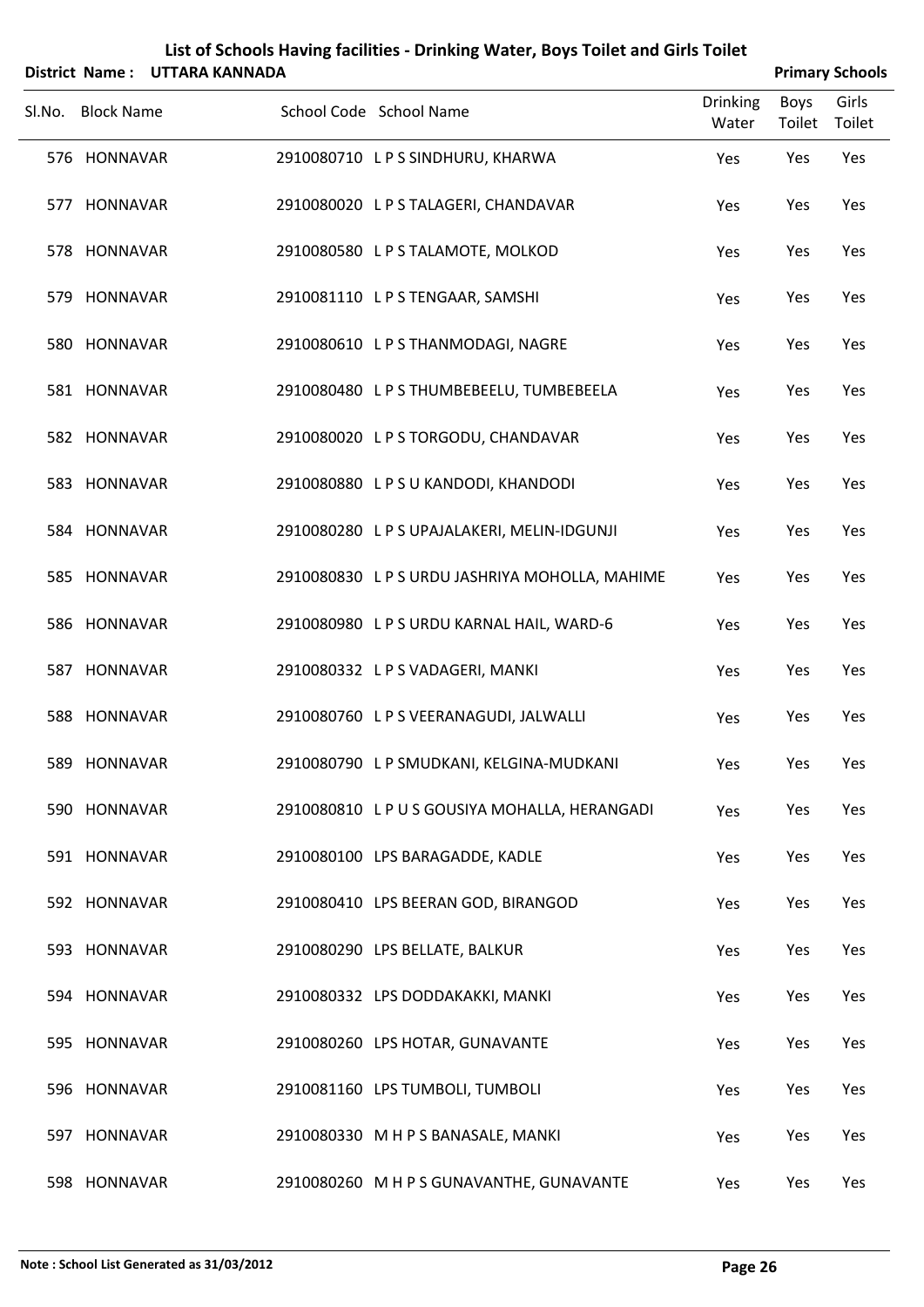|        | List of Schools Having facilities - Drinking Water, Boys Toilet and Girls Toilet<br>District Name: UTTARA KANNADA<br><b>Primary Schools</b> |  |  |                                           |                 |        |        |  |
|--------|---------------------------------------------------------------------------------------------------------------------------------------------|--|--|-------------------------------------------|-----------------|--------|--------|--|
| SI.No. | <b>Block Name</b>                                                                                                                           |  |  | School Code School Name                   | <b>Drinking</b> | Boys   | Girls  |  |
|        |                                                                                                                                             |  |  |                                           | Water           | Toilet | Toilet |  |
|        | 599 HONNAVAR                                                                                                                                |  |  | 2910080110 M H P S HALADIPUR, HALDIPUR    | Yes             | Yes    | Yes    |  |
|        | 600 HONNAVAR                                                                                                                                |  |  | 2910080590 M H P S HOSAD, HOSAD           | Yes             | Yes    | Yes    |  |
|        | 601 HONNAVAR                                                                                                                                |  |  | 2910080240 M H P S HOSAPATTANA, HOSAPATNA | Yes             | Yes    | Yes    |  |
|        | 602 HONNAVAR                                                                                                                                |  |  | 2910080330 M H P S MANKI, MANKI           | Yes             | Yes    | Yes    |  |
|        | 603 HONNAVAR                                                                                                                                |  |  | 2910080130 M H P S THOPPALAKERI, KARKI    | Yes             | Yes    | Yes    |  |
|        | 604 HONNAVAR                                                                                                                                |  |  | 2910080290 M. H. P. S BALKUR, BALKUR      | Yes             | Yes    | Yes    |  |
|        | 605 HONNAVAR                                                                                                                                |  |  | 2910081120 MHPS KASARKOD, KANAKI CHITTA   | Yes             | Yes    | Yes    |  |
|        | 606 HONNAVAR                                                                                                                                |  |  | 2910080560 MHPS MAVINKURVE, MAVINKURVA    | Yes             | Yes    | Yes    |  |
|        | 607 KARWAR                                                                                                                                  |  |  | 2910020840 GLPS ASPABAG, WARD 30          | Yes             | Yes    | Yes    |  |
|        | 608 KARWAR                                                                                                                                  |  |  | 2910020360 GLPS BORIBAG, KINNAR           | Yes             | Yes    | Yes    |  |
|        | 609 KARWAR                                                                                                                                  |  |  | 2910020430 GLPS HAROOR, BURGAL            | Yes             | Yes    | Yes    |  |
|        | 610 KARWAR                                                                                                                                  |  |  | 2910020521 GLPS MACHALLIHALL1, AMDALLI    | Yes             | Yes    | Yes    |  |
|        | 611 KARWAR                                                                                                                                  |  |  | 2910020820 GLPS URDU BINAGA, WARD 28      | Yes             | Yes    | Yes    |  |
|        | 612 KARWAR                                                                                                                                  |  |  | 2910020360 GLPUS AMBEJOG, KINNAR          | Yes             | Yes    | Yes    |  |
|        | 613 KARWAR                                                                                                                                  |  |  | 2910020830 GMHPS BINGA, WARD 29           | Yes             | Yes    | Yes    |  |
|        | 614 KARWAR                                                                                                                                  |  |  | 2910020750 GMHPS BOYS KODIBAG, WARD 21    | Yes             | Yes    | Yes    |  |
|        | 615 KARWAR                                                                                                                                  |  |  | 2910020510 GUPS PUNARVASATI TODUR, TODUR  | Yes             | Yes    | Yes    |  |
|        | 616 KARWAR                                                                                                                                  |  |  | 2910020520 H P S ACHHAKANNE, AMDALLI      | Yes             | Yes    | Yes    |  |
|        | 617 KARWAR                                                                                                                                  |  |  | 2910020490 H P S ARGA, ARGA               | Yes             | Yes    | Yes    |  |
|        | 618 KARWAR                                                                                                                                  |  |  | 2910020500 H P S CHENDIYA NO-1, CHENDIA   | Yes             | Yes    | Yes    |  |
|        | 619 KARWAR                                                                                                                                  |  |  | 2910020500 H P S CHENDIYA NO-2, CHENDIA   | Yes             | Yes    | Yes    |  |
|        | 620 KARWAR                                                                                                                                  |  |  | 2910020520 H P S SANEMAKKI, AMDALLI       | Yes             | Yes    | Yes    |  |
|        | 621 KARWAR                                                                                                                                  |  |  | 2910020510 H P S TODUR, TODUR             | Yes             | Yes    | Yes    |  |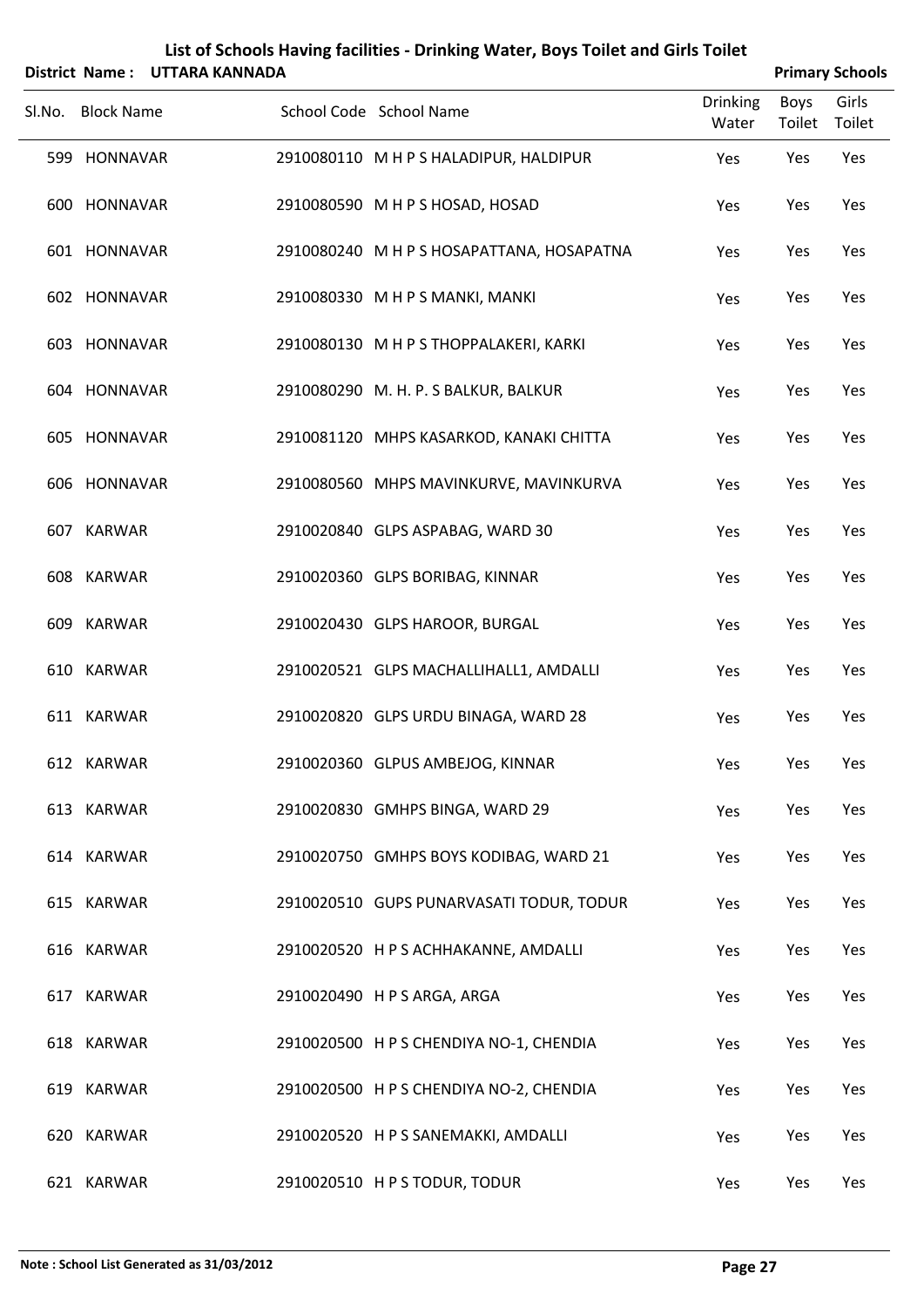|                   | District Name: UTTARA KANNADA |                                             |                          |                       | <b>Primary Schools</b> |
|-------------------|-------------------------------|---------------------------------------------|--------------------------|-----------------------|------------------------|
| Sl.No. Block Name |                               | School Code School Name                     | <b>Drinking</b><br>Water | <b>Boys</b><br>Toilet | Girls<br>Toilet        |
| 622 KARWAR        |                               | 2910020580 HPMS BAIKOOVARBAI, WARD 4        | Yes                      | Yes                   | Yes                    |
| 623 KARWAR        |                               | 2910020010 HPMS GABITWADA, MAJALI           | Yes                      | Yes                   | Yes                    |
| 624 KARWAR        |                               | 2910020770 HPMS KODIBHAG, WARD 23           | Yes                      | Yes                   | Yes                    |
| 625 KARWAR        |                               | 2910020780 HPMS NANDANAGADDA, WARD 24       | Yes                      | Yes                   | Yes                    |
| 626 KARWAR        |                               | 2910020050 HPMS NO-2 SADASHIVGAD, CHITAKULA | Yes                      | Yes                   | Yes                    |
| 627 KARWAR        |                               | 2910020050 HPMS SADASHIVGAD, CHITAKULA      | Yes                      | Yes                   | Yes                    |
| 628 KARWAR        |                               | 2910020360 HPS AMBEJOOG, KINNAR             | Yes                      | Yes                   | Yes                    |
| 629 KARWAR        |                               | 2910020020 HPS ANGADI, ANGADI               | Yes                      | Yes                   | Yes                    |
| 630 KARWAR        |                               | 2910020100 HPS ASNOTI, MADHEWADA            | Yes                      | Yes                   | Yes                    |
| 631 KARWAR        |                               | 2910020230 HPS BAIRE, BHAIRE                | Yes                      | Yes                   | Yes                    |
| 632 KARWAR        |                               | 2910020270 HPS BALNI, GOTEGALI              | Yes                      | Yes                   | Yes                    |
| 633 KARWAR        |                               | 2910020230 HPS BARGI, BHAIRE                | Yes                      | Yes                   | Yes                    |
| 634 KARWAR        |                               | 2910020010 HPS BAVAL, MAJALI                | Yes                      | Yes                   | Yes                    |
| 635 KARWAR        |                               | 2910020630 HPS BAZAR, WARD 9                | Yes                      | Yes                   | Yes                    |
| 636 KARWAR        |                               | 2910020440 HPS BELUR, BELUR                 | Yes                      | Yes                   | Yes                    |
| 637 KARWAR        |                               | 2910020110 HPS BHIMKHOL, HOTEGALI           | Yes                      | Yes                   | Yes                    |
| 638 KARWAR        |                               | 2910020050 HPS BIDTULBHAG, CHITAKULA        | Yes                      | Yes                   | Yes                    |
| 639 KARWAR        |                               | 2910020430 HPS BURGAL, BURGAL               | Yes                      | Yes                   | Yes                    |
| 640 KARWAR        |                               | 2910020450 HPS DEVALAMAKKI, DEVALMAKKI      | Yes                      | Yes                   | Yes                    |
| 641 KARWAR        |                               | 2910020051 HPS DEVAVADA, CHITAKULA          | Yes                      | Yes                   | Yes                    |
| 642 KARWAR        |                               | 2910020180 HPS DHOL, GHATSAI                | Yes                      | Yes                   | Yes                    |
| 643 KARWAR        |                               | 2910020010 HPS FISHERIES MAJALI, MAJALI     | Yes                      | Yes                   | Yes                    |
| 644 KARWAR        |                               | 2910020140 HPS GOPSHITTA, GOPASHITTA        | Yes                      | Yes                   | Yes                    |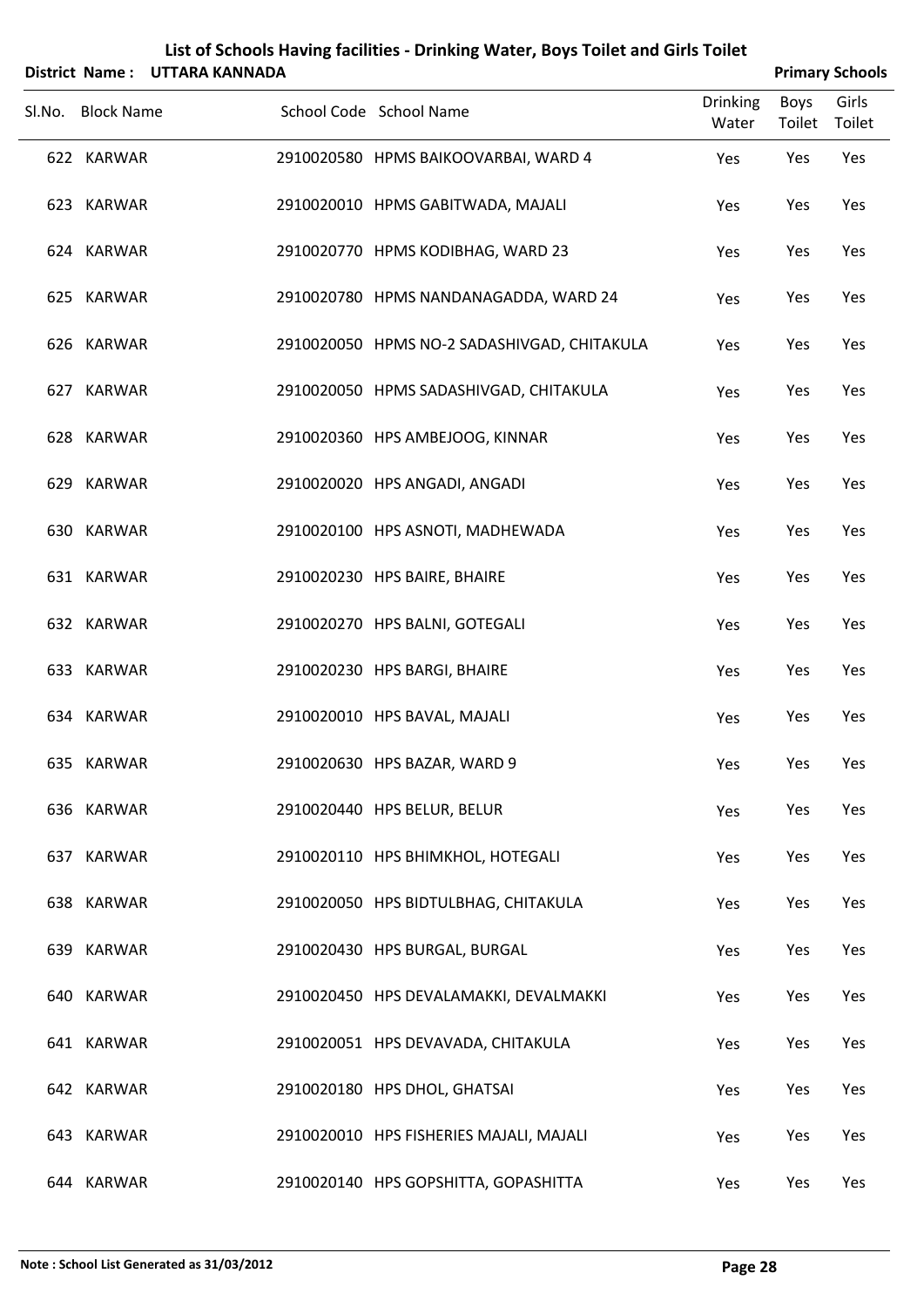|                   | District Name: UTTARA KANNADA | List of Schools Having facilities - Drinking Water, Boys Toilet and Girls Toilet |                | <b>Primary Schools</b> |
|-------------------|-------------------------------|----------------------------------------------------------------------------------|----------------|------------------------|
| Sl.No. Block Name |                               | <b>Drinking</b><br>School Code School Name<br>Water                              | Boys<br>Toilet | Girls<br>Toilet        |
| 645 KARWAR        |                               | 2910020270 HPS GOTEGALI, GOTEGALI<br>Yes                                         | Yes            | Yes                    |
| 646 KARWAR        |                               | 2910020820 HPS GUDDEHALLI, WARD 28<br>Yes                                        | Yes            | Yes                    |
| 647 KARWAR        |                               | 2910020370 HPS HALEKOT, KADWAD<br>Yes                                            | Yes            | Yes                    |
| 648 KARWAR        |                               | 2910020180 HPS HALGA, GHATSAI<br>Yes                                             | Yes            | Yes                    |
| 649 KARWAR        |                               | 2910020160 HPS HALGEJOOG, HALGEJOOG<br>Yes                                       | Yes            | Yes                    |
| 650 KARWAR        |                               | 2910020040 HPS HOSALI, HOSALI<br>Yes                                             | Yes            | Yes                    |
| 651 KARWAR        |                               | 2910020110 HPS HOTEGALI, HOTEGALI<br>Yes                                         | Yes            | Yes                    |
| 652 KARWAR        |                               | 2910020130 HPS HUNKON, HANKON<br>Yes                                             | Yes            | Yes                    |
| 653 KARWAR        |                               | 2910020200 HPS KADIYE, KADIYE<br>Yes                                             | Yes            | Yes                    |
| 654 KARWAR        |                               | 2910020300 HPS KADRA, KADRA<br>Yes                                               | Yes            | Yes                    |
| 655 KARWAR        |                               | 2910020210 HPS KERAWADI, KATAR<br>Yes                                            | Yes            | Yes                    |
| 656 KARWAR        |                               | 2910020410 HPS KHARGE, WAILWADA<br>Yes                                           | Yes            | Yes                    |
| 657 KARWAR        |                               | 2910020410 HPS KHARGEJOOG, WAILWADA<br>Yes                                       | Yes            | Yes                    |
| 658 KARWAR        |                               | 2910020360 HPS KINNAR, KINNAR<br>Yes                                             | Yes            | Yes                    |
| 659 KARWAR        |                               | 2910020360 HPS KINNARGHATSAI, KINNAR<br>Yes                                      | Yes            | Yes                    |
| 660 KARWAR        |                               | 2910020720 HPS KODIBHAG GIRLS, WARD 18<br>Yes                                    | Yes            | Yes                    |
| 661 KARWAR        |                               | 2910020290 HPS KURNIPETE, VIRJE<br>Yes                                           | Yes            | Yes                    |
| 662 KARWAR        |                               | 2910020370 HPS MADIBAG, KADWAD<br>Yes                                            | Yes            | Yes                    |
| 663 KARWAR        |                               | 2910020010 HPS MAJALI, MAJALI<br>Yes                                             | Yes            | Yes                    |
| 664 KARWAR        |                               | 2910020280 HPS MALLAPUR, MALLAPUR<br>Yes                                         | Yes            | Yes                    |
| 665 KARWAR        |                               | 2910020570 HPS MEENUGARIKE KARWAR, WARD 3<br>Yes                                 | Yes            | Yes                    |
| 666 KARWAR        |                               | 2910020030 HPS MUDGERI, MUDGERI<br>Yes                                           | Yes            | Yes                    |
| 667 KARWAR        |                               | 2910020820 HPS MUDLAMAKKI, WARD 28<br>Yes                                        | Yes            | Yes                    |

### **Note : School List Generated as 31/03/2012 Page 29**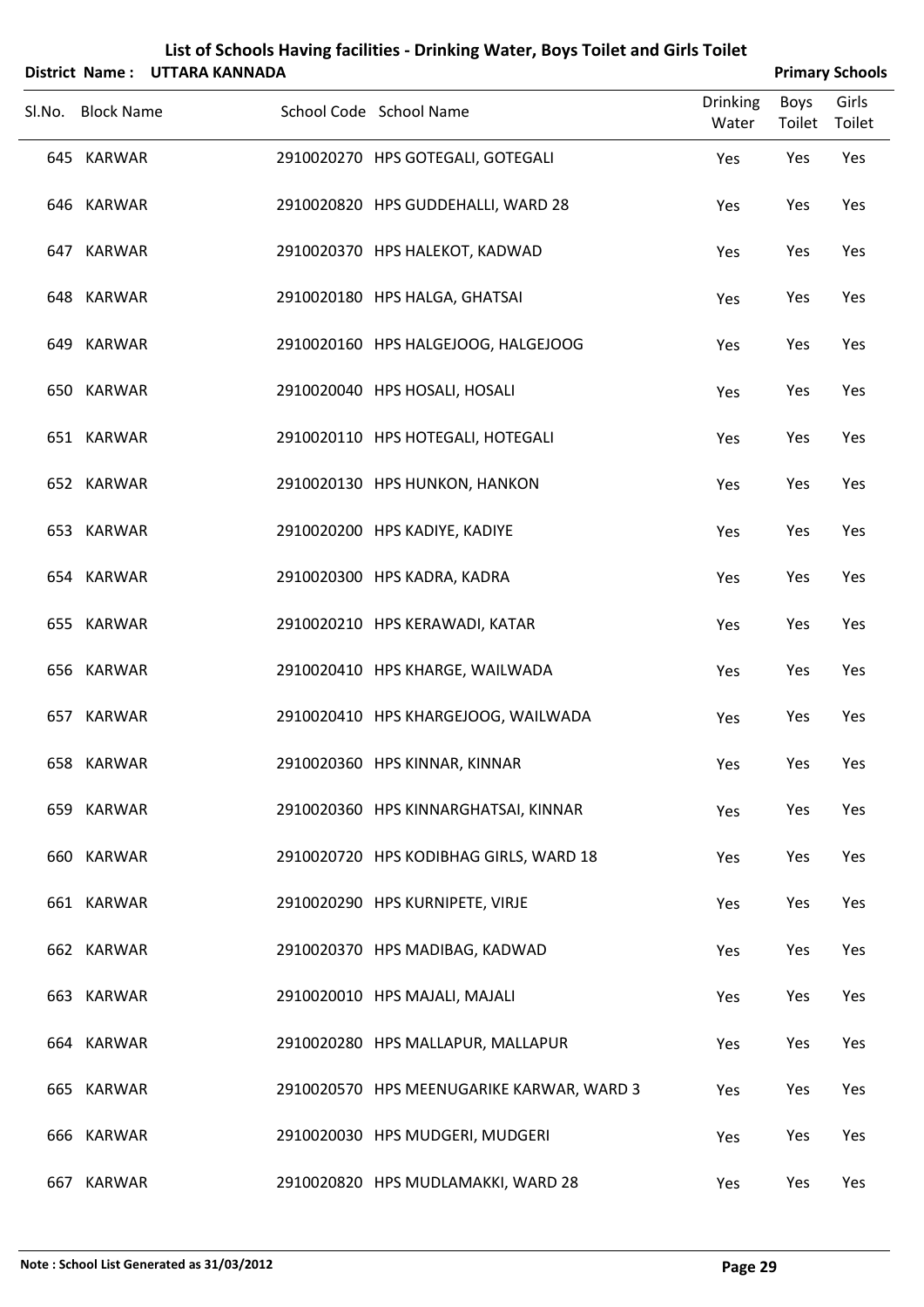| List of Schools Having facilities - Drinking Water, Boys Toilet and Girls Toilet<br>District Name: UTTARA KANNADA<br><b>Primary Schools</b> |  |                                                     |                |                 |  |  |
|---------------------------------------------------------------------------------------------------------------------------------------------|--|-----------------------------------------------------|----------------|-----------------|--|--|
| Sl.No. Block Name                                                                                                                           |  | <b>Drinking</b><br>School Code School Name<br>Water | Boys<br>Toilet | Girls<br>Toilet |  |  |
| 668 KARWAR                                                                                                                                  |  | 2910020780 HPS NANDANAGADDA, WARD 24<br>Yes         | Yes            | Yes             |  |  |
| 669 KARWAR                                                                                                                                  |  | 2910020730 HPS PHQ KARWAR, WARD 19<br>Yes           | Yes            | Yes             |  |  |
| 670 KARWAR                                                                                                                                  |  | 2910020740 HPS SARVODAYA NAGAR, WARD 20<br>Yes      | Yes            | Yes             |  |  |
| 671 KARWAR                                                                                                                                  |  | 2910020690 HPS SAVANTAWADA, WARD 15<br>Yes          | Yes            | Yes             |  |  |
| 672 KARWAR                                                                                                                                  |  | 2910020390 HPS SHEJWADA, SHIRWAD<br>Yes             | Yes            | Yes             |  |  |
| 673 KARWAR                                                                                                                                  |  | 2910020390 HPS SHIRWAD, SHIRWAD<br>Yes              | Yes            | Yes             |  |  |
| 674 KARWAR                                                                                                                                  |  | 2910020400 HPS SIDDARPALTADI, SIDDAR<br>Yes         | Yes            | Yes             |  |  |
| 675 KARWAR                                                                                                                                  |  | 2910020400 HPS SIDDER, SIDDAR<br>Yes                | Yes            | Yes             |  |  |
| 676 KARWAR                                                                                                                                  |  | 2910020810 HPS SUNKERI, WARD 27<br>Yes              | Yes            | Yes             |  |  |
| 677 KARWAR                                                                                                                                  |  | 2910020190 HPS ULGA, ULGA<br>Yes                    | Yes            | Yes             |  |  |
| 678 KARWAR                                                                                                                                  |  | 2910020051 HPS URDU CHITTAKULA, CHITAKULA<br>Yes    | Yes            | Yes             |  |  |
| 679 KARWAR                                                                                                                                  |  | 2910020590 HPS URDU KARWAR, WARD 5<br>Yes           | Yes            | Yes             |  |  |
| 680 KARWAR                                                                                                                                  |  | 2910020050 HPS URDU SADASHIVGAD, CHITAKULA<br>Yes   | Yes            | Yes             |  |  |
| 681 KARWAR                                                                                                                                  |  | 2910020800 HPS URDU SUNKERI, WARD 26<br>Yes         | Yes            | Yes             |  |  |
| 682 KARWAR                                                                                                                                  |  | 2910020290 HPS VIRJE, VIRJE<br>Yes                  | Yes            | Yes             |  |  |
| 683 KARWAR                                                                                                                                  |  | 2910020640 KGS KARWAR, WARD 10<br>Yes               | Yes            | Yes             |  |  |
| 684 KARWAR                                                                                                                                  |  | 2910020520 L P S HUNSEMAKKI, AMDALLI<br>Yes         | Yes            | Yes             |  |  |
| 685 KARWAR                                                                                                                                  |  | 2910020500 LPS IDOOR, CHENDIA<br>Yes                | Yes            | Yes             |  |  |
| 686 KARWAR                                                                                                                                  |  | 2910020520 LPS JADDIGADDE, AMDALLI<br>Yes           | Yes            | Yes             |  |  |
| 687 KARWAR                                                                                                                                  |  | 2910020520 L P S KANTRIWADA, AMDALLI<br>Yes         | Yes            | Yes             |  |  |
| 688 KARWAR                                                                                                                                  |  | 2910020051 LP (MARATI) S DEVBHAG, CHITAKULA<br>Yes  | Yes            | Yes             |  |  |
| 689 KARWAR                                                                                                                                  |  | 2910020011 LPKS KOTHAR, MAJALI<br>Yes               | Yes            | Yes             |  |  |
| 690 KARWAR                                                                                                                                  |  | 2910020800 LPMS JAKATAKATTA, WARD 26<br>Yes         | Yes            | Yes             |  |  |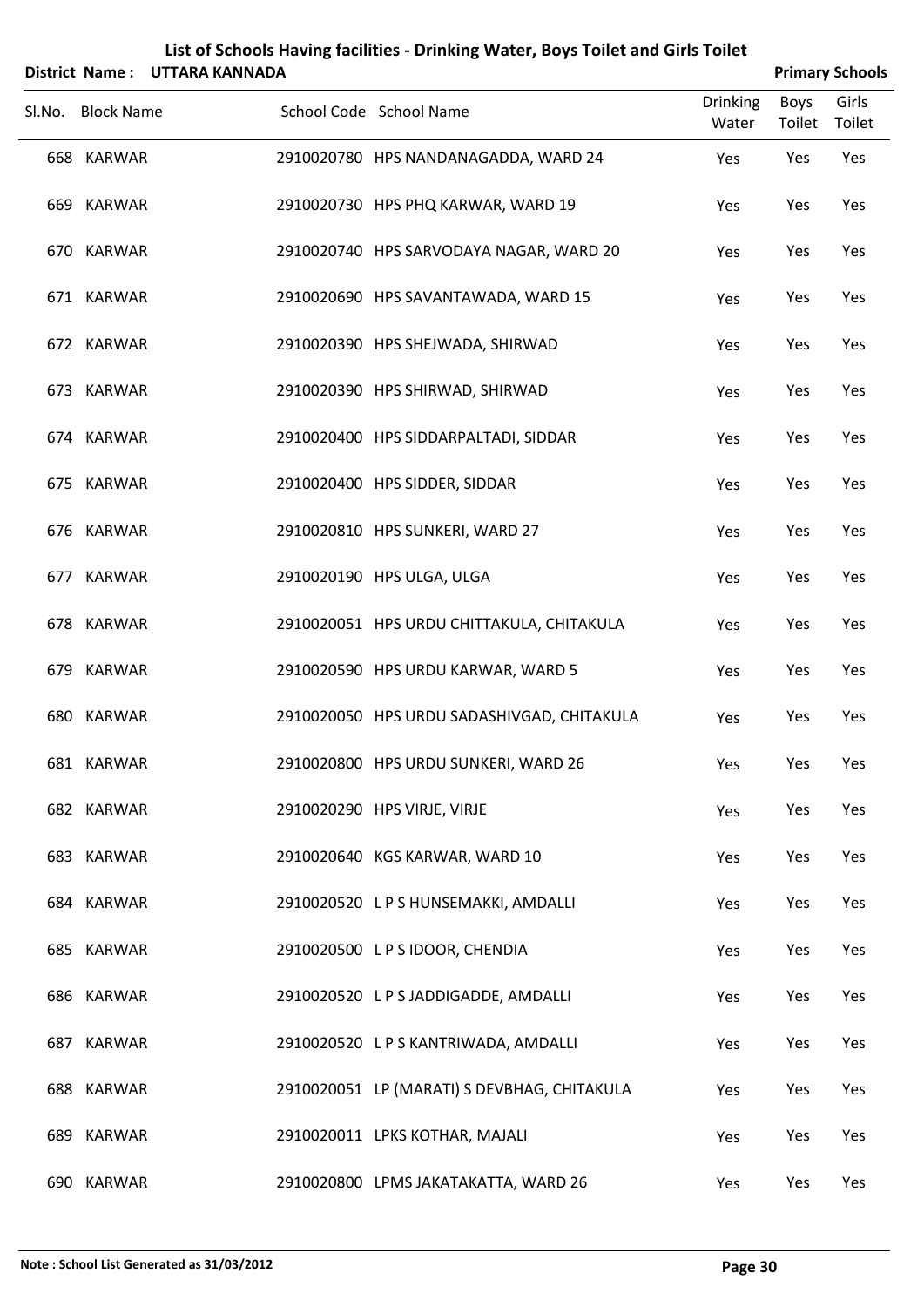| District Name: UTTARA KANNADA |  |                                       |                          |                | <b>Primary Schools</b> |
|-------------------------------|--|---------------------------------------|--------------------------|----------------|------------------------|
| Sl.No. Block Name             |  | School Code School Name               | <b>Drinking</b><br>Water | Boys<br>Toilet | Girls<br>Toilet        |
| 691 KARWAR                    |  | 2910020750 LPS ALWEWADA, WARD 21      | Yes                      | Yes            | Yes                    |
| 692 KARWAR                    |  | 2910020110 LPS AMBEHOL, HOTEGALI      | Yes                      | Yes            | Yes                    |
| 693 KARWAR                    |  | 2910020190 LPS AMBRAI, ULGA           | Yes                      | Yes            | Yes                    |
| 694 KARWAR                    |  | 2910020230 LPS ATRE, BHAIRE           | Yes                      | Yes            | Yes                    |
| 695 KARWAR                    |  | 2910020100 LPS BHAGATWADA, MADHEWADA  | Yes                      | Yes            | Yes                    |
| 696 KARWAR                    |  | 2910020170 LPS BOLSHITTA, BOLSHITTA   | Yes                      | Yes            | Yes                    |
| 697 KARWAR                    |  | 2910020280 LPS BOLVE, MALLAPUR        | Yes                      | Yes            | Yes                    |
| 698 KARWAR                    |  | 2910020300 LPS BORE, KADRA            | Yes                      | Yes            | Yes                    |
| 699 KARWAR                    |  | 2910020130 LPS BURNWADA, HANKON       | Yes                      | Yes            | Yes                    |
| 700 KARWAR                    |  | 2910020051 LPS CHITTAKULA, CHITAKULA  | Yes                      | Yes            | Yes                    |
| 701 KARWAR                    |  | 2910020390 LPS DEVATIVADA, SHIRWAD    | Yes                      | Yes            | Yes                    |
| 702 KARWAR                    |  | 2910020340 LPS DEVKAR, DEVAKAR        | Yes                      | Yes            | Yes                    |
| 703 KARWAR                    |  | 2910020010 LPS GAONGERI, MAJALI       | Yes                      | Yes            | Yes                    |
| 704 KARWAR                    |  | 2910020790 LPS GINDEWADA, WARD 25     | Yes                      | Yes            | Yes                    |
| 705 KARWAR                    |  | 2910020240 LPS GOYER NO-1, GOYER      | Yes                      | Yes            | Yes                    |
| 706 KARWAR                    |  | 2910020240 LPS GOYER NO-2, GOYER      | Yes                      | Yes            | Yes                    |
| 707 KARWAR                    |  | 2910020620 LPS HABBUWADA, WARD 8      | Yes                      | Yes            | Yes                    |
| 708 KARWAR                    |  | 2910020700 LPS HARIJANAKERI, WARD 16  | Yes                      | Yes            | Yes                    |
| 709 KARWAR                    |  | 2910020150 LPS HUNKONJOOG, HANKONJOOG | Yes                      | Yes            | Yes                    |
| 710 KARWAR                    |  | 2910020320 LPS HURTUGA, HARTUGA       | Yes                      | Yes            | Yes                    |
| 711 KARWAR                    |  | 2910020280 LPS IRPAGE, MALLAPUR       | Yes                      | Yes            | Yes                    |
| 712 KARWAR                    |  | 2910020250 LPS KAMARGAON, KAMARGAON   | Yes                      | Yes            | Yes                    |
| 713 KARWAR                    |  | 2910020060 LPS KANASAGIRI, KANASGIRI  | Yes                      | Yes            | Yes                    |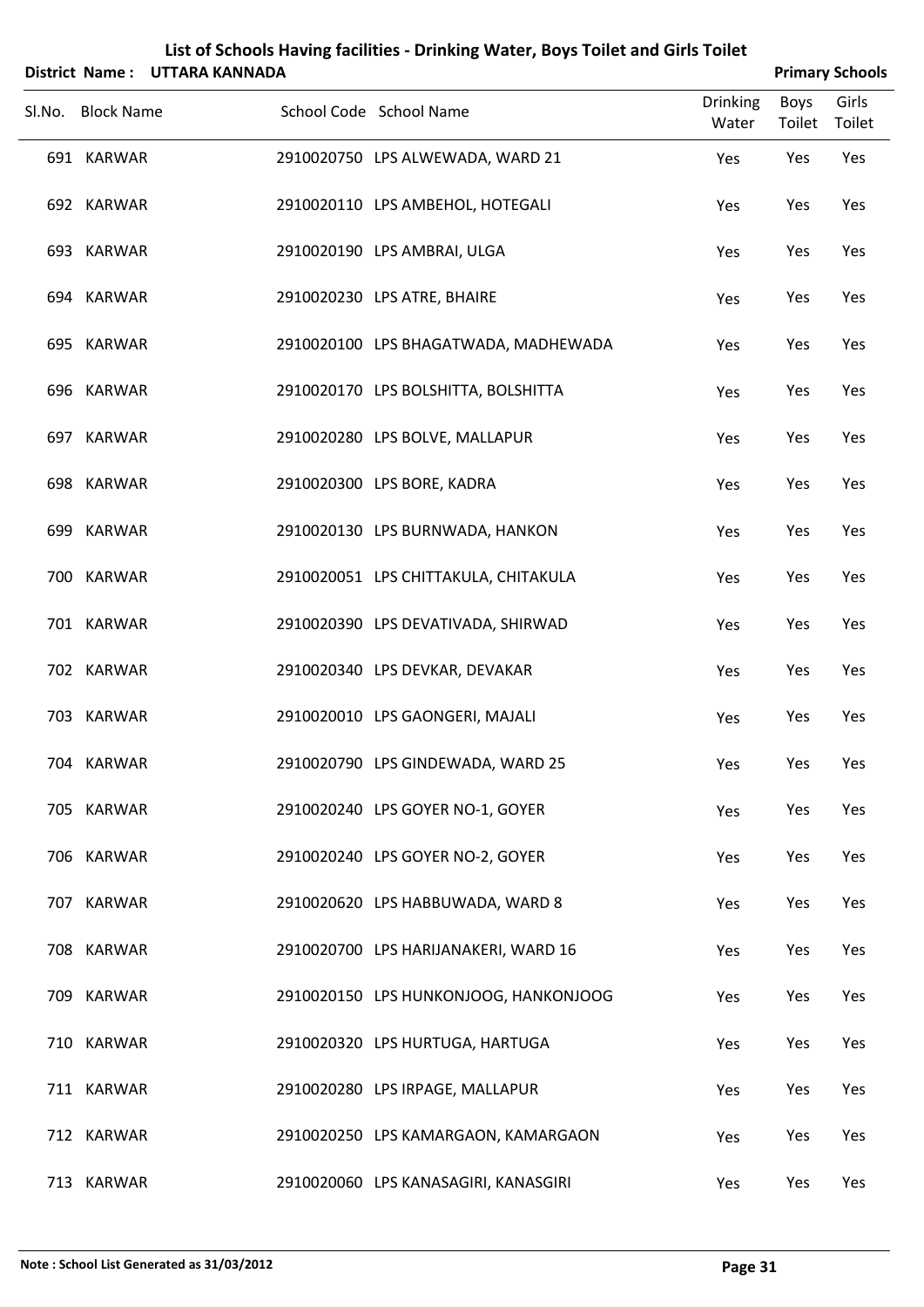| District Name: UTTARA KANNADA |                                         |                          | <b>Primary Schools</b> |                 |  |  |
|-------------------------------|-----------------------------------------|--------------------------|------------------------|-----------------|--|--|
| Sl.No. Block Name             | School Code School Name                 | <b>Drinking</b><br>Water | Boys<br>Toilet         | Girls<br>Toilet |  |  |
| 714 KARWAR                    | 2910020011 LPS KANNADA SHEJEBAG, MAJALI | Yes                      | Yes                    | Yes             |  |  |
| 715 KARWAR                    | 2910020800 LPS KATHINKON, WARD 26       | Yes                      | Yes                    | Yes             |  |  |
| 716 KARWAR                    | 2910020650 LPS KHARVI WADA, WARD 11     | Yes                      | Yes                    | Yes             |  |  |
| 717 KARWAR                    | 2910020770 LPS KODIBHAG NO-2, WARD 23   | Yes                      | Yes                    | Yes             |  |  |
| 718 KARWAR                    | 2910020480 LPS KOVE, NAGEKOVE           | Yes                      | Yes                    | Yes             |  |  |
| 719 KARWAR                    | 2910020310 LPS KUCHEGAR, KUCHEGAR       | Yes                      | Yes                    | Yes             |  |  |
| 720 KARWAR                    | 2910020210 LPS KURKAL, KATAR            | Yes                      | Yes                    | Yes             |  |  |
| 721 KARWAR                    | 2910020260 LPS LANDE, LANDE             | Yes                      | Yes                    | Yes             |  |  |
| 722 KARWAR                    | 2910020710 LPS MAHADEVASTHAN, WARD 17   | Yes                      | Yes                    | Yes             |  |  |
| 723 KARWAR                    | 2910020120 LPS MAINGINI, MAINGINI       | Yes                      | Yes                    | Yes             |  |  |
| 724 KARWAR                    | 2910020380 LPS MAKKERI, MAKHERI         | Yes                      | Yes                    | Yes             |  |  |
| 725 KARWAR                    | 2910020370 LPS MANDRALI, KADWAD         | Yes                      | Yes                    | Yes             |  |  |
| 726 KARWAR                    | 2910020300 LPS MARADI, KADRA            | Yes                      | Yes                    | Yes             |  |  |
| 727 KARWAR                    | 2910020230 LPS MUDKANBURGI, BHAIRE      | Yes                      | Yes                    | Yes             |  |  |
| 728 KARWAR                    | 2910020480 LPS NAGE, NAGEKOVE           | Yes                      | Yes                    | Yes             |  |  |
| 729 KARWAR                    | 2910020050 LPS NAGPONDA NO-1, CHITAKULA | Yes                      | Yes                    | Yes             |  |  |
| 730 KARWAR                    | 2910020050 LPS NAGPONDA, CHITAKULA      | Yes                      | Yes                    | Yes             |  |  |
| 731 KARWAR                    | 2910020420 LPS NAITISAVAR, NAITISAVAR   | Yes                      | Yes                    | Yes             |  |  |
| 732 KARWAR                    | 2910020390 LPS NARGERI, SHIRWAD         | Yes                      | Yes                    | Yes             |  |  |
| 733 KARWAR                    | 2910020010 LPS NECHHKANBHAG, MAJALI     | Yes                      | Yes                    | Yes             |  |  |
| 734 KARWAR                    | 2910020470 LPS NIVLI, NIVLI             | Yes                      | Yes                    | Yes             |  |  |
| 735 KARWAR                    | 2910020820 LPS OKKALAKERI, WARD 28      | Yes                      | Yes                    | Yes             |  |  |
| 736 KARWAR                    | 2910020080 LPS PANTALBHAG, ARAV         | Yes                      | Yes                    | Yes             |  |  |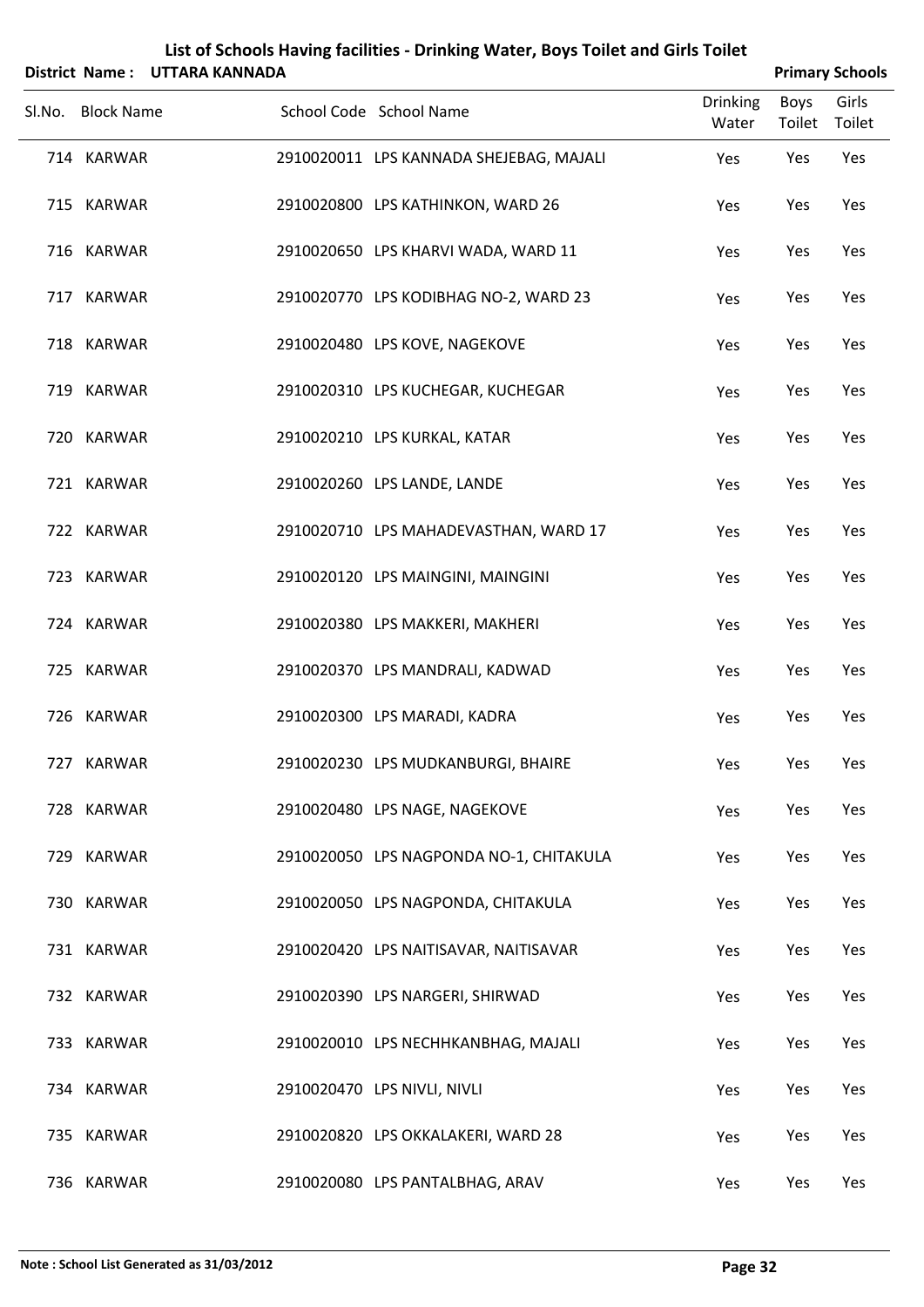|        |                   | District Name: UTTARA KANNADA |                                                  |                          |                | <b>Primary Schools</b> |
|--------|-------------------|-------------------------------|--------------------------------------------------|--------------------------|----------------|------------------------|
| SI.No. | <b>Block Name</b> |                               | School Code School Name                          | <b>Drinking</b><br>Water | Boys<br>Toilet | Girls<br>Toilet        |
|        | 737 KARWAR        |                               | 2910020140 LPS PATHE, GOPASHITTA                 | Yes                      | Yes            | Yes                    |
|        | 738 KARWAR        |                               | 2910020030 LPS PUNRVASATI MUDGERI, MUDGERI       | Yes                      | Yes            | Yes                    |
|        | 739 KARWAR        |                               | 2910020051 LPS SADASHIVGAD NO-1, CHITAKULA       | Yes                      | Yes            | Yes                    |
|        | 740 KARWAR        |                               | 2910020270 LPS SAKALBALNI, GOTEGALI              | Yes                      | Yes            | Yes                    |
|        | 741 KARWAR        |                               | 2910020410 LPS SAKALWADA, WAILWADA               | Yes                      | Yes            | Yes                    |
|        | 742 KARWAR        |                               | 2910020700 LPS SANKRAWADA, WARD 16               | Yes                      | Yes            | Yes                    |
|        | 743 KARWAR        |                               | 2910020390 LPS SASANWADA, SHIRWAD                | Yes                      | Yes            | Yes                    |
|        | 744 KARWAR        |                               | 2910020190 LPS SATAGERI, ULGA                    | Yes                      | Yes            | Yes                    |
|        | 745 KARWAR        |                               | 2910020460 LPS SHIRVE, SHIRVE                    | Yes                      | Yes            | Yes                    |
|        | 746 KARWAR        |                               | 2910020400 LPS SIDDERMUDGA, SIDDAR               | Yes                      | Yes            | Yes                    |
|        | 747 KARWAR        |                               | 2910020080 LPS THORLEBHAG, ARAV                  | Yes                      | Yes            | Yes                    |
|        | 748 KARWAR        |                               | 2910020051 LPS URDU CHITTAKULA, CHITAKULA        | Yes                      | Yes            | Yes                    |
|        | 749 KARWAR        |                               | 2910020370 LPS URDU KADWAD, KADWAD               | Yes                      | Yes            | Yes                    |
|        | 750 KARWAR        |                               | 2910020760 LPS URDU KODIBHAG, WARD 22            | Yes                      | Yes            | Yes                    |
|        | 751 KARWAR        |                               | 2910020800 LPS URDU SUNKERI, WARD 26             | Yes                      | Yes            | Yes                    |
|        | 752 KARWAR        |                               | 2910020520 M H P S AMADALLI, AMDALLI             | Yes                      | Yes            | Yes                    |
|        | 753 KARWAR        |                               | 2910020520 M H P S MUDGA, AMDALLI                | Yes                      | Yes            | Yes                    |
|        | 754 KARWAR        |                               | 2910020700 MHPS BAAD, WARD 16                    | Yes                      | Yes            | Yes                    |
|        | 755 KARWAR        |                               | 2910020560 MHPS BAITHKHOL, WARD 2                | Yes                      | Yes            | Yes                    |
|        | 756 KARWAR        |                               | 2910020370 MHPS KADWAD, KADWAD                   | Yes                      | Yes            | Yes                    |
|        | 757 KARWAR        |                               | 2910020010 MHPS MEDISHITTA, MAJALI               | Yes                      | Yes            | Yes                    |
|        | 758 KARWAR        |                               | 2910020051 MHPS PUNARVASTI CHITTAKULA, CHITAKULA | Yes                      | Yes            | Yes                    |
|        | 759 KARWAR        |                               | 2910020050 MHPS SADASHIVAGAD, CHITAKULA          | Yes                      | Yes            | Yes                    |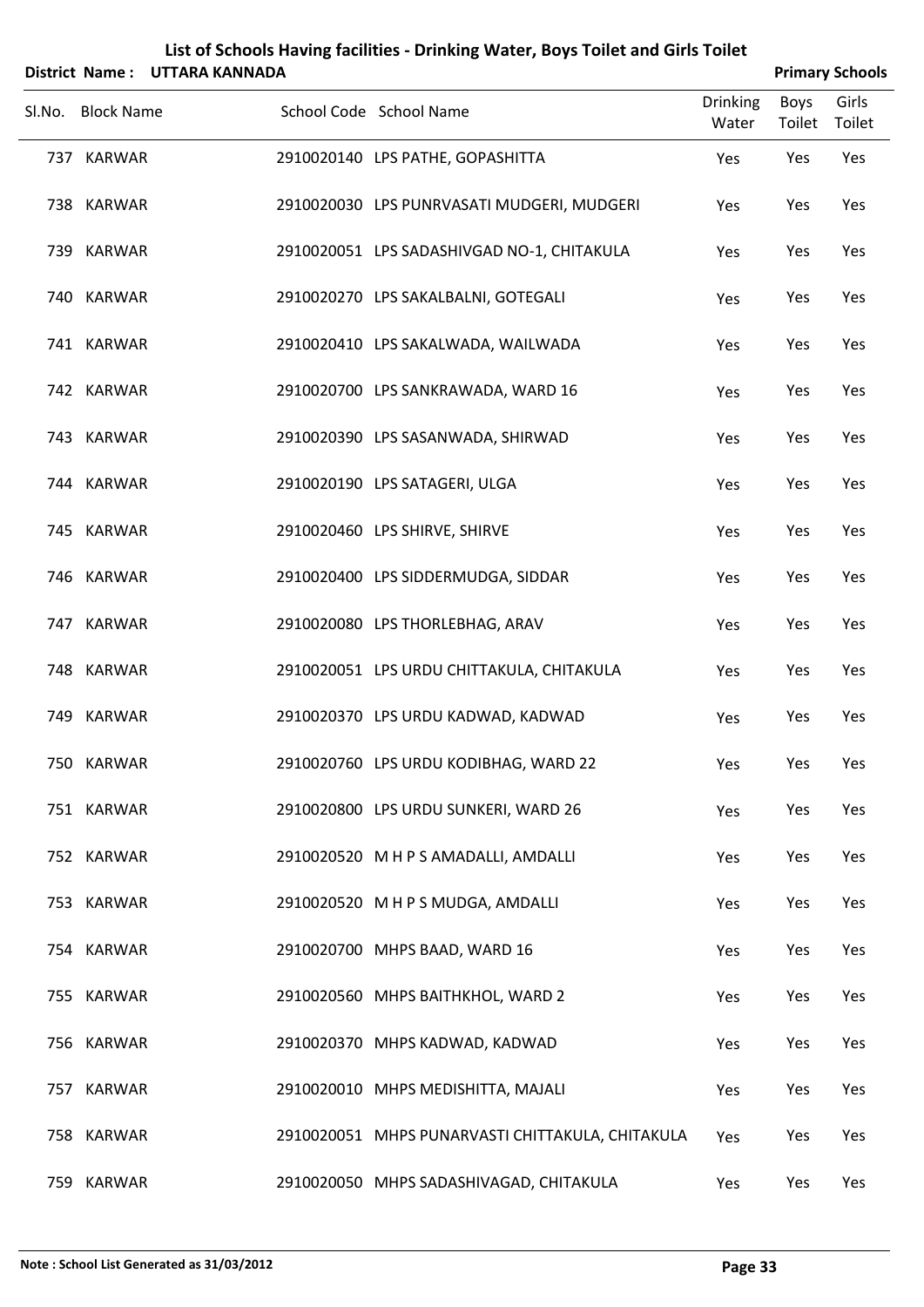| List of Schools Having facilities - Drinking Water, Boys Toilet and Girls Toilet<br>District Name: UTTARA KANNADA<br><b>Primary Schools</b> |                   |  |                                                                      |                          |                       |                 |  |
|---------------------------------------------------------------------------------------------------------------------------------------------|-------------------|--|----------------------------------------------------------------------|--------------------------|-----------------------|-----------------|--|
| Sl.No.                                                                                                                                      | <b>Block Name</b> |  | School Code School Name                                              | <b>Drinking</b><br>Water | <b>Boys</b><br>Toilet | Girls<br>Toilet |  |
|                                                                                                                                             | 760 KARWAR        |  | 2910020680 MHPS SHARADAMANDAR, WARD 14                               | Yes                      | Yes                   | Yes             |  |
|                                                                                                                                             | 761 KARWAR        |  | 2910020660 MLA MHPS KARWAR, WARD 12                                  | Yes                      | Yes                   | Yes             |  |
|                                                                                                                                             | 762 KUMTA         |  | 2910050010 G H P S GANGAKOLLA, NADUMASKERI                           | Yes                      | Yes                   | Yes             |  |
|                                                                                                                                             | 763 KUMTA         |  | 2910051360 G H P S PADUVANI, PADUVANI                                | Yes                      | Yes                   | Yes             |  |
|                                                                                                                                             | 764 KUMTA         |  | 2910051360 GLPS URDU PADUVANI, PADUVANI                              | Yes                      | Yes                   | Yes             |  |
|                                                                                                                                             | 765 KUMTA         |  | 2910051360 G URDU H P S KIMANI, PADUVANI                             | Yes                      | Yes                   | Yes             |  |
|                                                                                                                                             | 766 KUMTA         |  | 2910051440 GHPS DIVALLI, DIVALLI                                     | Yes                      | Yes                   | Yes             |  |
|                                                                                                                                             | 767 KUMTA         |  | 2910050101 GLPS TALAGERI, GOKARN                                     | Yes                      | Yes                   | Yes             |  |
|                                                                                                                                             | 768 KUMTA         |  | 2910051140 GOVT COMPOSITE HS VANNALLI(PRIMARY),<br>WARD <sub>2</sub> | Yes                      | Yes                   | Yes             |  |
|                                                                                                                                             | 769 KUMTA         |  | 2910050010 H P S GANGAVALI, NADUMASKERI                              | Yes                      | Yes                   | Yes             |  |
|                                                                                                                                             | 770 KUMTA         |  | 2910051130 H P S KANNADA VANNALLI, WARD1                             | Yes                      | Yes                   | Yes             |  |
|                                                                                                                                             | 771 KUMTA         |  | 2910050010 H P S NADUMASKERI, NADUMASKERI                            | Yes                      | Yes                   | Yes             |  |
|                                                                                                                                             | 772 KUMTA         |  | 2910050010 H P S URDU GANGAVALI, NADUMASKERI                         | Yes                      | Yes                   | Yes             |  |
|                                                                                                                                             | 773 KUMTA         |  | 2910051000 HP S GARDIBAIL, BASTIKERI                                 | Yes                      | Yes                   | Yes             |  |
|                                                                                                                                             | 774 KUMTA         |  | 2910050230 HPS HUBBANAGERI, BAAD                                     | Yes                      | Yes                   | Yes             |  |
|                                                                                                                                             | 775 KUMTA         |  | 2910050980 HPS URDU SANTEGULI, SANTEGULI                             | Yes                      | Yes                   | Yes             |  |
|                                                                                                                                             | 776 KUMTA         |  | 2910050200 HPS AGHANASHINI (KELAGINAKERI),<br><b>AGHANASHINI</b>     | Yes                      | Yes                   | Yes             |  |
|                                                                                                                                             | 777 KUMTA         |  | 2910050200 HPS AGHANASHINI, AGHANASHINI                              | Yes                      | Yes                   | Yes             |  |
|                                                                                                                                             | 778 KUMTA         |  | 2910050360 HPS AIGALKURVE, AIGALKURVE                                | Yes                      | Yes                   | Yes             |  |
|                                                                                                                                             | 779 KUMTA         |  | 2910050830 HPS ALAVALLI, ALVALLI                                     | Yes                      | Yes                   | Yes             |  |
|                                                                                                                                             | 780 KUMTA         |  | 2910050600 HPS ANEGUNDI, ANEGUNDI                                    | Yes                      | Yes                   | Yes             |  |
|                                                                                                                                             | 781 KUMTA         |  | 2910050510 HPS ANTRAVALLI, ANTRAVALLI                                | Yes                      | Yes                   | Yes             |  |
|                                                                                                                                             | 782 KUMTA         |  | 2910051210 HPS BAGGON, WARD 9                                        | Yes                      | Yes                   | Yes             |  |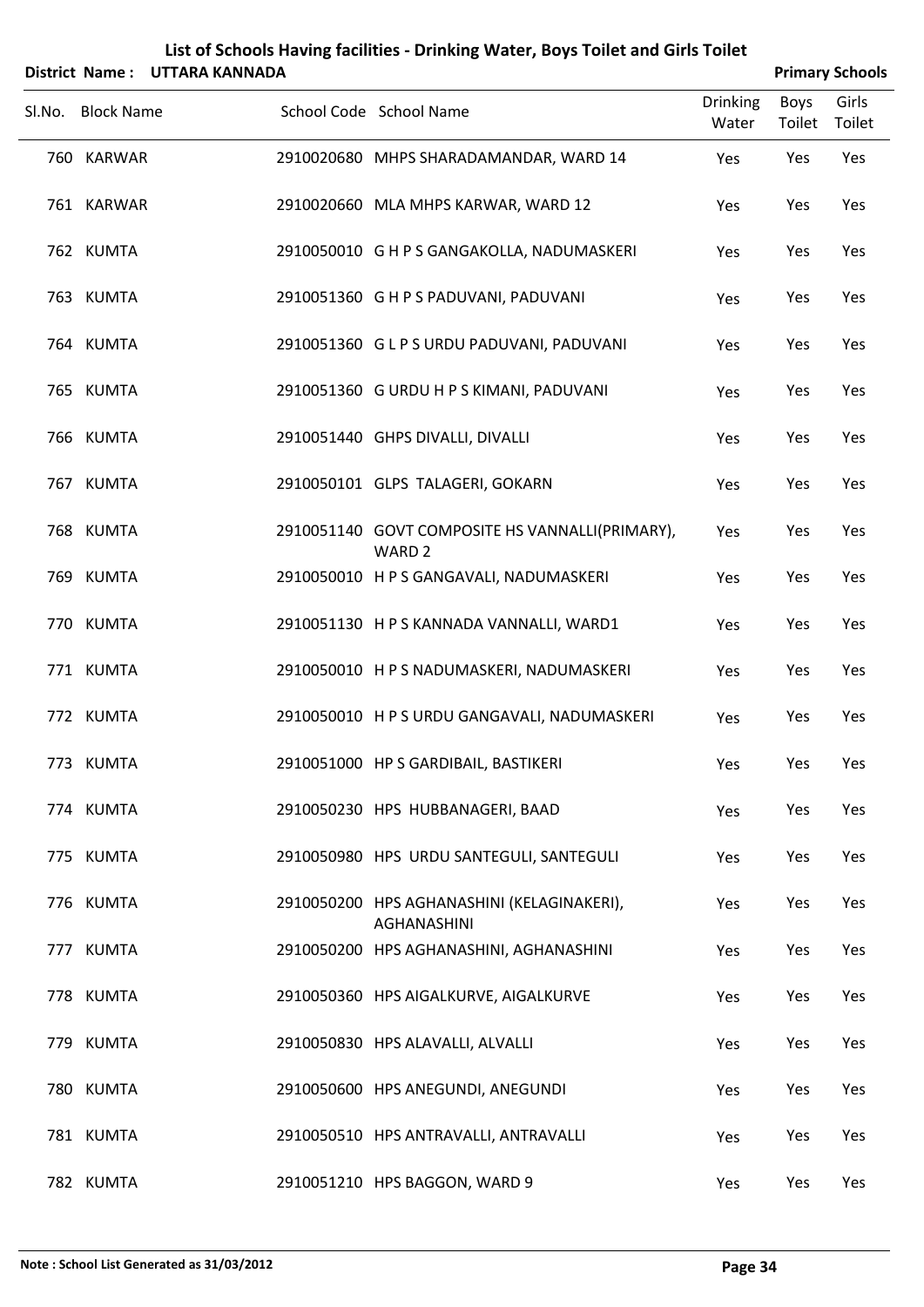|                   | District Name: UTTARA KANNADA |                                          |                          |                       | <b>Primary Schools</b> |
|-------------------|-------------------------------|------------------------------------------|--------------------------|-----------------------|------------------------|
| Sl.No. Block Name |                               | School Code School Name                  | <b>Drinking</b><br>Water | <b>Boys</b><br>Toilet | Girls<br>Toilet        |
| 783 KUMTA         |                               | 2910050040 HPS BANKIKODLA, BANKIKODLA    | Yes                      | Yes                   | Yes                    |
| 784 KUMTA         |                               | 2910050510 HPS BARAGADDE, ANTRAVALLI     | Yes                      | Yes                   | Yes                    |
| 785 KUMTA         |                               | 2910050320 HPS BARGI -I, BARGI           | Yes                      | Yes                   | Yes                    |
| 786 KUMTA         |                               | 2910050300 HPS BETKULI, BETKULI          | Yes                      | Yes                   | Yes                    |
| 787 KUMTA         |                               | 2910050740 HPS BETTAGERI, HOLEGADDE      | Yes                      | Yes                   | Yes                    |
| 788 KUMTA         |                               | 2910050030 HPS BHAVIKODLA-I, BHAVIKODLA  | Yes                      | Yes                   | Yes                    |
| 789 KUMTA         |                               | 2910050030 HPS BHAVIKODLA-II, BHAVIKODLA | Yes                      | Yes                   | Yes                    |
| 790 KUMTA         |                               | 2910050720 HPS DARESHWAR, DEVAGIRI       | Yes                      | Yes                   | Yes                    |
| 791 KUMTA         |                               | 2910050170 HPS DEVARABOLE, HIREGUTTI     | Yes                      | Yes                   | Yes                    |
| 792 KUMTA         |                               | 2910051470 HPS DIVAGI, DIVAGI            | Yes                      | Yes                   | Yes                    |
| 793 KUMTA         |                               | 2910051470 HPS DUNDAKULI, DIVAGI         | Yes                      | Yes                   | Yes                    |
| 794 KUMTA         |                               | 2910050100 HPS GOKARNA-II, GOKARN        | Yes                      | Yes                   | Yes                    |
| 795 KUMTA         |                               | 2910050210 HPS GUDKAGAL, KAGAL           | Yes                      | Yes                   | Yes                    |
| 796 KUMTA         |                               | 2910051150 HPS GUNDA, WARD 3             | Yes                      | Yes                   | Yes                    |
| 797 KUMTA         |                               | 2910050270 HPS HALKAR, HALKAR            | Yes                      | Yes                   | Yes                    |
| 798 KUMTA         |                               | 2910050670 HPS HANDIGON, HANDIGONA       | Yes                      | Yes                   | Yes                    |
| 799 KUMTA         |                               | 2910050050 HPS HANEHALLI, HANEHALLI      | Yes                      | Yes                   | Yes                    |
| 800 KUMTA         |                               | 2910050500 HPS HARAKADE, MANAKI          | Yes                      | Yes                   | Yes                    |
| 801 KUMTA         |                               | 2910051220 HPS HARAVATTA, WARD 10        | Yes                      | Yes                   | Yes                    |
| 802 KUMTA         |                               | 2910050750 HPS HARNEER, HARNIR           | Yes                      | Yes                   | Yes                    |
| 803 KUMTA         |                               | 2910050020 HPS HARUMASKERI, HARUMASKERI  | Yes                      | Yes                   | Yes                    |
| 804 KUMTA         |                               | 2910050850 HPS HATTIKERI, MUROOR         | Yes                      | Yes                   | Yes                    |
| 805 KUMTA         |                               | 2910050650 HPS HEBBAIL, HEBBAIL          | Yes                      | Yes                   | Yes                    |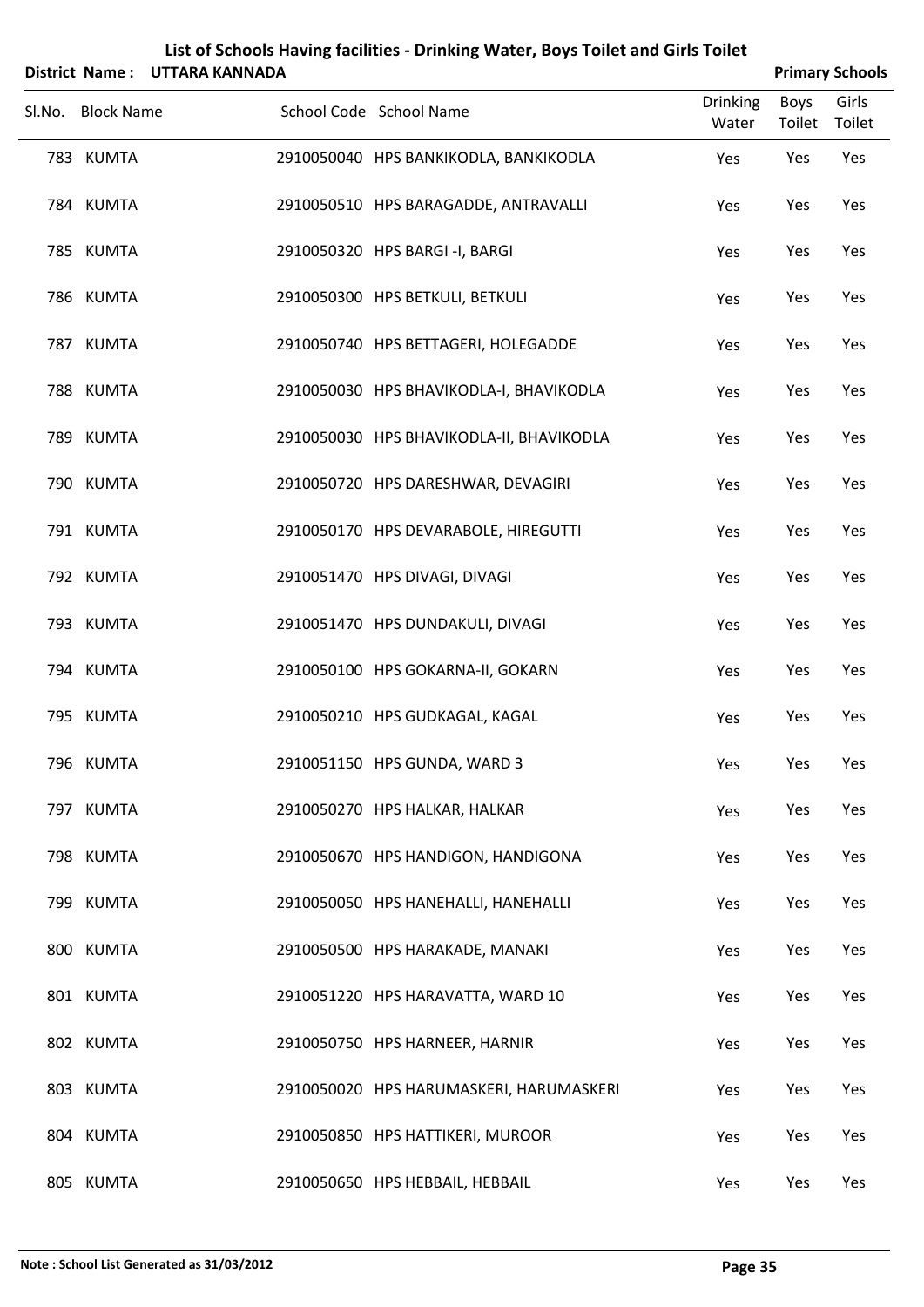| List of Schools Having facilities - Drinking Water, Boys Toilet and Girls Toilet<br>District Name: UTTARA KANNADA |                   |  |                                          |                          |                | <b>Primary Schools</b> |
|-------------------------------------------------------------------------------------------------------------------|-------------------|--|------------------------------------------|--------------------------|----------------|------------------------|
|                                                                                                                   | Sl.No. Block Name |  | School Code School Name                  | <b>Drinking</b><br>Water | Boys<br>Toilet | Girls<br>Toilet        |
|                                                                                                                   | 806 KUMTA         |  | 2910050820 HPS HEGLE, HEGLE              | Yes                      | Yes            | Yes                    |
|                                                                                                                   | 807 KUMTA         |  | 2910050170 HPS HIREGUTTI, HIREGUTTI      | Yes                      | Yes            | Yes                    |
|                                                                                                                   | 808 KUMTA         |  | 2910050250 HPS HOLANAGADDE, HOLANAGADDE  | Yes                      | Yes            | Yes                    |
|                                                                                                                   | 809 KUMTA         |  | 2910050740 HPS HOLEGADDE, HOLEGADDE      | Yes                      | Yes            | Yes                    |
|                                                                                                                   | 810 KUMTA         |  | 2910050510 HPS HONDADAHAKKAL, ANTRAVALLI | Yes                      | Yes            | Yes                    |
|                                                                                                                   | 811 KUMTA         |  | 2910050430 HPS HONNAKERE, NAGUR          | Yes                      | Yes            | Yes                    |
|                                                                                                                   | 812 KUMTA         |  | 2910050730 HPS HORBHAG, HORBHAG          | Yes                      | Yes            | Yes                    |
|                                                                                                                   | 813 KUMTA         |  | 2910051230 HPS HOSAHERAVATTA, WARD 11    | Yes                      | Yes            | Yes                    |
|                                                                                                                   | 814 KUMTA         |  | 2910050180 HPS HOSANAGAR, MORBA          | Yes                      | Yes            | Yes                    |
|                                                                                                                   | 815 KUMTA         |  | 2910050070 HPS HOSKERI KADIME, KADIME    | Yes                      | Yes            | Yes                    |
|                                                                                                                   | 816 KUMTA         |  | 2910050060 HPS HOSKERI, HOSKERI          | Yes                      | Yes            | Yes                    |
|                                                                                                                   | 817 KUMTA         |  | 2910050760 HPS KADAVU, URKERI            | Yes                      | Yes            | Yes                    |
|                                                                                                                   | 818 KUMTA         |  | 2910050250 HPS KADLE, HOLANAGADDE        | Yes                      | Yes            | Yes                    |
|                                                                                                                   | 819 KUMTA         |  | 2910050290 HPS KALABHAG, KALBHAG         | Yes                      | Yes            | Yes                    |
|                                                                                                                   | 820 KUMTA         |  | 2910050930 HPS KALAVE, KALVE             | Yes                      | Yes            | Yes                    |
|                                                                                                                   | 821 KUMTA         |  | 2910050870 HPS KALLABBE, KALLABBE        | Yes                      | Yes            | Yes                    |
|                                                                                                                   | 822 KUMTA         |  | 2910050860 HPS KARKIMAKKI, KARKIMAKKI    | Yes                      | Yes            | Yes                    |
|                                                                                                                   | 823 KUMTA         |  | 2910050530 HPS KATGAL, ALKOD             | Yes                      | Yes            | Yes                    |
|                                                                                                                   | 824 KUMTA         |  | 2910050580 HPS KODAMBALE, KODAMBALE      | Yes                      | Yes            | Yes                    |
|                                                                                                                   | 825 KUMTA         |  | 2910050800 HPS KONALLI, KONALLI          | Yes                      | Yes            | Yes                    |
|                                                                                                                   | 826 KUMTA         |  | 2910050430 HPS KUDUGUNDI, NAGUR          | Yes                      | Yes            | Yes                    |
|                                                                                                                   | 827 KUMTA         |  | 2910051180 HPS KUMTA, WARD 6             | Yes                      | Yes            | Yes                    |
|                                                                                                                   | 828 KUMTA         |  | 2910050370 HPS LUKKERI, LUKKERI          | Yes                      | Yes            | Yes                    |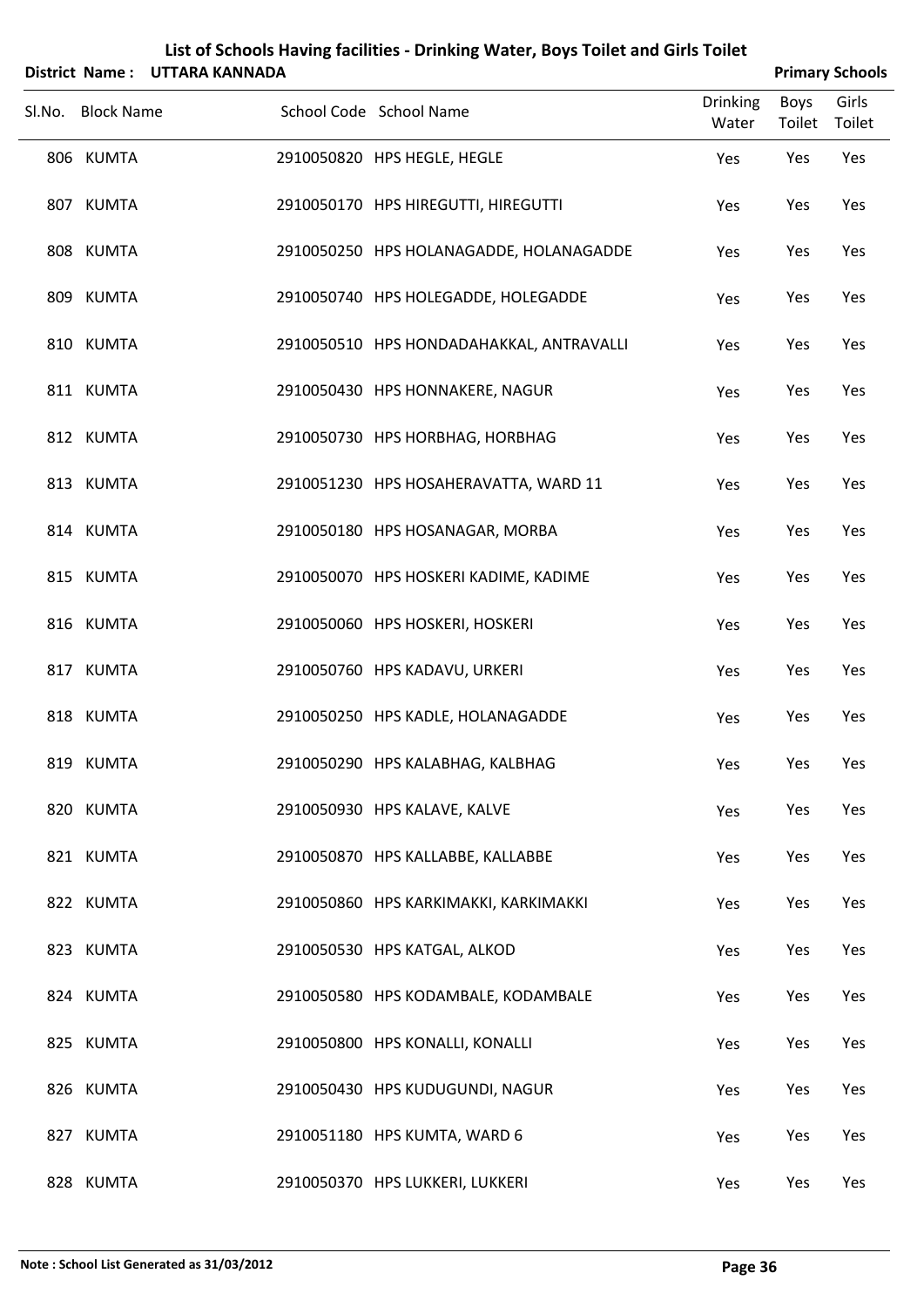|                   | District Name: UTTARA KANNADA |                                             |                          | <b>Primary Schools</b> |       |
|-------------------|-------------------------------|---------------------------------------------|--------------------------|------------------------|-------|
| Sl.No. Block Name |                               | School Code School Name                     | <b>Drinking</b><br>Water | Boys<br>Toilet Toilet  | Girls |
| 829 KUMTA         |                               | 2910051470 HPS MANKON, DIVAGI               | Yes                      | Yes                    | Yes   |
| 830 KUMTA         |                               | 2910050380 HPS MASUR, HEGDE                 | Yes                      | Yes                    | Yes   |
| 831 KUMTA         |                               | 2910050380 HPS MELINAKERI, HEGDE            | Yes                      | Yes                    | Yes   |
| 832 KUMTA         |                               | 2910050470 HPS MIRJAN, MIRJAN               | Yes                      | Yes                    | Yes   |
| 833 KUMTA         |                               | 2910050101 HPS SANIKATTA, GOKARN            | Yes                      | Yes                    | Yes   |
| 834 KUMTA         |                               | 2910050980 HPS SANTEGULI, SANTEGULI         | Yes                      | Yes                    | Yes   |
| 835 KUMTA         |                               | 2910051270 HPS SHARADANILAYA, WARD 15       | Yes                      | Yes                    | Yes   |
| 836 KUMTA         |                               | 2910050640 HPS SHIRAGUNJI, SHIRGUNJI        | Yes                      | Yes                    | Yes   |
| 837 KUMTA         |                               | 2910050101 HPS TADADI, GOKARN               | Yes                      | Yes                    | Yes   |
| 838 KUMTA         |                               | 2910050470 HPS TARIBAGIL NO. 1, MIRJAN      | Yes                      | Yes                    | Yes   |
| 839 KUMTA         |                               | 2910050250 HPS TEPPA, HOLANAGADDE           | Yes                      | Yes                    | Yes   |
| 840 KUMTA         |                               | 2910050130 HPS TORKE, TORKE                 | Yes                      | Yes                    | Yes   |
| 841 KUMTA         |                               | 2910050630 HPS UPPINAPATTAN, UPPINPATTANA   | Yes                      | Yes                    | Yes   |
| 842 KUMTA         |                               | 2910050300 HPS URDU BETKULI, BETKULI        | Yes                      | Yes                    | Yes   |
| 843 KUMTA         |                               | 2910050210 HPS URDU GUDKAGAL, KAGAL         | Yes                      | Yes                    | Yes   |
| 844 KUMTA         |                               | 2910050280 HPS URDU HALKAR, CHITRAGI        | Yes                      | Yes                    | Yes   |
| 845 KUMTA         |                               | 2910050210 HPS URDU HINI, KAGAL             | Yes                      | Yes                    | Yes   |
| 846 KUMTA         |                               | 2910050220 HPS URDU HUBBANAGERI, HUBBANGERI | Yes                      | Yes                    | Yes   |
| 847 KUMTA         |                               | 2910051330 HPS URDU KUMTA, WARD 21          | Yes                      | Yes                    | Yes   |
| 848 KUMTA         |                               | 2910050470 HPS URDU MIRJAN, MIRJAN          | Yes                      | Yes                    | Yes   |
| 849 KUMTA         |                               | 2910051130 HPS URDU VANNALLI, WARD1         | Yes                      | Yes                    | Yes   |
| 850 KUMTA         |                               | 2910050680 HPS URKERI, TALGOD               | Yes                      | Yes                    | Yes   |
| 851 KUMTA         |                               | 2910050770 HPS VALAGALLI, VALGALLI          | Yes                      | Yes                    | Yes   |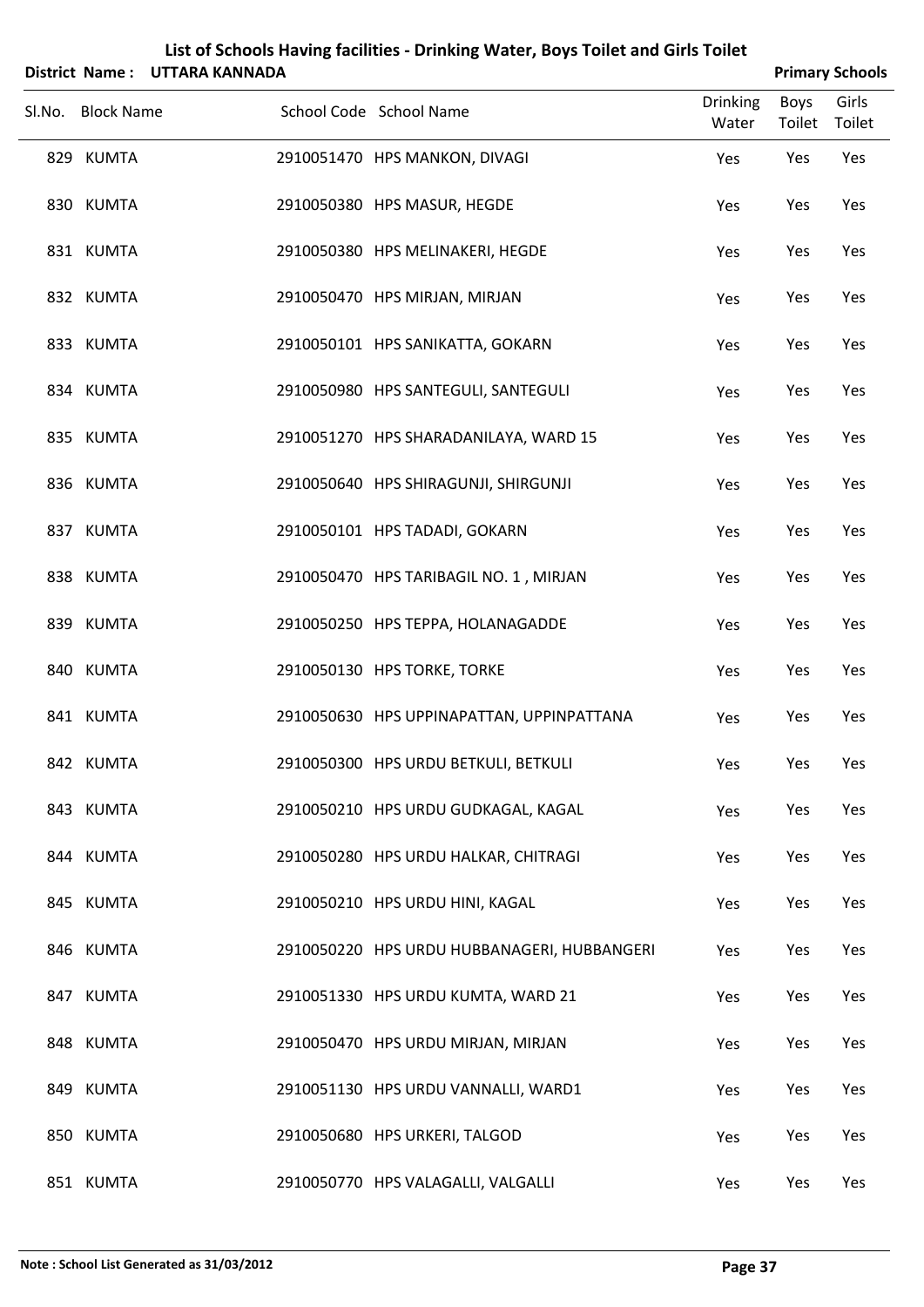| List of Schools Having facilities - Drinking Water, Boys Toilet and Girls Toilet<br>District Name: UTTARA KANNADA |  |                                                 |                          |                | <b>Primary Schools</b> |  |  |
|-------------------------------------------------------------------------------------------------------------------|--|-------------------------------------------------|--------------------------|----------------|------------------------|--|--|
| Sl.No. Block Name                                                                                                 |  | School Code School Name                         | <b>Drinking</b><br>Water | Boys<br>Toilet | Girls<br>Toilet        |  |  |
| 852 KUMTA                                                                                                         |  | 2910050450 HPS YALVALLI, YELAVALLI              | Yes                      | Yes            | Yes                    |  |  |
| 853 KUMTA                                                                                                         |  | 2910050570 HPS YANA, YANA                       | Yes                      | Yes            | Yes                    |  |  |
| 854 KUMTA                                                                                                         |  | 2910050380 KGS HEGDE, HEGDE                     | Yes                      | Yes            | Yes                    |  |  |
| 855 KUMTA                                                                                                         |  | 2910050010 L P S AMBIGAR KALONY, NADUMASKERI    | Yes                      | Yes            | Yes                    |  |  |
| 856 KUMTA                                                                                                         |  | 2910050390 LPS CHATRAKURVE, CHATRAKURVE         | Yes                      | Yes            | Yes                    |  |  |
| 857 KUMTA                                                                                                         |  | 2910051360 LPS KIMANI, PADUVANI                 | Yes                      | Yes            | Yes                    |  |  |
| 858 KUMTA                                                                                                         |  | 2910050910 LPS KANAKALE, KANAKALE               | Yes                      | Yes            | Yes                    |  |  |
| 859 KUMTA                                                                                                         |  | 2910050300 LPS (JANATA KALONY BETKULI), BETKULI | Yes                      | Yes            | Yes                    |  |  |
| 860 KUMTA                                                                                                         |  | 2910050760 LPS ABBI, URKERI                     | Yes                      | Yes            | Yes                    |  |  |
| 861 KUMTA                                                                                                         |  | 2910050100 LPS AJJIHAKKAL, GOKARN               | Yes                      | Yes            | Yes                    |  |  |
| 862 KUMTA                                                                                                         |  | 2910050290 LPS ALVEDANDE, KALBHAG               | Yes                      | Yes            | Yes                    |  |  |
| 863 KUMTA                                                                                                         |  | 2910050210 LPS ANGADIKERI, KAGAL                | Yes                      | Yes            | Yes                    |  |  |
| 864 KUMTA                                                                                                         |  | 2910050101 LPS ASHOKE, GOKARN                   | Yes                      | Yes            | Yes                    |  |  |
| 865 KUMTA                                                                                                         |  | 2910050570 LPS ATTIBETTU, YANA                  | Yes                      | Yes            | Yes                    |  |  |
| 866 KUMTA                                                                                                         |  | 2910050950 LPS BANGANE, BANGANE                 | Yes                      | Yes            | Yes                    |  |  |
| 867 KUMTA                                                                                                         |  | 2910050102 LPS BANGLEGUDDA, GOKARN              | Yes                      | Yes            | Yes                    |  |  |
| 868 KUMTA                                                                                                         |  | 2910050330 LPS BARGI GUNDA, BARGIGAZANI         | Yes                      | Yes            | Yes                    |  |  |
| 869 KUMTA                                                                                                         |  | 2910050320 LPS BARGI-II, BARGI                  | Yes                      | Yes            | Yes                    |  |  |
| 870 KUMTA                                                                                                         |  | 2910050970 LPS BASOLLI, BASOLLI                 | Yes                      | Yes            | Yes                    |  |  |
| 871 KUMTA                                                                                                         |  | 2910050100 LPS BELEHITTALA, GOKARN              | Yes                      | Yes            | Yes                    |  |  |
| 872 KUMTA                                                                                                         |  | 2910050101 LPS BELEKAN, GOKARN                  | Yes                      | Yes            | Yes                    |  |  |
| 873 KUMTA                                                                                                         |  | 2910050550 LPS BELLANGI, BELLANGI               | Yes                      | Yes            | Yes                    |  |  |
| 874 KUMTA                                                                                                         |  | 2910050620 LPS BHANDIVAL, BHANDIVAL             | Yes                      | Yes            | Yes                    |  |  |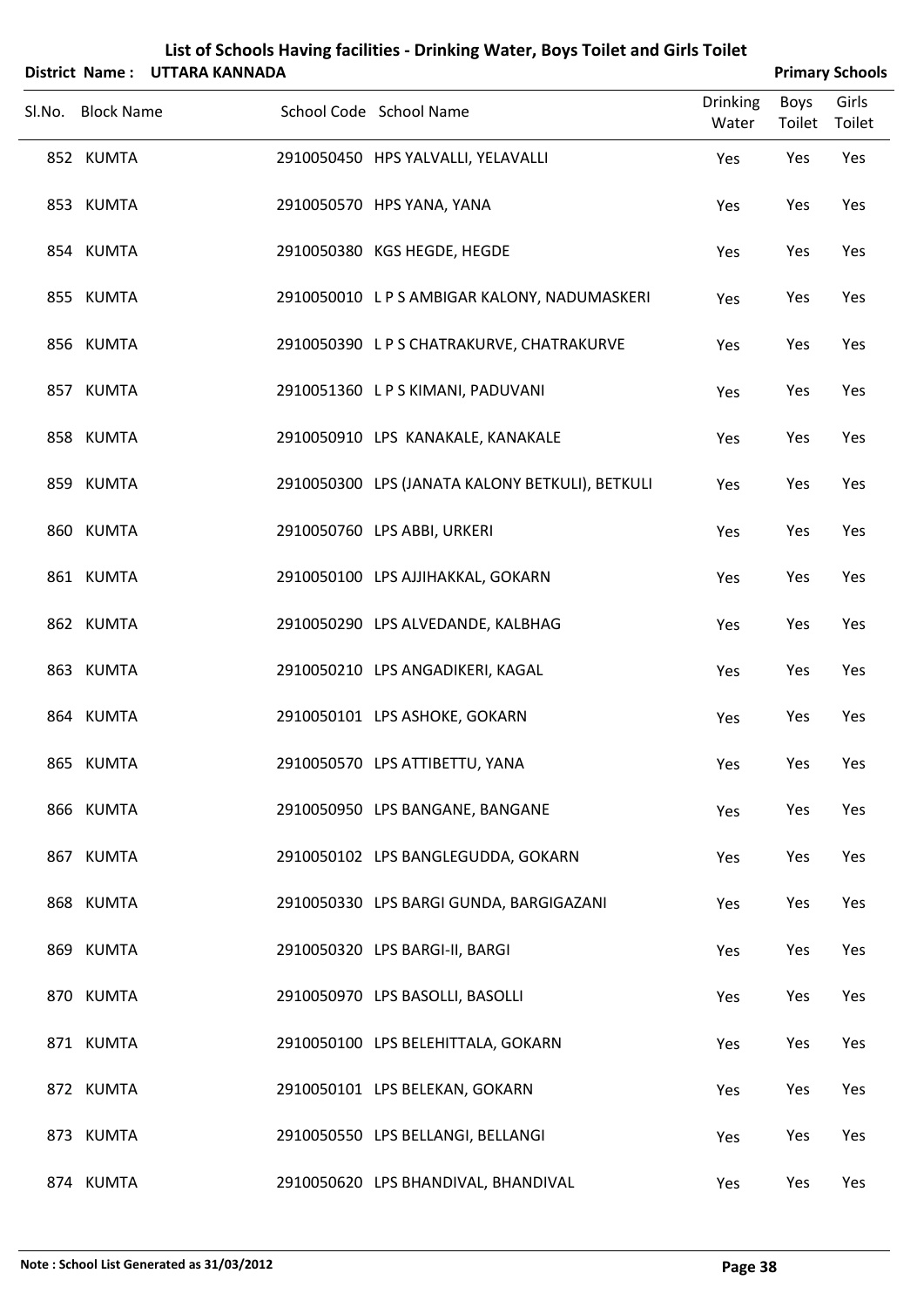| List of Schools Having facilities - Drinking Water, Boys Toilet and Girls Toilet<br>District Name: UTTARA KANNADA |  |                                          |                          |                | <b>Primary Schools</b> |  |  |
|-------------------------------------------------------------------------------------------------------------------|--|------------------------------------------|--------------------------|----------------|------------------------|--|--|
| Sl.No. Block Name                                                                                                 |  | School Code School Name                  | <b>Drinking</b><br>Water | Boys<br>Toilet | Girls<br>Toilet        |  |  |
| 875 KUMTA                                                                                                         |  | 2910050090 LPS BIDRAGERI, BIDRAGERI      | Yes                      | Yes            | Yes                    |  |  |
| 876 KUMTA                                                                                                         |  | 2910050870 LPS BOGRIBAIL, KALLABBE       | Yes                      | Yes            | Yes                    |  |  |
| 877 KUMTA                                                                                                         |  | 2910050380 LPS CHITTEKAMBI, HEGDE        | Yes                      | Yes            | Yes                    |  |  |
| 878 KUMTA                                                                                                         |  | 2910050100 LPS DANDEBHAG, GOKARN         | Yes                      | Yes            | Yes                    |  |  |
| 879 KUMTA                                                                                                         |  | 2910050290 LPS DEVAGUNDI, KALBHAG        | Yes                      | Yes            | Yes                    |  |  |
| 880 KUMTA                                                                                                         |  | 2910050080 LPS GONEHALLI, GONEHALLI      | Yes                      | Yes            | Yes                    |  |  |
| 881 KUMTA                                                                                                         |  | 2910050430 LPS GOWRASAGI, NAGUR          | Yes                      | Yes            | Yes                    |  |  |
| 882 KUMTA                                                                                                         |  | 2910050810 LPS GUADRAKERI, KUJALLI       | Yes                      | Yes            | Yes                    |  |  |
| 883 KUMTA                                                                                                         |  | 2910050250 LPS GUDEKOPPA, HOLANAGADDE    | Yes                      | Yes            | Yes                    |  |  |
| 884 KUMTA                                                                                                         |  | 2910050270 LPS GUNGANAKOPPA, HALKAR      | Yes                      | Yes            | Yes                    |  |  |
| 885 KUMTA                                                                                                         |  | 2910050790 LPS HARODI, HARODI            | Yes                      | Yes            | Yes                    |  |  |
| 886 KUMTA                                                                                                         |  | 2910050210 LPS HINI, KAGAL               | Yes                      | Yes            | Yes                    |  |  |
| 887 KUMTA                                                                                                         |  | 2910050800 LPS HIREKATTU, KONALLI        | Yes                      | Yes            | Yes                    |  |  |
| 888 KUMTA                                                                                                         |  | 2910050140 LPS HITTALAMAKKI, HITTALMAKKI | Yes                      | Yes            | Yes                    |  |  |
| 889 KUMTA                                                                                                         |  | 2910050920 LPS HOLAVALLI, HOLAVALLI      | Yes                      | Yes            | Yes                    |  |  |
| 890 KUMTA                                                                                                         |  | 2910051190 LPS HONMAV, WARD 7            | Yes                      | Yes            | Yes                    |  |  |
| 891 KUMTA                                                                                                         |  | 2910050880 LPS HOSAD, HOSAD              | Yes                      | Yes            | Yes                    |  |  |
| 892 KUMTA                                                                                                         |  | 2910050770 LPS HOSAHITLU, VALGALLI       | Yes                      | Yes            | Yes                    |  |  |
| 893 KUMTA                                                                                                         |  | 2910050130 LPS HOSAKATTA, TORKE          | Yes                      | Yes            | Yes                    |  |  |
| 894 KUMTA                                                                                                         |  | 2910050870 LPS HOSALLI, KALLABBE         | Yes                      | Yes            | Yes                    |  |  |
| 895 KUMTA                                                                                                         |  | 2910050370 LPS HOSKERI LUKKERI, LUKKERI  | Yes                      | Yes            | Yes                    |  |  |
| 896 KUMTA                                                                                                         |  | 2910050430 LPS HULASE, NAGUR             | Yes                      | Yes            | Yes                    |  |  |
| 897 KUMTA                                                                                                         |  | 2910050650 LPS HUNSEKOPPA, HEBBAIL       | Yes                      | Yes            | Yes                    |  |  |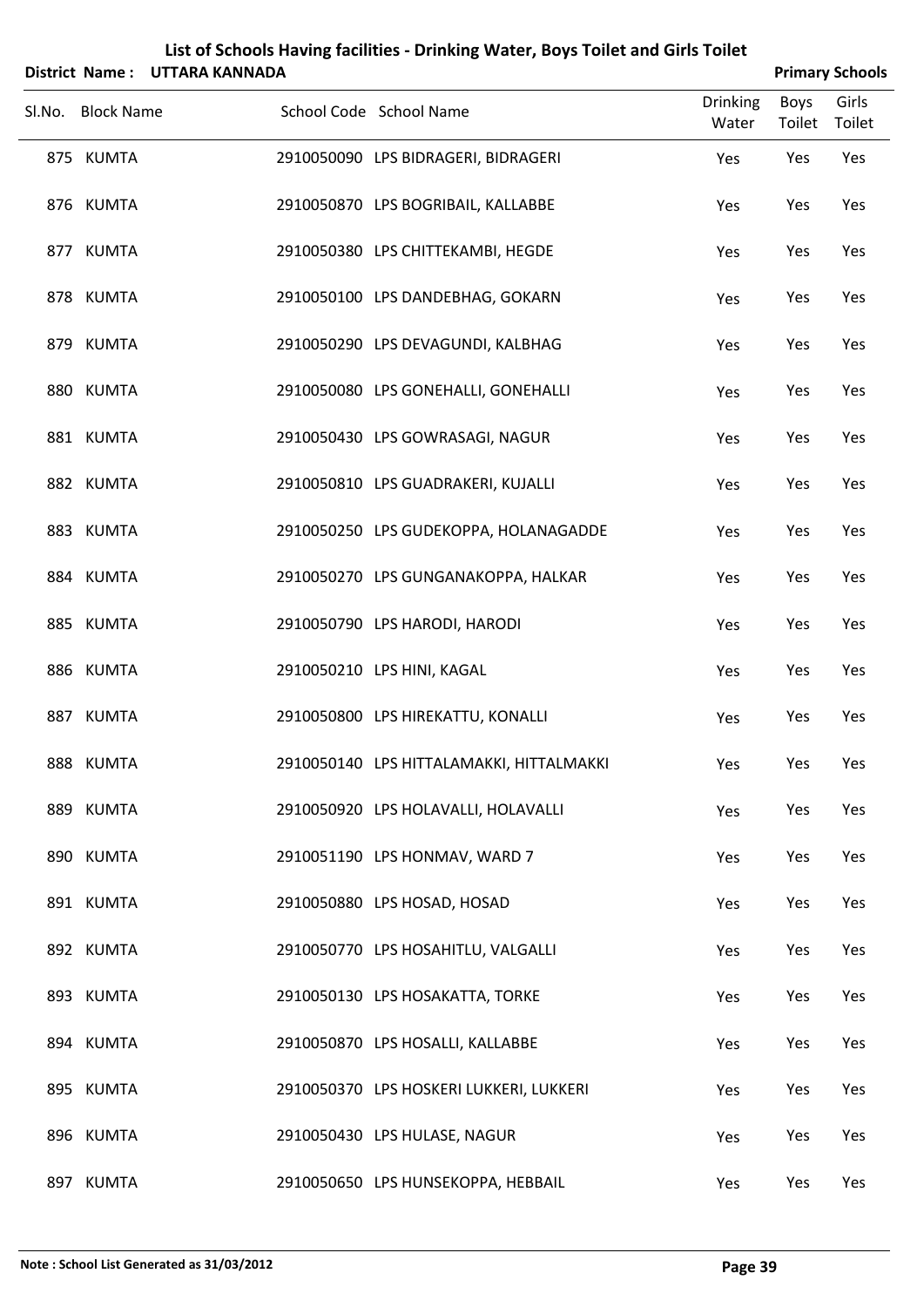|                   | District Name: UTTARA KANNADA |                                             |                          |                       | <b>Primary Schools</b> |
|-------------------|-------------------------------|---------------------------------------------|--------------------------|-----------------------|------------------------|
| Sl.No. Block Name |                               | School Code School Name                     | <b>Drinking</b><br>Water | Boys<br>Toilet Toilet | Girls                  |
| 898 KUMTA         |                               | 2910050530 LPS JANATAKALONI ALKOD, ALKOD    | Yes                      | Yes                   | Yes                    |
| 899 KUMTA         |                               | 2910050710 LPS JANATAKALONI MATHA, MATHA    | Yes                      | Yes                   | Yes                    |
| 900 KUMTA         |                               | 2910050230 LPS JESTAPUR, BAAD               | Yes                      | Yes                   | Yes                    |
| 901 KUMTA         |                               | 2910050550 LPS KABBARGI, BELLANGI           | Yes                      | Yes                   | Yes                    |
| 902 KUMTA         |                               | 2910050700 LPS KADEKODI, KADEKODI           | Yes                      | Yes                   | Yes                    |
| 903 KUMTA         |                               | 2910050500 LPS KAGAL MANEER, MANAKI         | Yes                      | Yes                   | Yes                    |
| 904 KUMTA         |                               | 2910050470 LPS KAIRE, MIRJAN                | Yes                      | Yes                   | Yes                    |
| 905 KUMTA         |                               | 2910050380 LPS KALKOD, HEGDE                | Yes                      | Yes                   | Yes                    |
| 906 KUMTA         |                               | 2910050890 LPS KANDOLLI, KANDOLLI           | Yes                      | Yes                   | Yes                    |
| 907 KUMTA         |                               | 2910050900 LPS KAVALODI, KAVALODI           | Yes                      | Yes                   | Yes                    |
| 908 KUMTA         |                               | 2910051470 LPS KELAGINAKERI, DIVAGI         | Yes                      | Yes                   | Yes                    |
| 909 KUMTA         |                               | 2910050190 LPS KOLIMANJAGUNI, KOLIMANJAGUNI | Yes                      | Yes                   | Yes                    |
| 910 KUMTA         |                               | 2910050100 LPS KOODLE, GOKARN               | Yes                      | Yes                   | Yes                    |
| 911 KUMTA         |                               | 2910050770 LPS KOTEGUDDE, VALGALLI          | Yes                      | Yes                   | Yes                    |
| 912 KUMTA         |                               | 2910050510 LPS KUDLE, ANTRAVALLI            | Yes                      | Yes                   | Yes                    |
| 913 KUMTA         |                               | 2910050870 LPS KUDUVALLI, KALLABBE          | Yes                      | Yes                   | Yes                    |
| 914 KUMTA         |                               | 2910050310 LPS KURIGADDE, KURIGADDE         | Yes                      | Yes                   | Yes                    |
| 915 KUMTA         |                               | 2910050380 LPS MACHAGON, HEGDE              | Yes                      | Yes                   | Yes                    |
| 916 KUMTA         |                               | 2910050280 LPS MADGUNI, CHITRAGI            | Yes                      | Yes                   | Yes                    |
| 917 KUMTA         |                               | 2910050660 LPS MALAVALLI, MALWALLI          | Yes                      | Yes                   | Yes                    |
| 918 KUMTA         |                               | 2910051270 LPS MANAKI MANEER, WARD 15       | Yes                      | Yes                   | Yes                    |
| 919 KUMTA         |                               | 2910050250 LPS MANGODLE, HOLANAGADDE        | Yes                      | Yes                   | Yes                    |
| 920 KUMTA         |                               | 2910050870 LPS MANJU MANE, KALLABBE         | Yes                      | Yes                   | Yes                    |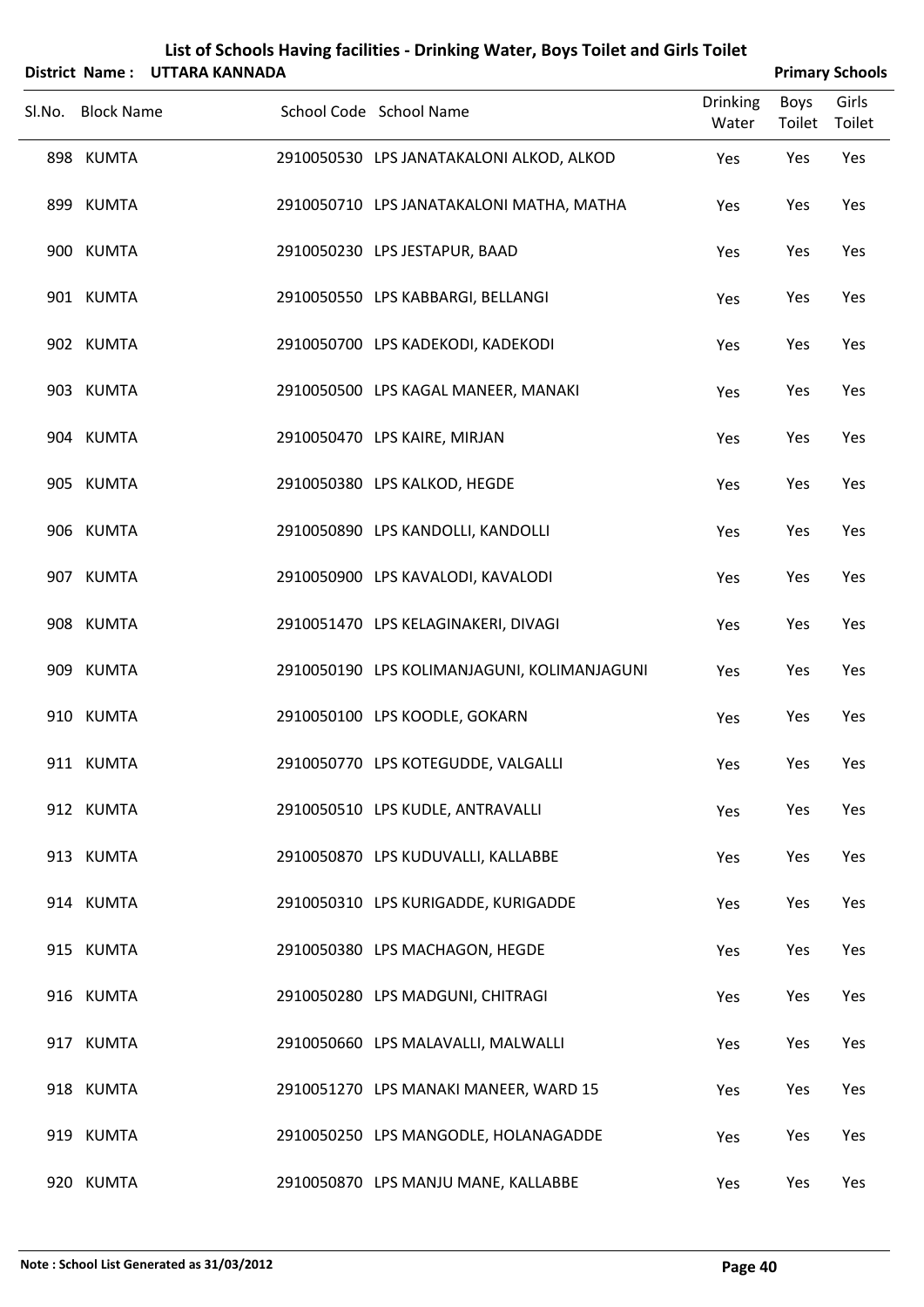|                   | District Name: UTTARA KANNADA |                                               |                          |                       | <b>Primary Schools</b> |
|-------------------|-------------------------------|-----------------------------------------------|--------------------------|-----------------------|------------------------|
| Sl.No. Block Name |                               | School Code School Name                       | <b>Drinking</b><br>Water | <b>Boys</b><br>Toilet | Girls<br>Toilet        |
| 921 KUMTA         |                               | 2910050450 LPS MARATIKOPPA, YELAVALLI         | Yes                      | Yes                   | Yes                    |
| 922 KUMTA         |                               | 2910051120 LPS MEDINI, MEDINI                 | Yes                      | Yes                   | Yes                    |
| 923 KUMTA         |                               | 2910050890 LPS MELINA KANDOLLI, KANDOLLI      | Yes                      | Yes                   | Yes                    |
| 924 KUMTA         |                               | 2910050101 LPS MOODANGI, GOKARN               | Yes                      | Yes                   | Yes                    |
| 925 KUMTA         |                               | 2910050180 LPS MORBA, MORBA                   | Yes                      | Yes                   | Yes                    |
| 926 KUMTA         |                               | 2910051110 LPS MORSE, MORSE                   | Yes                      | Yes                   | Yes                    |
| 927 KUMTA         |                               | 2910050200 LPS MOSLESAL, AGHANASHINI          | Yes                      | Yes                   | Yes                    |
| 928 KUMTA         |                               | 2910051090 LPS MUDNALLI, MUDNALLI             | Yes                      | Yes                   | Yes                    |
| 929 KUMTA         |                               | 2910050420 LPS MUGVEKANVADI, MUGVEKANVADI     | Yes                      | Yes                   | Yes                    |
| 930 KUMTA         |                               | 2910050150 LPS MULEKERI, MADANGERI            | Yes                      | Yes                   | Yes                    |
| 931 KUMTA         |                               | 2910050860 LPS MUSAGUPPA, KARKIMAKKI          | Yes                      | Yes                   | Yes                    |
| 932 KUMTA         |                               | 2910050381 LPS NARIBOLE, HEGDE                | Yes                      | Yes                   | Yes                    |
| 933 KUMTA         |                               | 2910051280 LPS NEHRU NAGAR, WARD 16           | Yes                      | Yes                   | Yes                    |
| 934 KUMTA         |                               | 2910050480 LPS NILKOD, NILKOD                 | Yes                      | Yes                   | Yes                    |
| 935 KUMTA         |                               | 2910050170 LPS NUSHIKOTE, HIREGUTTI           | Yes                      | Yes                   | Yes                    |
| 936 KUMTA         |                               | 2910051000 LPS PATGARKOPPA, BASTIKERI         | Yes                      | Yes                   | Yes                    |
| 937 KUMTA         |                               | 2910050250 LPS PLOTMANE CHITRAGI, HOLANAGADDE | Yes                      | Yes                   | Yes                    |
| 938 KUMTA         |                               | 2910050100 LPS RUDRAPADA, GOKARN              | Yes                      | Yes                   | Yes                    |
| 939 KUMTA         |                               | 2910050560 LPS SANDALLI, SANDOLLI-MUTTOLLI    | Yes                      | Yes                   | Yes                    |
| 940 KUMTA         |                               | 2910051020 LPS SANTAGAL, SANTAGAL             | Yes                      | Yes                   | Yes                    |
| 941 KUMTA         |                               | 2910050430 LPS SANTEGADDE, NAGUR              | Yes                      | Yes                   | Yes                    |
| 942 KUMTA         |                               | 2910050610 LPS SANTURU, SANTUR                | Yes                      | Yes                   | Yes                    |
| 943 KUMTA         |                               | 2910050550 LPS SHEDIGADDE, BELLANGI           | Yes                      | Yes                   | Yes                    |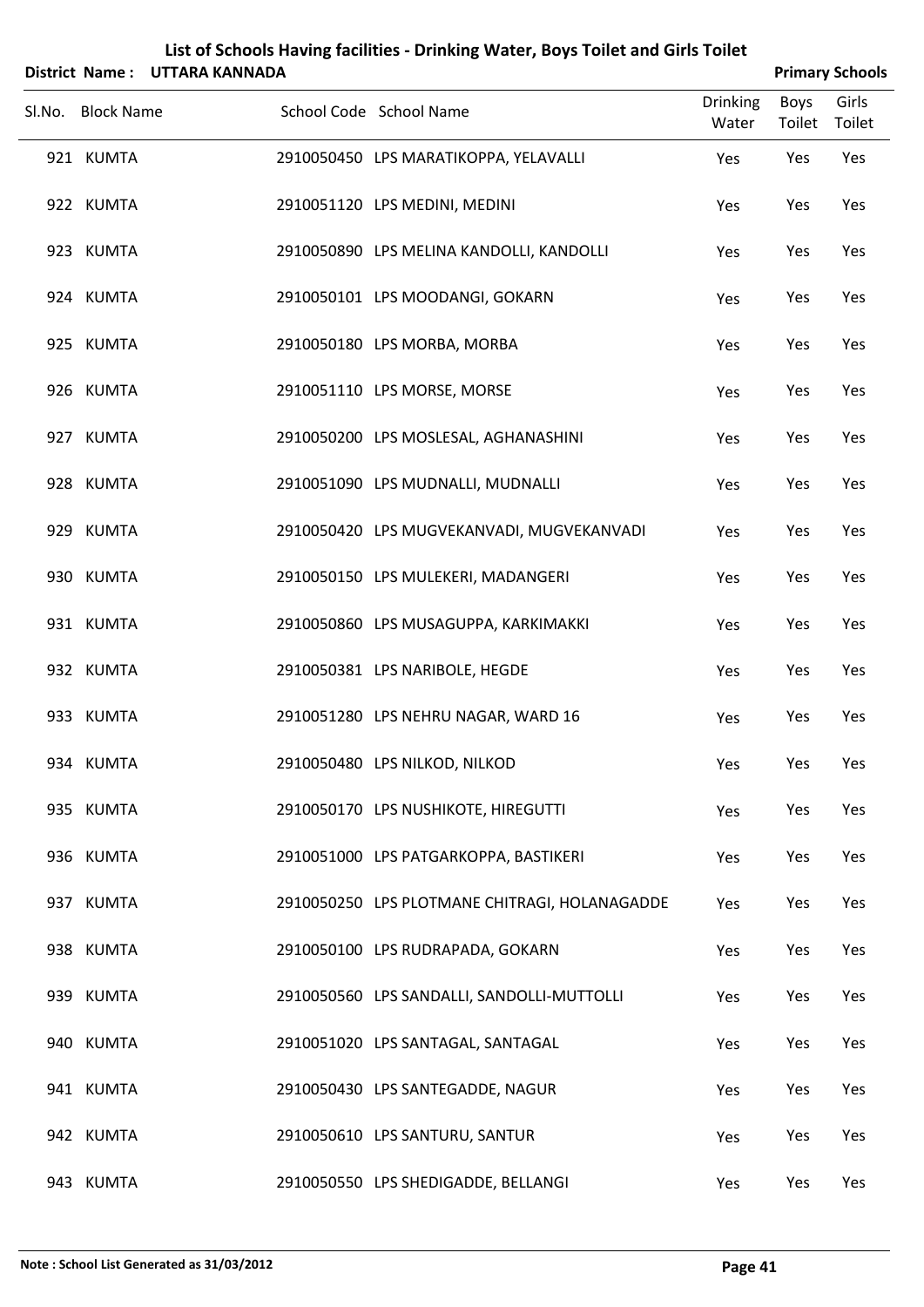|                   | District Name: UTTARA KANNADA |                                               |                          |                       | <b>Primary Schools</b> |
|-------------------|-------------------------------|-----------------------------------------------|--------------------------|-----------------------|------------------------|
| Sl.No. Block Name |                               | School Code School Name                       | <b>Drinking</b><br>Water | <b>Boys</b><br>Toilet | Girls<br>Toilet        |
| 944 KUMTA         |                               | 2910050640 LPS SHIRAGUNJI, SHIRGUNJI          | Yes                      | Yes                   | Yes                    |
| 945 KUMTA         |                               | 2910050780 LPS SHOKANAMAKKI, KALKERI          | Yes                      | Yes                   | Yes                    |
| 946 KUMTA         |                               | 2910050510 LPS SILLE, ANTRAVALLI              | Yes                      | Yes                   | Yes                    |
| 947 KUMTA         |                               | 2910051100 LPS SOPPINAHOSALLI, SOPPINAHOSALLI | Yes                      | Yes                   | Yes                    |
| 948 KUMTA         |                               | 2910050680 LPS TALGOD, TALGOD                 | Yes                      | Yes                   | Yes                    |
| 949 KUMTA         |                               | 2910051470 LPS TANDRAKULI, DIVAGI             | Yes                      | Yes                   | Yes                    |
| 950 KUMTA         |                               | 2910050380 LPS TANNIRKULI, HEGDE              | Yes                      | Yes                   | Yes                    |
| 951 KUMTA         |                               | 2910050380 LPS TARIBAGIL, HEGDE               | Yes                      | Yes                   | Yes                    |
| 952 KUMTA         |                               | 2910050120 LPS TOREGAZANI, TOREGANANI         | Yes                      | Yes                   | Yes                    |
| 953 KUMTA         |                               | 2910051070 LPS ULLURMATH, ULLURMATH           | Yes                      | Yes                   | Yes                    |
| 954 KUMTA         |                               | 2910050770 LPS UNCHAGI, VALGALLI              | Yes                      | Yes                   | Yes                    |
| 955 KUMTA         |                               | 2910051290 LPS UPPINAGANAPATI, WARD 17        | Yes                      | Yes                   | Yes                    |
| 956 KUMTA         |                               | 2910051440 LPS URDU DIVALLI, DIVALLI          | Yes                      | Yes                   | Yes                    |
| 957 KUMTA         |                               | 2910050101 LPS URDU TADADI, GOKARN            | Yes                      | Yes                   | Yes                    |
| 958 KUMTA         |                               | 2910051280 LPS VAKKANALLI, WARD 16            | Yes                      | Yes                   | Yes                    |
| 959 KUMTA         |                               | 2910050160 LPS YENNEMMADI, YENNEMADI          | Yes                      | Yes                   | Yes                    |
| 960 KUMTA         |                               | 2910050460 LPS YETTINABAIL, YATTINABAIL       | Yes                      | Yes                   | Yes                    |
| 961 KUMTA         |                               | 2910050210 LPUS BIRKODI, KAGAL                | Yes                      | Yes                   | Yes                    |
| 962 KUMTA         |                               | 2910050290 MHPS ALVEKODI, KALBHAG             | Yes                      | Yes                   | Yes                    |
| 963 KUMTA         |                               | 2910050101 MHPS BOYS GOKARNA, GOKARN          | Yes                      | Yes                   | Yes                    |
| 964 KUMTA         |                               | 2910051170 MHPS CHITRAGI, WARD 5              | Yes                      | Yes                   | Yes                    |
| 965 KUMTA         |                               | 2910050240 MHPS GUDEANGADI, GUDEANGADI        | Yes                      | Yes                   | Yes                    |
| 966 KUMTA         |                               | 2910051310 MHPS GUDIGARAGALLI, WARD 19        | Yes                      | Yes                   | Yes                    |